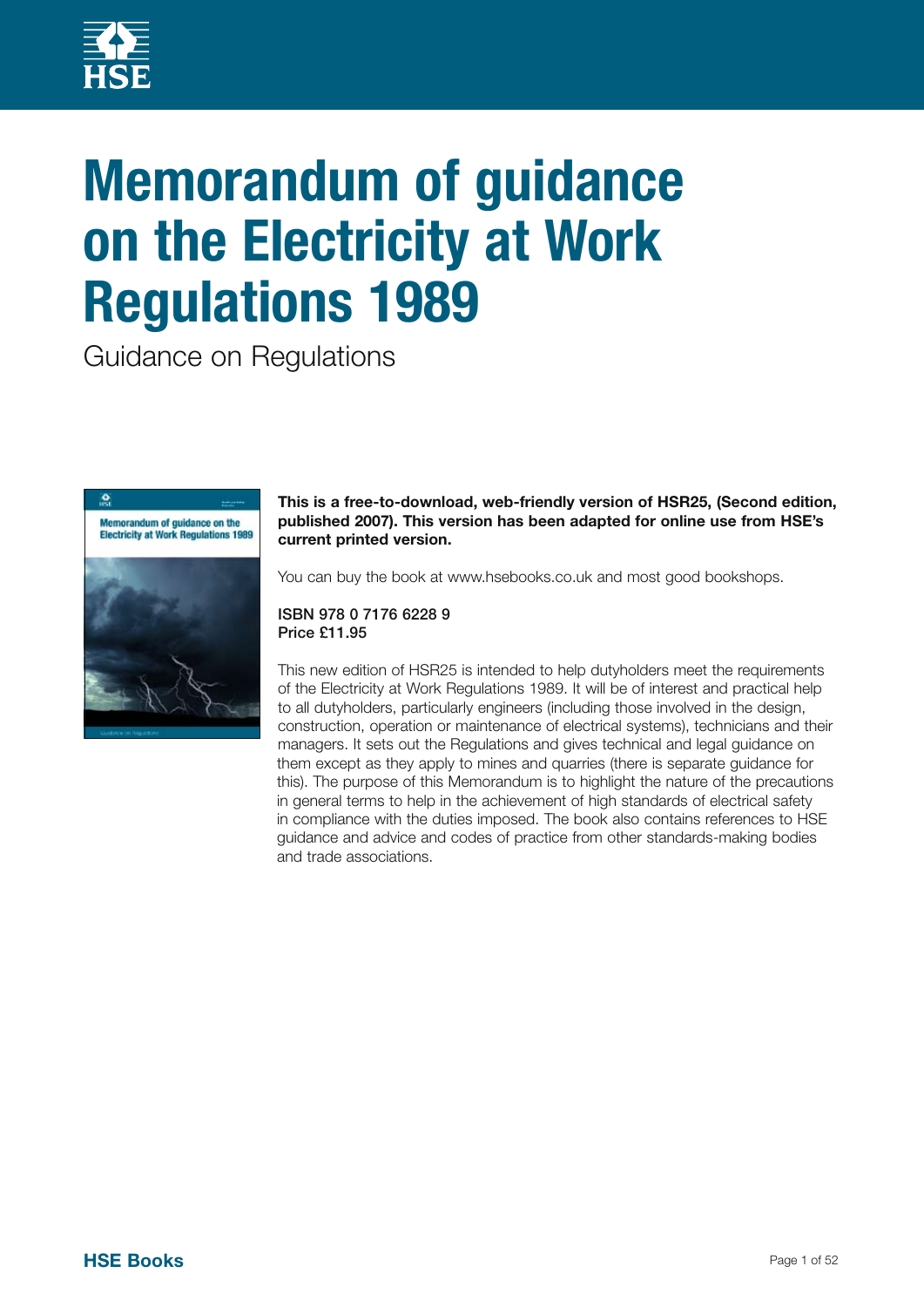© *Crown copyright 2007*

First published 1989 Second edition 2007 Reprinted 2009

ISBN 978 0 7176 6228 9

All rights reserved. No part of this publication may be reproduced, stored in a retrieval system, or transmitted in any form or by any means (electronic, mechanical, photocopying, recording or otherwise) without the prior written permission of the copyright owner.

Applications for reproduction should be made in writing to: The Office of Public Sector Information, Information Policy Team, Kew, Richmond, Surrey TW9 4DU or e-mail: licensing@opsi.gov.uk

This guidance is issued by the Health and Safety Executive. Following the guidance is not compulsory and you are free to take other action. But if you do follow the guidance you will normally be doing enough to comply with the law. Health and safety inspectors seek to secure compliance with the law and may refer to this guidance as illustrating good practice.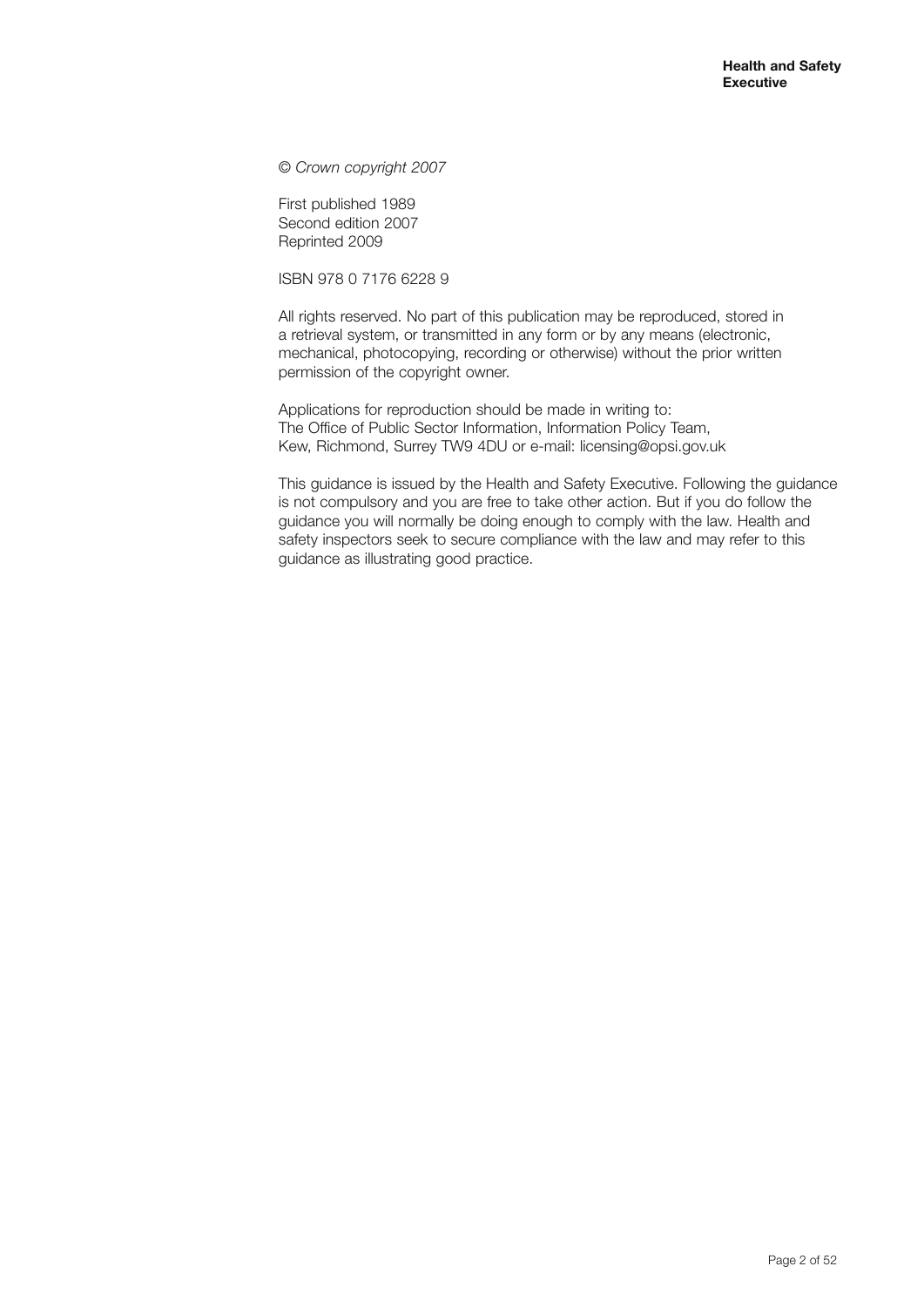# **Contents**

**Foreword** *4*

**Introduction** *5*

| <b>Regulation 1</b><br><b>Regulation 2</b><br><b>Regulation 3</b> | Citation and commencement 8<br>Interpretation 8<br>Persons on whom duties are imposed by these<br>Regulations 14 |
|-------------------------------------------------------------------|------------------------------------------------------------------------------------------------------------------|
| <b>Regulation 4</b>                                               | Systems, work activities and protective equipment 16                                                             |
| <b>Regulation 5</b>                                               | Strength and capability of electrical equipment 19                                                               |
| <b>Regulation 6</b>                                               | Adverse or hazardous environments 20                                                                             |
| <b>Regulation 7</b>                                               | Insulation, protection and placing of conductors 23                                                              |
| <b>Regulation 8</b>                                               | Earthing or other suitable precautions 25                                                                        |
| <b>Regulation 9</b>                                               | Integrity of referenced conductors 30                                                                            |
| <b>Regulation 10</b>                                              | Connections 31                                                                                                   |
| <b>Regulation 11</b>                                              | Means for protecting from excess of current 32                                                                   |
| <b>Regulation 12</b>                                              | Means for cutting off the supply and for isolation 34                                                            |
| <b>Regulation 13</b>                                              | Precautions for work on equipment made dead 36                                                                   |
| <b>Regulation 14</b>                                              | Work on or near live conductors 38                                                                               |
| <b>Regulation 15</b>                                              | Working space, access and lighting 42                                                                            |
| <b>Regulation 16</b>                                              | Persons to be competent to prevent danger and injury 43                                                          |
| <b>Regulations 17-28</b>                                          | Regulations applying to mines only 44                                                                            |
| <b>Regulation 29</b>                                              | Defence 44                                                                                                       |
| <b>Regulation 30</b>                                              | Exemption certificates 44                                                                                        |
| <b>Regulation 31</b>                                              | Extension outside Great Britain 45                                                                               |
| <b>Regulation 32</b>                                              | Disapplication of duties 45                                                                                      |
| <b>Regulation 33</b>                                              | Revocations and modifications 46                                                                                 |
| <b>Appendix 1</b>                                                 | HSE publications on electrical safety 47                                                                         |
| <b>Appendix 2</b>                                                 | Other publications having an electrical safety content 48                                                        |
| <b>Appendix 3</b>                                                 | Working space and access; historical comment on revoked<br>legislation 50                                        |

**Further information** *52*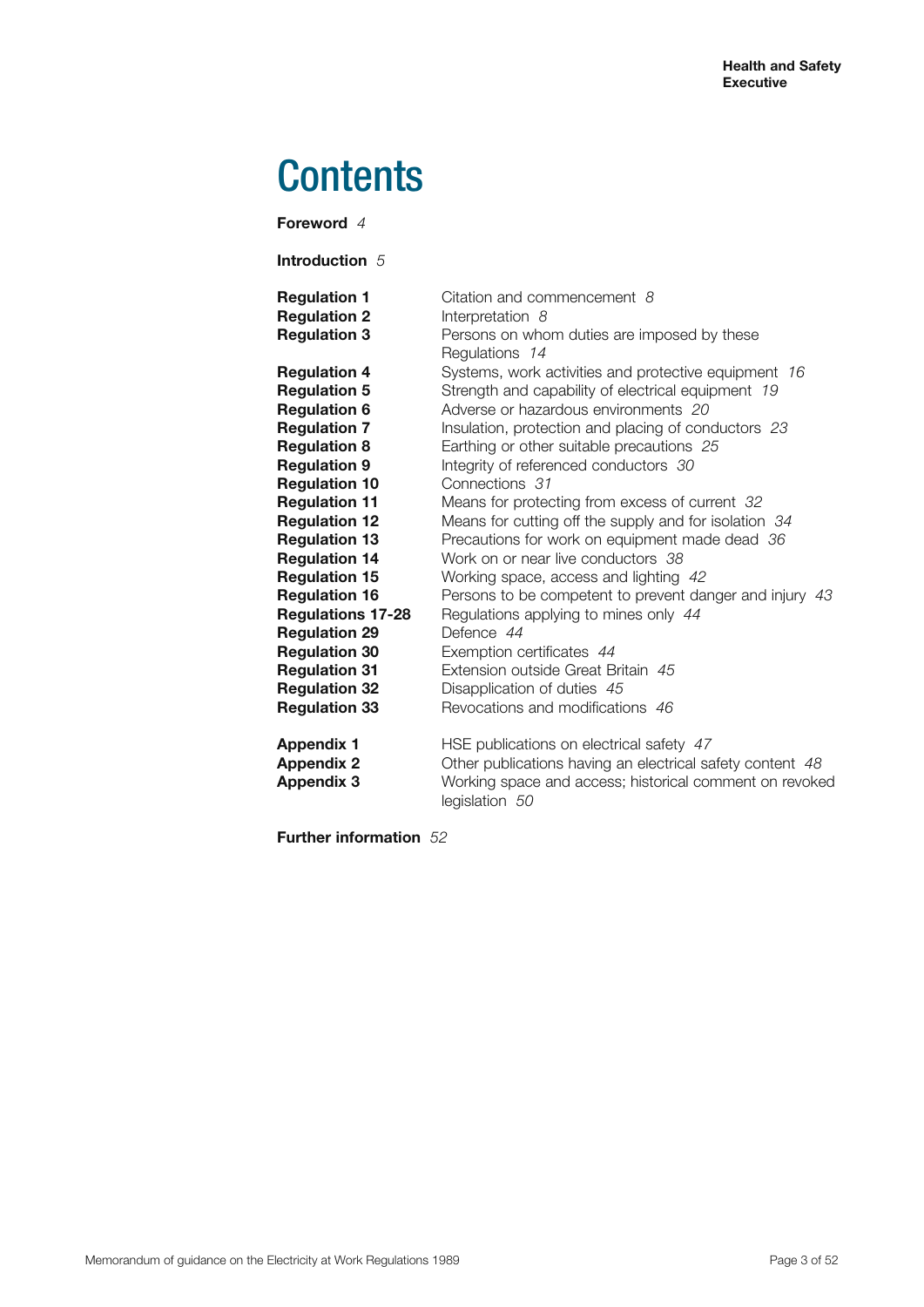# Foreword

This book is one of two that set out the Electricity at Work Regulations 1989 and give guidance on them. The other book relates specifically to mines.

This book is relevant to all work activities and premises except mines and quarries, certain offshore installations and certain ships.

This second edition updates references to relevant regulations, standards and publications. It replaces references to the Institution of Electrical Engineers' (IEE) Wiring Regulations with British Standard BS 7671.

After the *Introduction*, the text of each regulation is given in italics followed by guidance on that regulation. Regulations 17 to 28 (which apply to mines only) are omitted as are parts of regulation 2 which interpret terms found only in regulations 17 to 28.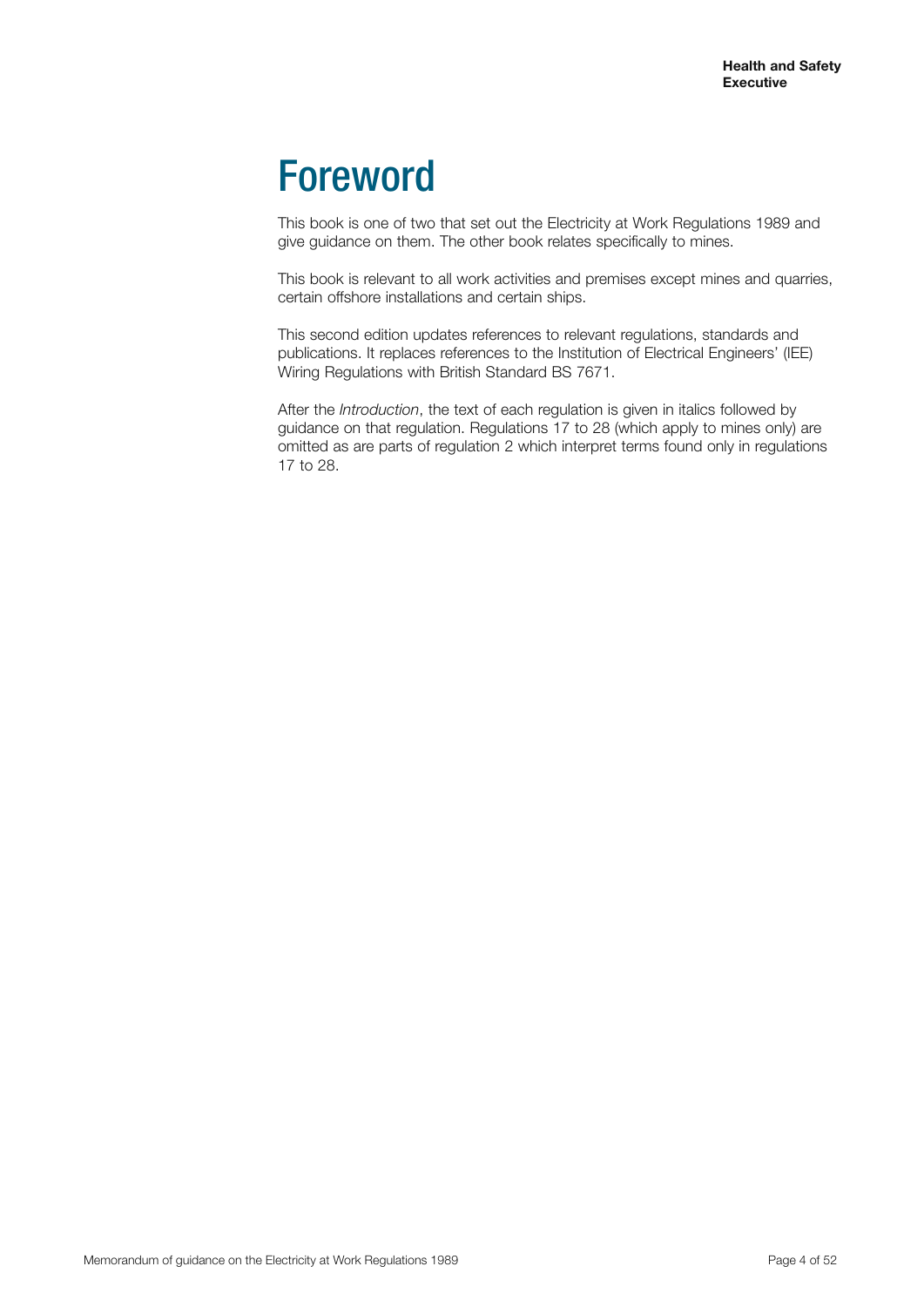# **Introduction**

1 The Electricity at Work Regulations 1989 (SI 1989/635) (as amended) (the Regulations)\* came into force on 1 April 1990. The purpose of the Regulations is to require precautions to be taken against the risk of death or personal injury from electricity in work activities. The text of the Regulations, which includes those parts relevant to the mining industries, is available from The Stationery Office.

2 The Regulations are made under the Health and Safety at Work etc Act 1974 (HSW Act). The HSW Act imposes duties principally on employers, the selfemployed and on employees, including certain classes of trainees. The Regulations impose duties on people (referred to in this Memorandum as 'dutyholders') in respect of **systems**, **electrical equipment** and **conductors**, and in respect of work activities on or near electrical equipment. (The words in **bold** are defined in regulation 2.) The duties are in addition to those imposed by the HSW Act.

3 The guidance is intended to assist these dutyholders in meeting the requirements of the Regulations. It will be of interest and practical help primarily to engineers (including those involved in the design, construction, operation or maintenance of electrical systems and equipment), technicians and their managers. It sets out the Regulations and gives technical and legal guidance on the Regulations except as they apply to mines or quarries. While it reflects the Health and Safety Executive's (HSE's) view of the meaning of terms used in the Regulations only the Courts can provide a binding interpretation. The purpose of this Memorandum is to amplify the nature of the precautions in general terms so as to help in the achievement of high standards of electrical safety in compliance with the duties imposed. However, for detailed advice reference must be made elsewhere and some relevant sources of information available at the time of writing are made throughout the Memorandum.

4 When those who design, construct, operate or maintain electrical installations and equipment need advice they should refer to appropriate guidance, such as may be found in national, international, reputable foreign and harmonised or industry standards and codes of practice or HSE guidance, or they should seek expert advice. Only those who have both the knowledge and the experience to make the right judgements and decisions and the necessary skill and ability to carry them into effect should undertake work subject to these Regulations. A little knowledge is often sufficient to make electrical equipment function but a much higher level of knowledge and experience is usually needed to ensure safety.

5 Because the Regulations state principles of electrical safety in a form which may be applied to any electrical equipment and any work activity having a bearing on electrical safety, they apply to all *electrical systems* and equipment (as defined) whenever manufactured, purchased, installed or taken into use even if its manufacture or installation pre-dates the Regulations. Where electrical equipment pre-dates the Regulations this does not of itself mean that the continued use of the equipment would be in contravention of the Regulations. For example, much of the equipment to which the Regulations apply may have been made to a standard, such as a British Standard, which has since been modified or superseded. It is likely to be reasonably practicable to replace it with equipment made to a more recent standard when, but only when, it becomes unsafe or falls due for replacement for other than safety reasons, whichever occurs sooner. Equally, fixed installations to which BS 7671 is relevant may have been installed in accordance with an earlier edition, now superseded but then current; that, in itself, does not mean that the installation does not comply with the 1989 Regulations.

As they apply to places of work other than mines and quarries.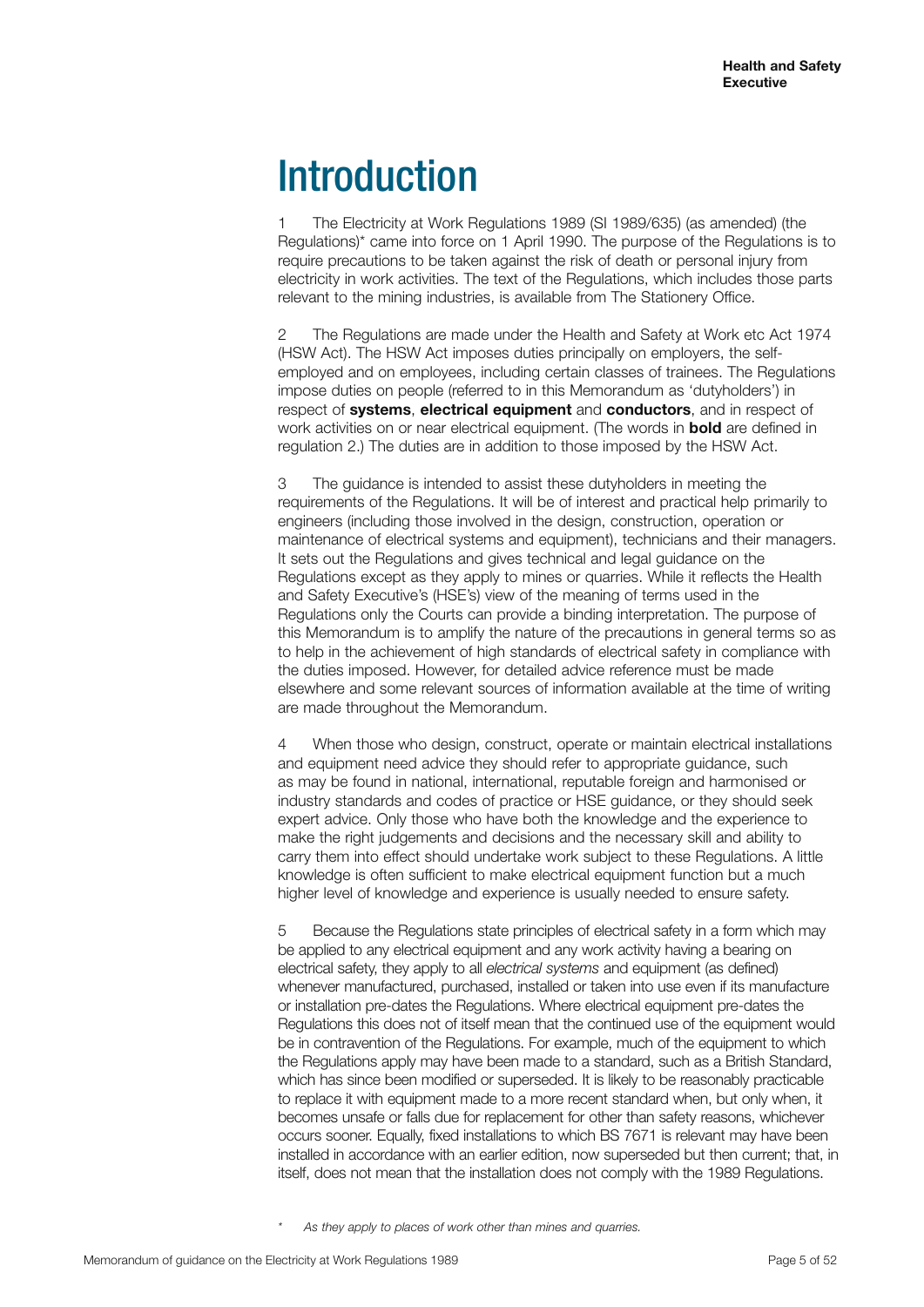6 Advice on the application of the Regulations in particular circumstances can be obtained from local offices of the appropriate Inspectorate.

## **British Standard BS 7671 Requirements for Electrical Installations (also known as the IEE Wiring Regulations)**

7 The British Standard BS 7671 *Requirements for Electrical Installations* is also known as the IEE Wiring Regulations\* – they are non-statutory regulations. They 'relate principally to the design, selection, erection, inspection and testing of electrical installations, whether permanent or temporary, in and about buildings generally and to agricultural and horticultural premises, construction sites and caravans and their sites'. BS 7671 is a code of practice which is widely recognised and accepted in the UK and compliance with it is likely to achieve compliance with relevant aspects of the 1989 Regulations.

8 There are however many types of system, equipment and hazard to which BS 7671 is not applicable; for example, certain installations at mines and quarries, equipment on vehicles, systems for public electricity supply and explosion protection. Furthermore, BS 7671 applies only to installations operating at up to 1000 volts ac or 1500 volts dc.

9 Installations to which BS 7671 is relevant may have been installed in accordance with an earlier edition, now superseded but then current. That, in itself, would not mean that the installation would fail to comply with the 1989 Regulations.

*\* Obtainable from the Institution of Engineering and Technology, Michael Faraday House, 6 Hills Way, Stevenage, Herts, SG1 2AY.*

## **Other, Statutory Regulations**

10 The Electricity Safety, Quality and Continuity Regulations 2002 (SI 2002/2665) (as amended) impose requirements regarding the installation and use of electric lines and apparatus of suppliers of electricity, including provisions for connections with earth. The safety aspects of these Regulations are administered by HSE; the remainder are administered by the Department of Energy and Climate Change. The Electricity Safety, Quality and Continuity Regulations may impose requirements which are in addition to those of the Electricity at Work Regulations.

#### **Other sources of guidance**

11 Guidance notes and other publications issued by HSE from time to time give detailed advice on such matters as design of certain equipment, safe working practices, maintenance and repair of equipment, and installation practice for particular environments. A list of some of these is given in Appendix 1.

12 There exist many codes of practice written by standards-making authorities, trade associations and other bodies setting out standards and procedures applicable to particular industries, processes or hazards. Such codes may provide useful, detailed expansion of the guidance given in this book but it must be borne in mind how and by whom these codes have been drawn up. A list of some of these is given in Appendix 2.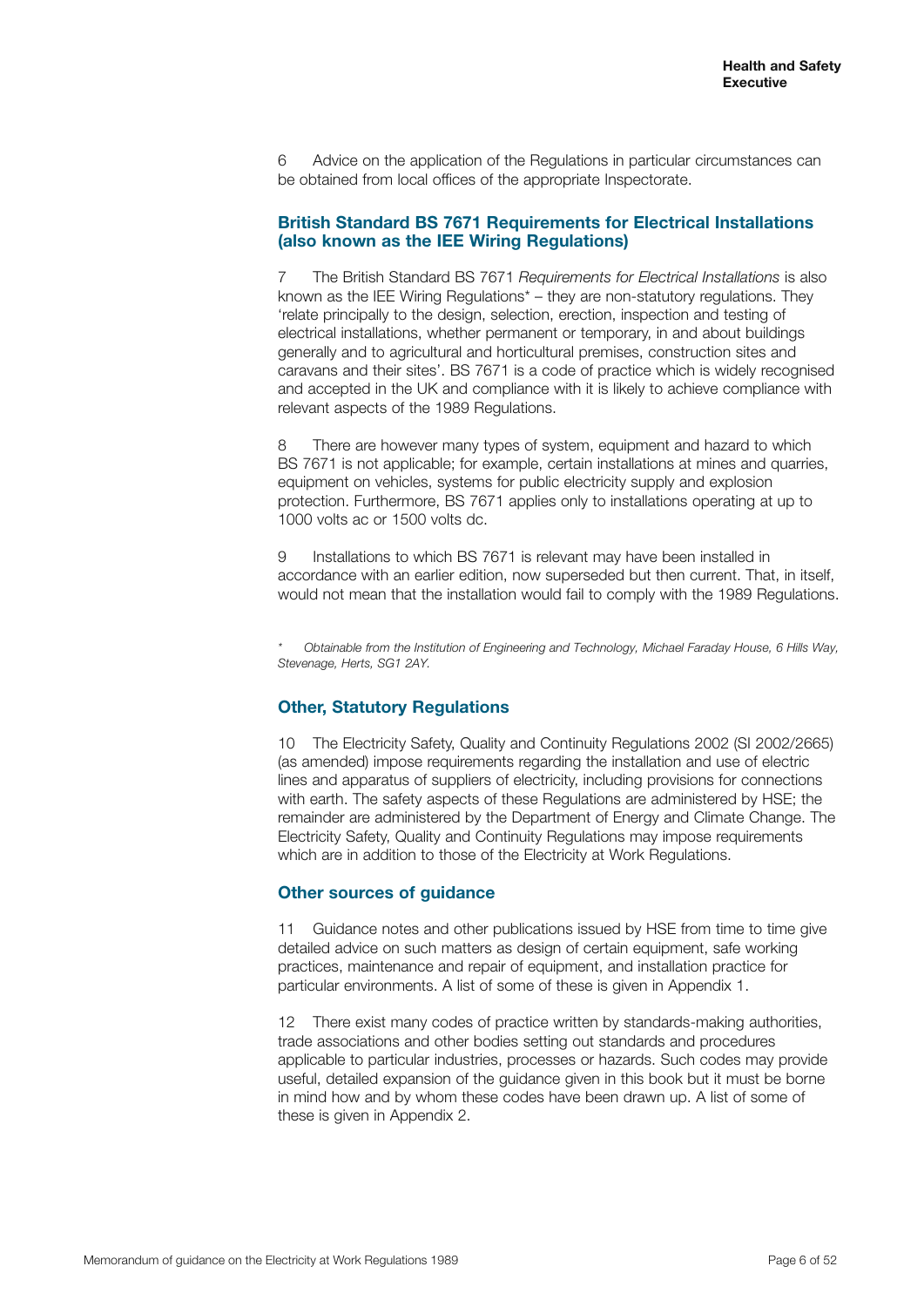# **European Directives**

13 Purchasers and users of electrical equipment should be aware that Member States of the EU, and enforcing authorities such as HSE within Member States, are obliged\* to accept for health and safety purposes equipment which conforms to certain Directives made under Article 100 of the Treaty of Rome. Further information about these Directives can be obtained from HSE.

*\* Subject to a procedure for appeal.*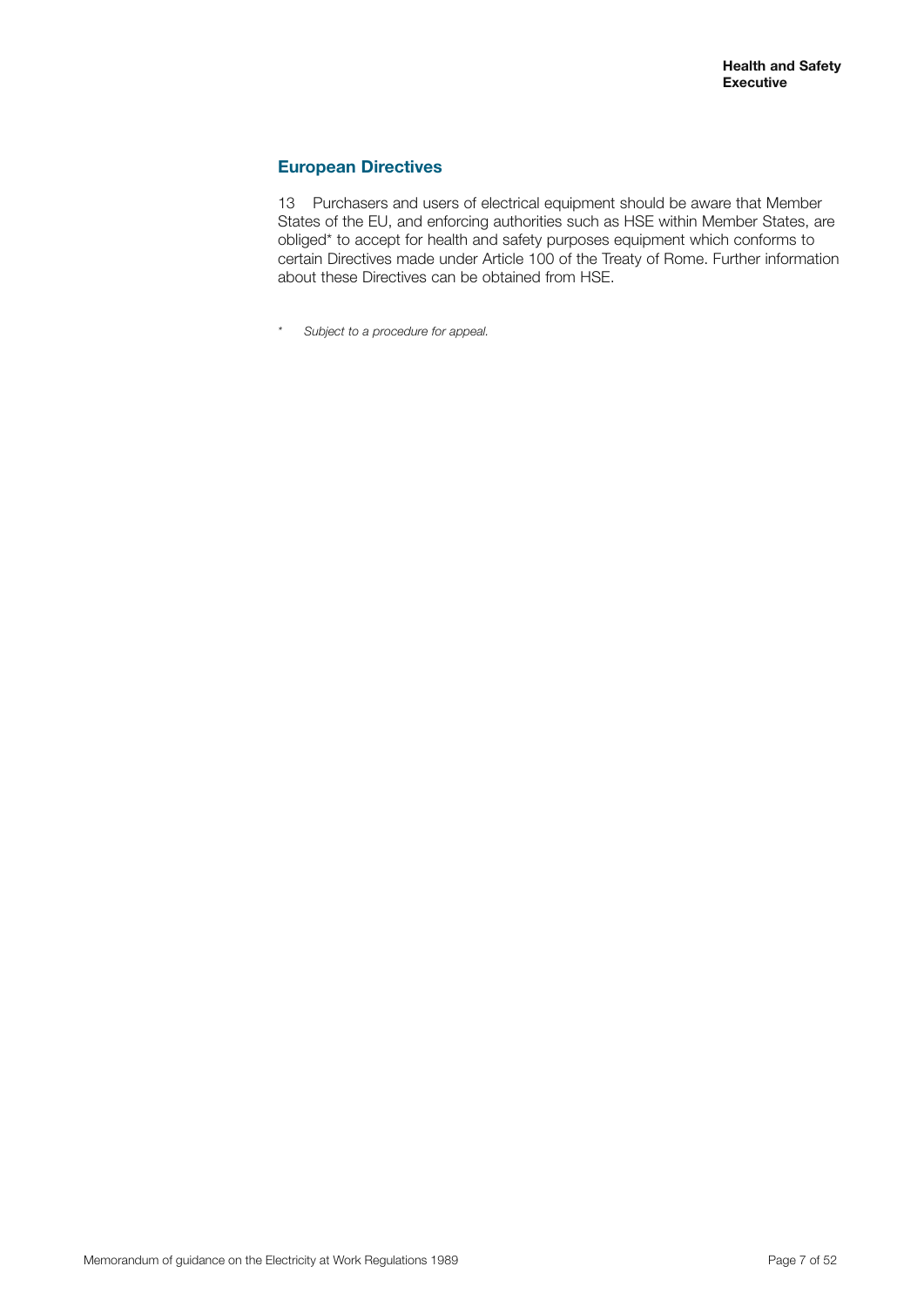**Regulation**

**Regulation**

**1**

# **Regulation 1 Citation and commencement**

*These Regulations may be cited as the Electricity at Work Regulations 1989 and shall come into force on 1st April 1990.*

# **Regulation 2 Interpretation**

*(1) In these Regulations, unless the context otherwise requires -*

*"circuit conductor" means any conductor in a system which is intended to carry electric current in normal conditions, or to be energised in normal conditions, and includes a combined neutral and earth conductor, but does not include a conductor provided solely to perform a protective function by connection to earth or other reference point;*

*"conductor" means a conductor of electrical energy;*

*"danger" means risk of injury;*

*"electrical equipment" includes anything used, intended to be used or installed for use, to generate, provide, transmit, transform, rectify, convert, conduct, distribute, control, store, measure or use electrical energy;*

*"injury" means death or personal injury from electric shock, electric burn, electrical explosion or arcing, or from fire or explosion initiated by electrical energy, where any such death or injury is associated with the generation, provision, transmission, transformation, rectification, conversion, conduction, distribution, control, storage, measurement or use of electrical energy;*

*"system" means an electrical system in which all the electrical equipment is, or may be, electrically connected to a common source of electrical energy, and includes such source and such equipment.*

#### **Guidance**

**2**

**2**

14 Words and phrases which are in **bold** type in the text of the regulation preceding the guidance on each regulation are those which have been assigned a special meaning by being defined in regulation 2.

# **Systems**

15 The term 'system' includes all the constituent parts of a system, eg conductors and electrical equipment in it, and is not a reference solely to the functional circuit as a whole. It follows that something required of a system is required both of the system as a whole and of the equipment and conductors in it.

16 The definition refers to electrical systems. In the case of each system this will include all of the electrical equipment connected together and the various electrical energy sources in that system. In the case of transformers, even though there may be galvanic separation between the various windings of the transformers, where the energy is transmitted through these from one part of the electrical system to another, the transformer and all of its windings are part of the same system.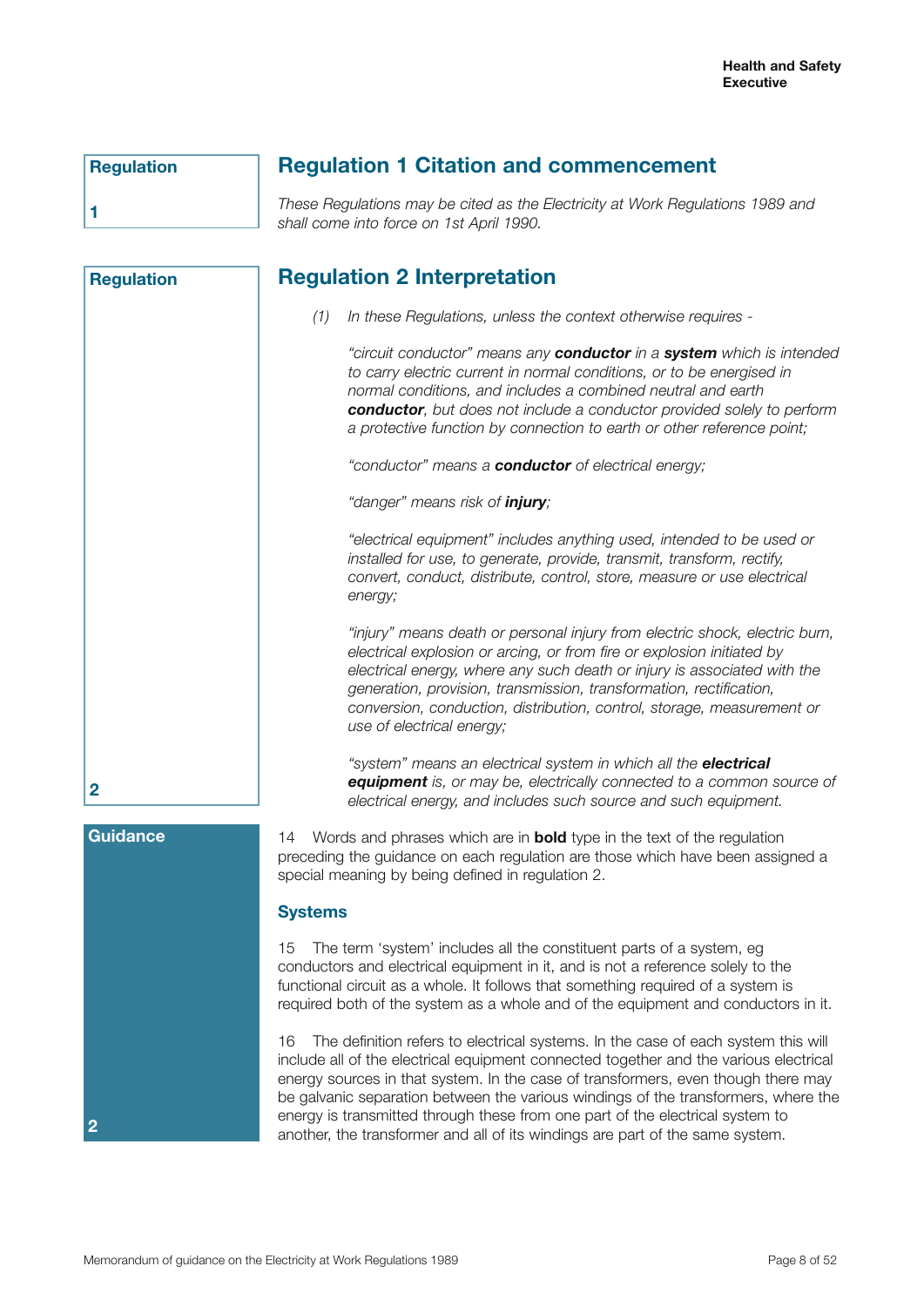17 The definition of 'system' includes equipment which, although not energised, may be electrically connected to a common source of electrical energy. Equipment which is readily capable of being made live by a system is therefore considered to be part of that system. For example, a lighting circuit which has been disconnected from its source of electrical energy by means of removable links or fuses is still part of that system and so is such a circuit which has been switched off even though the switch might be a double pole switch.

18 Equipment which is in any way connected to a source of electrical energy, eg a test instrument containing a source and the equipment containing or connected to that source becomes part of a system and the Regulations apply to that system. Electrical equipment which is not connected, and cannot be readily connected, to a source of electrical energy is not part of a system. Protective conductors, if they are connected to a source, are part of that system.

19 The reference in the definition to a common source of electrical energy does not exclude systems fed by several generators or transformers. The word 'common' is included in the definition so that completely independent electrical installations are regarded as separate systems. If however they are electrically connected in any way they are part of the same system for the purposes of the Regulations, even though this may mean that in some cases the system may be an extensive electrical network covering large geographical areas over which several or even many people have control of various parts. In such cases the Regulations place duties on these people only in respect of those provisions of the Regulations which relate to matters which are within their control (see regulation 3).

20 Self-contained portable systems such as portable generating sets are electrical systems for the purpose of the Regulations as are transportable systems and systems on vehicles etc.

## **Electrical equipment**

21 'Electrical equipment' as defined in the Regulations includes every type of electrical equipment from for example a 400 kV overhead line to a battery-powered hand lamp. It is appropriate for the Regulations to apply even at the very lowest end of the voltage or power spectrum because the Regulations are concerned with for example explosion risks which may be caused by very low levels of energy igniting flammable gases even though there may be no risk of electric shock or burn. Therefore no voltage limits appear in the Regulations. The criteria of application is the test as to whether 'danger' (as defined) may arise.

22 Electrical equipment (as defined) includes conductors used to distribute electrical energy such as cables, wires and leads and those used in the transmission at high voltage of bulk electrical energy, as in the national grid.

## **Conductors**

23 Regulation 2 defines a conductor as 'a conductor of electrical energy'. This means any material which is capable of conducting electricity (electricity is synonymous with electrical energy) and therefore includes both metals and all other conducting materials. The definition is not limited to conductors intended to carry current and so includes, for example, metal structures, salt water, ionised gases and conducting particles. The conductance of most materials varies with parameters such as temperature; eg glass is conducting when molten (and is then a conductor as defined) whereas in its normal, solid, state it is a good insulator and finds many applications as such. For the purposes of the Regulations, while such materials conduct electricity, they are 'conductors'.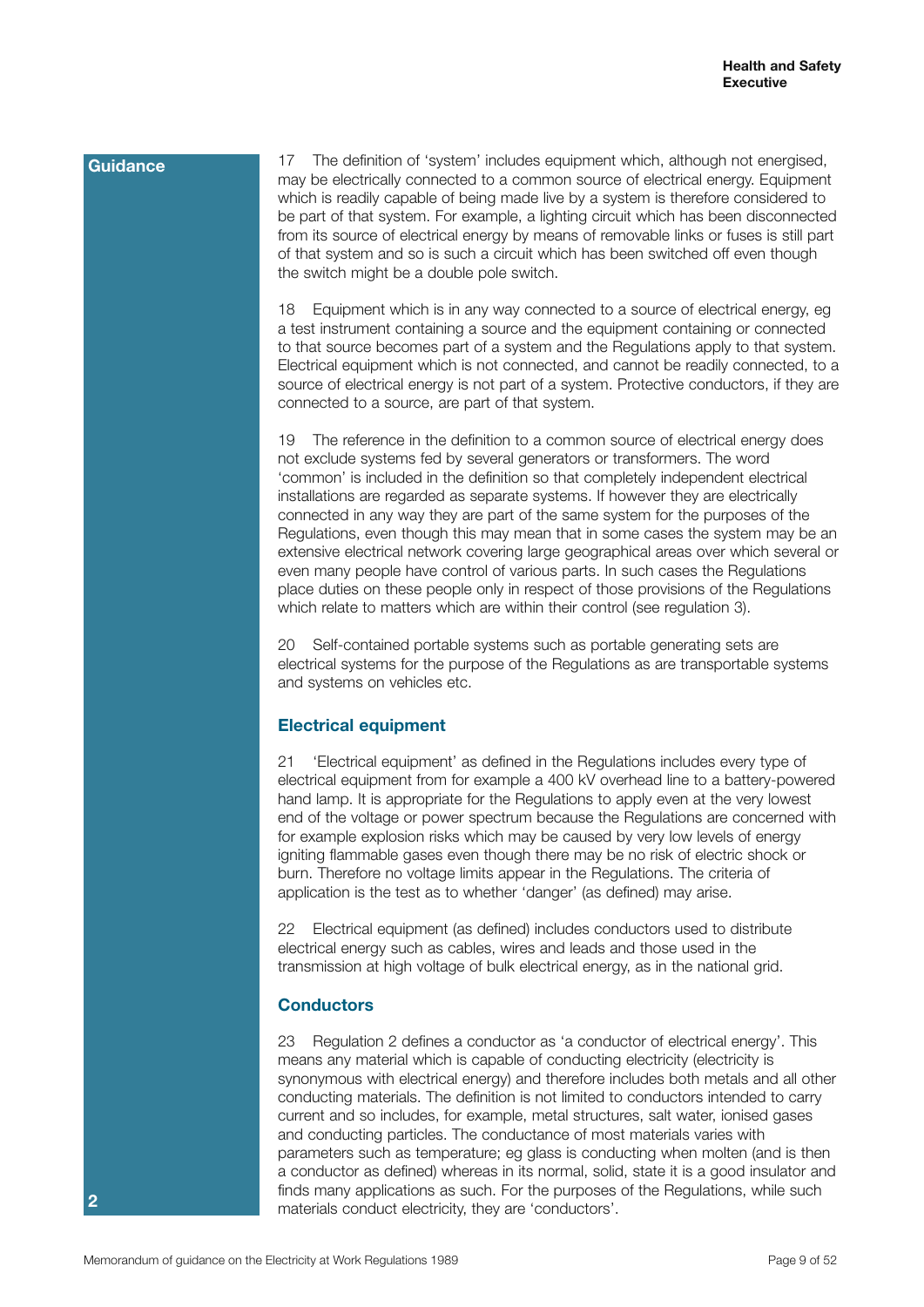

**3 Phase system - separate neutral and earth**



**System including both combined and separate neutral and earth conductors (single phase only shown)**

Figure 1 Types of conductor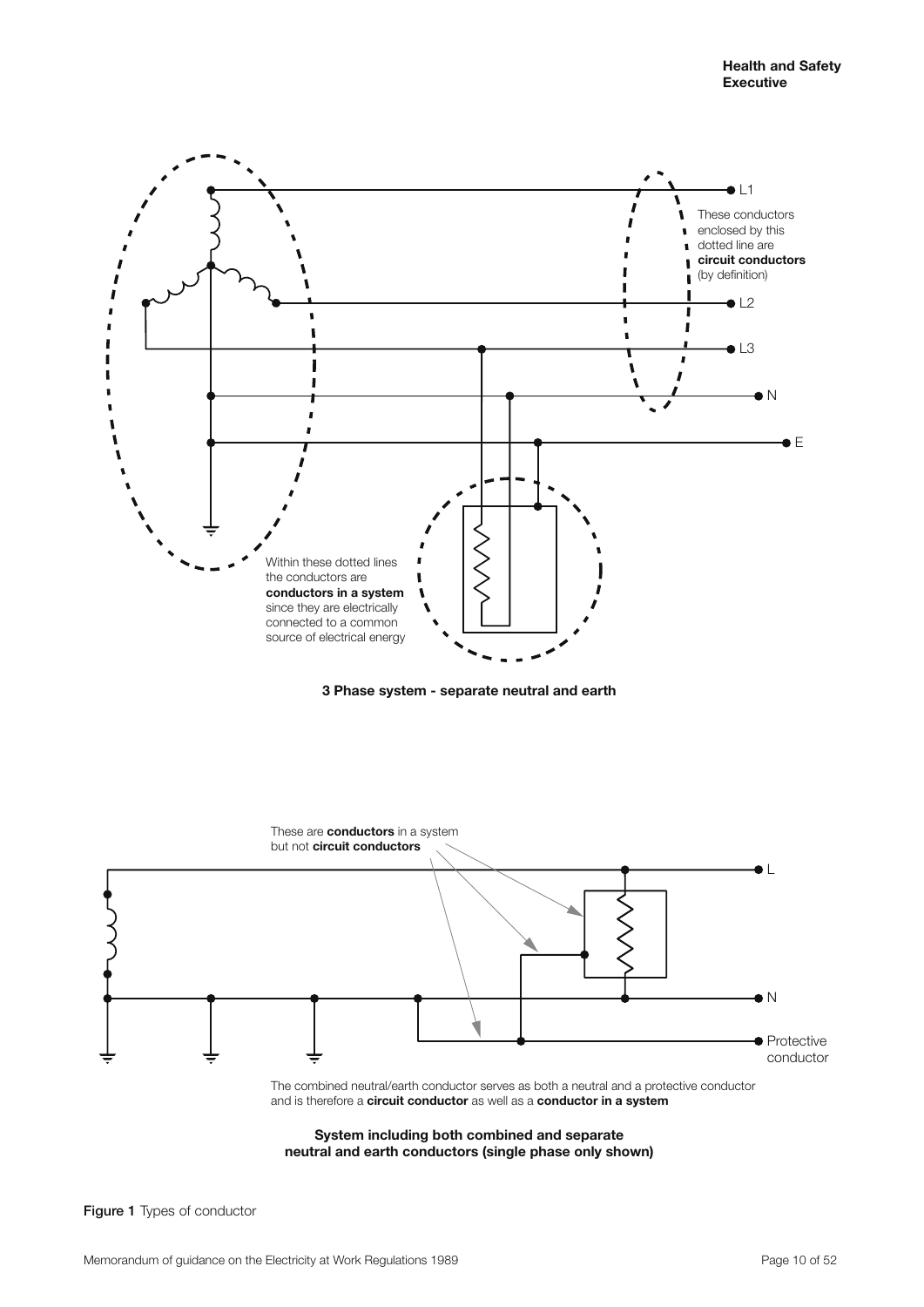# **Circuit conductor**

24 This definition is used in regulations 8 and 9 only. It distinguishes from all other conductors those conductors whose normal function is to carry load current or to be energised. (See Figure 1.)

#### **Danger**

25 The Regulations use the two defined terms, 'danger' and 'injury'. 'Danger' is defined as 'risk of *injury*'. 'Injury' is defined in terms of certain classes of potential harm to people.

26 Where the term 'prevent danger' is used it should therefore be read as 'prevent the risk of *injury*'.

27 The Regulations make requirements to 'prevent danger' or 'prevent injury' – or in the case of regulation 16 – 'to prevent danger or, where appropriate, injury'. The purpose of the distinction between 'injury' and 'danger' is to accommodate those circumstances when people must work on or so near live equipment that there is a risk of 'injury', ie where 'danger' is present and cannot be prevented. In these circumstances under regulation 14, danger may be present but injury must be prevented.

28 The type of injuries with which the Regulations are concerned are detailed in the definition of 'injury' in the regulation (see paragraphs 30 and 31). The scope of the Regulations does not include consequential dangers such as crushing injuries caused by a machine going out of control following an electrical malfunction. Such other dangers are subject to other legal requirements under for example the HSW Act, the Factories Act 1961 and the Offices Shops and Railway Premises Act 1963.

29 If no danger arises from a particular system, item of electrical equipment or conductor and will not arise, then the Regulations, although applying to it, do not require any precautions to be taken. However, in order for there to be no danger, there would have to be no risk of electric shock, electric burn, fire, arcing or explosion.

#### **Injury**

30 The purpose of the Regulations is to prevent death or personal injury to any person from electrical causes in connection with work activities.

- 31 'Injury' means death or injury to people from:
- (a) electric shock;
- (b) electric burn;
- (c) fires of electrical origin;
- (d) electric arcing; or
- (e) explosions initiated or caused by electricity.

# *(a) Electric shock*

32 The human body responds in several ways to electrical current flowing through it. The sensation of shock is only one such effect and this can be extremely painful. When a shock is received, the electric current may take multiple paths through the body and its intensity at any one point is difficult or impossible to predict. The passage of electric current may cause muscular contractions, respiratory failure, fibrillation of the heart, cardiac arrest or injury from internal burns. Any of these can be fatal.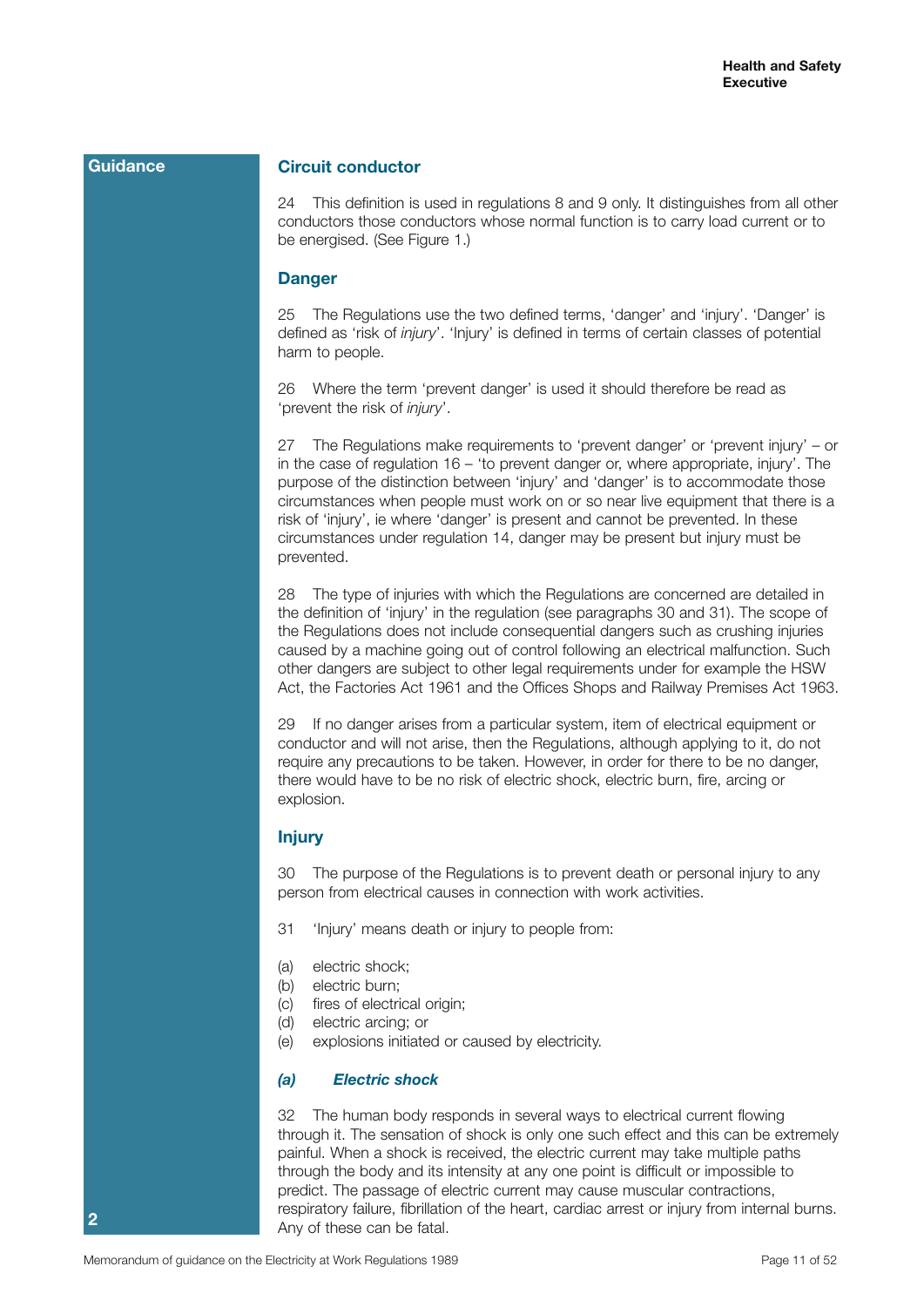33 The nature and severity of injury depends upon the magnitude, duration and path of the current through the body and, in the case of alternating current, on its frequency. It is not possible to identify precise thresholds for the existence of hazard because a judgement has to be made in each case taking all the circumstances into account such as body weight, physical condition of the victim and so forth. Nevertheless, a guide to the sort of current magnitudes which mark the occurrence of various dangerous effects is given in the International Electrotechnical Commission's publication IEC TS/60479. Quite low currents, of the order of only a few milliamps (mA), can cause fatal electric shock.

34 Factors which mainly influence the likely effect of shock current are its voltage, frequency and duration and any impedance in the current path. The effects of electric shock are most acute at about the public electricity supply frequency of 50 hertz. Susceptibility to electric shock is increased if a person is in good electrical contact with earth, such as in damp or wet conditions or in conducting locations such as inside a metal tank. Hot environments where people may become damp due to perspiration or humidity, thus reducing the insulation protection offered by clothing, may present an increased risk from electric shock.

35 The variability of conditions makes it impossible to specify a voltage which is guaranteed to be safe in all situations. The risk of injury from electric shock in any situation must be considered against the background of the various national and international standards and technical publications giving guidance as to the voltages and other factors which have been found by extensive experience to be safe. These documents must be interpreted carefully and with a view to the limitation of their various scopes and assumptions. However, the conventional public electricity supply voltage of 230 volts ac should always be considered as potentially fatally dangerous. Many fatal electric shock accidents have occurred from contact with conductors live at this voltage and possibly the most dangerous situation is where contact is made with conductors by each hand, current then flowing 'hand to hand' across the heart region.

- 36 The following documents give some guidance:
- (a) IEC Publication TS/60479 *Effects of current on human beings and livestock*;
- (b) BS 7671 *Requirements for Electrical Installations*;
- (c) IEC Guide 105 *Principles concerning the safety of equipment electrically connected to a telecommunications network*.

# *(b) Electric burn*

37 Electric burns are different from burns due to fire (see paragraphs 40–41), arcing (see paragraphs 42–44) or explosion (see paragraphs 45–47).

38 Electric burns are due to the heating effect caused by the passage of electric current through body tissues. They are most commonly associated with electric shock and often occur in and on the skin layers at the point of contact with the electrical conductors which gave rise to the electric shock.

39 At high frequencies, eg radio frequencies (RF), which include microwaves, it may not even be necessary for contact to be made with live conductors for an electric burn to be received. In the case of RF, the heating is by absorption of the electromagnetic wave energy by a dielectric loss process in the body of the victim. RF burns can thus be extremely deep within the body. RF burning can occur without the sensation of shock, particularly if no contact is made with the RF conductors, and can therefore cause severe injury before the victim is aware of their occurrence. Electric burns are usually painful and very slow to heal. Permanent scarring is common.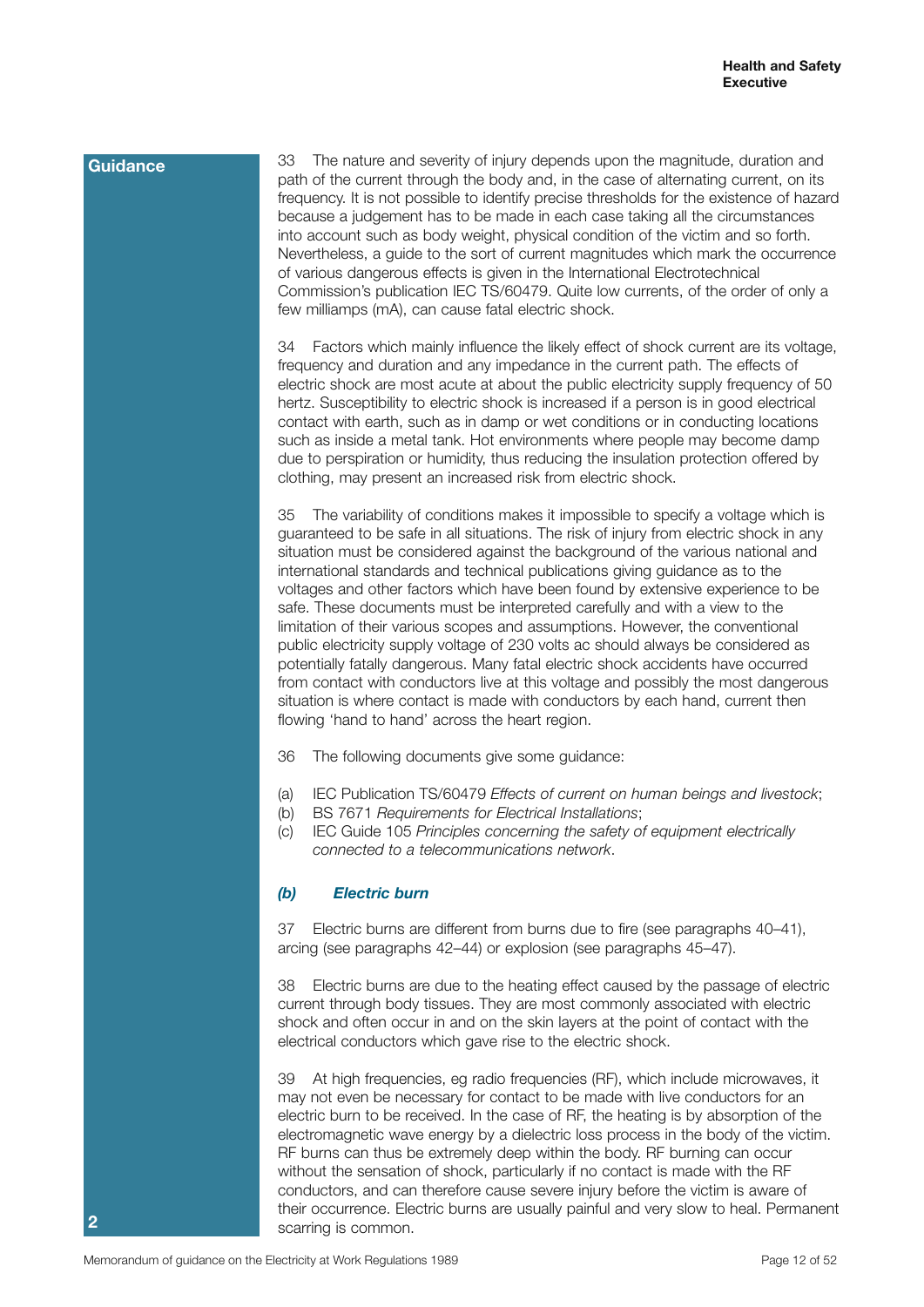#### *(c) Fires of an electrical origin*

40 Fires may be started by electricity in a number of ways. The principal mechanisms are:

- (a) overheating of cables and electrical equipment due to overloading of conductors;
- (b) leakage currents due to poor or inadequate insulation;
- (c) overheating of flammable materials placed too close to electrical equipment which is otherwise operating normally; and
- (d) the ignition of flammable materials by arcing or sparking of electrical equipment, including the scattering of hot particles from electrical equipment.

41 The injuries associated with fire are usually burns but may include other injuries such as smoke inhalation.

### *(d) Arcing*

42 Arcing causes a particular type of burn injury which is distinct from other types. Arcing generates ultra violet radiation which causes damage akin to severe sunburn. Molten metal particles from the arc itself can penetrate, burn and lodge in the flesh. These effects are additional to any radiated heat damage caused by the arc.

43 On its own, ultra violet radiation can cause damage; sensitive skin and eyes are especially vulnerable to arc flash. ('Arc eye' is commonly encountered with electric arc welding if the proper precautions are not adopted.)

44 Arcing faults can occur if the energy available at a piece of electrical equipment is sufficient to maintain a conductive path through the air or insulation between two conductors which are at different potentials. Under fault flashover conditions, currents many times the nominal rating or setting of a protective device may flow before those devices operate to clear the fault. Much energy is dissipated in the arc and depending on the electrical protection, may continue long enough to inflict very serious arcing burns or to initiate a fire in periods for example as short as 0.25 second, which is not an untypical minimum time for fault clearance. Arc flashovers caused during work on live circuit conductors are likely to be particularly hazardous because the worker is likely to be very near to or even enveloped by the arc. Such cases often lead to very serious, sometimes fatal, burn injuries.

#### *(e) Explosion*

45 In this category are those injuries caused by explosions either of an electrical nature or those whose source of ignition is electrical.

46 Electrical explosions include the violent and catastrophic rupture of any electrical equipment. Switchgear, motors and power cables are liable to explode if they are subjected to excessive currents, which release violent electromagnetic forces and dissipate heat energy, or if they suffer prolonged internal arcing faults.

47 Explosions whose source of ignition is electrical include ignition of flammable vapours, gases, liquids and dusts by electric sparks, arcs or the high surface temperature of electrical equipment.

**Guidance**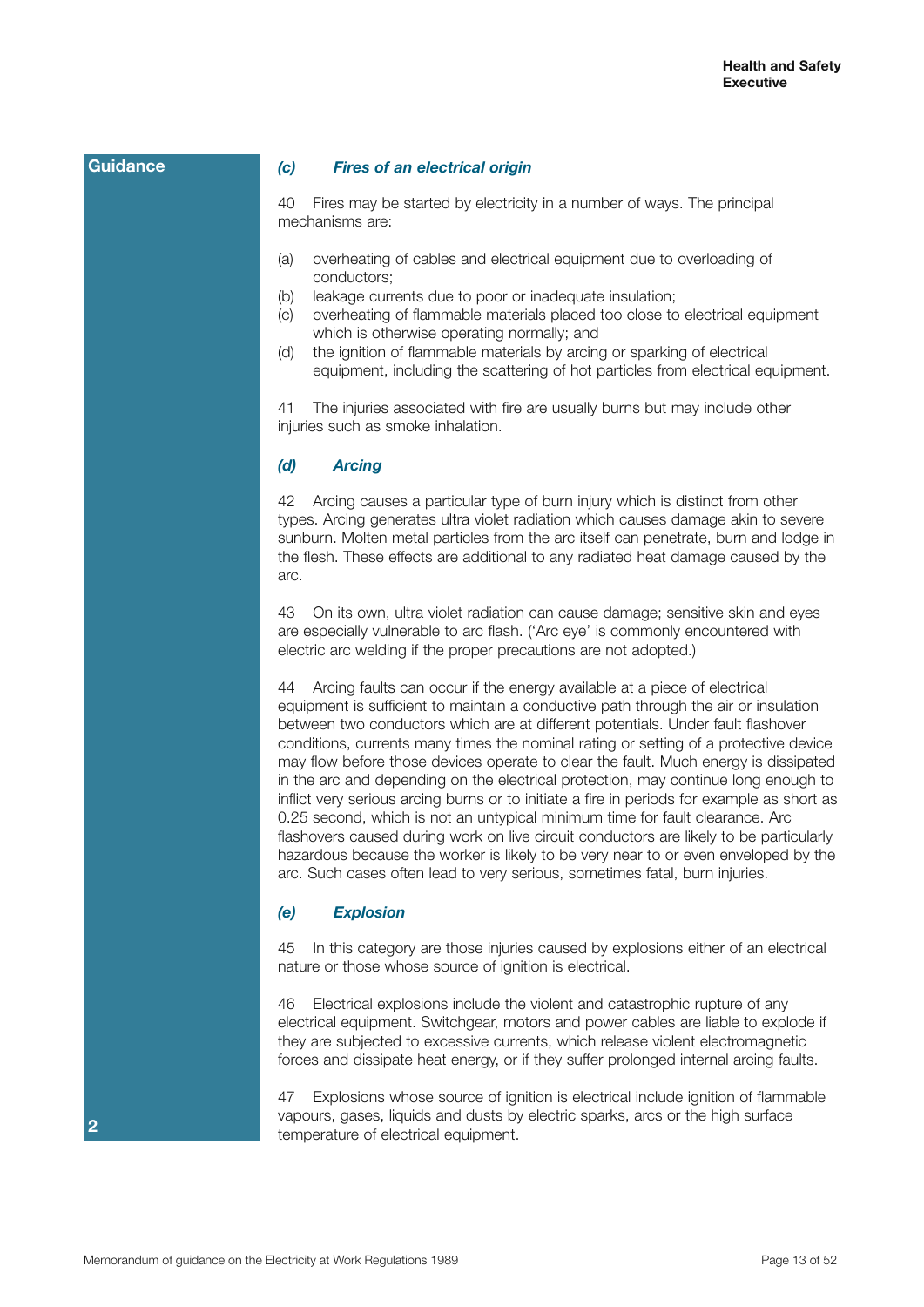**Guidance**

**2**

#### **Other words used in the Regulations**

#### *Charged/live (as used in regulations 8, 13 and 14)*

48 The terms 'charged' and 'live' have different meanings; they are not defined in the Regulations so they take their ordinary meaning. 'Live' means that the item in question is at a voltage, by being connected to a source of electricity for example as in normal use. 'Charged' means that the item has acquired a charge either because it is live or because it has become charged by other means such as by static or induction charging, or has retained or regained a charge due to capacitance effects even though it may be disconnected from the rest of the system.

#### *Dead (as used in regulations 13, 14)*

49 The term 'dead' is not defined in the Regulations so it takes its ordinary meaning. Thus, in the context of the Regulations, for a conductor to be 'dead' means that it is neither 'live' nor 'charged'.

| <b>Regulation</b> | <b>Regulation 3 Persons on whom duties are imposed</b><br>by these Regulations                                                                                                                                                                                      |
|-------------------|---------------------------------------------------------------------------------------------------------------------------------------------------------------------------------------------------------------------------------------------------------------------|
|                   | Except where otherwise expressly provided in these Regulations, it shall<br>(1)<br>be the duty of every -                                                                                                                                                           |
|                   | employer and self-employed person to comply with the provisions of<br>(a)<br>these Regulations in so far as they relate to matters which are within his<br>control; and<br>(b)<br>manager, in relation to a mine within the meaning of section 180 of<br>(i)        |
|                   | the Mines and Quarries Act 1954, and<br>operator, in relation to a quarry within the meaning of regulation 3 of<br>(ii)<br>the Quarries Regulations 1999,                                                                                                           |
|                   | to ensure that all requirements or prohibitions imposed by or under<br>these Regulations are complied with in so far as they relate to the mine<br>of which he is the manager or quarry of which he is the operator and to<br>matters which are within his control. |
|                   | (2)<br>It shall be the duty of every employee while at work -                                                                                                                                                                                                       |
|                   | to co-operate with his employer so far as is necessary to enable any<br>(a)<br>duty placed on that employer by the provisions of these Regulations to<br>be complied with; and                                                                                      |
| 3                 | to comply with the provisions of these Regulations in so far as they relate<br>(b)<br>to matters which are within his control.                                                                                                                                      |

# **Guidance**

**3**

#### **Employer**

50 For the purposes of the Regulations, an employer is any person or body who (a) employs one or more individuals under a contract of employment or apprenticeship; or (b) provides training under the schemes to which the HSW Act applies through the Health and Safety (Training for Employment) Regulations 1990 (SI 1990/1380).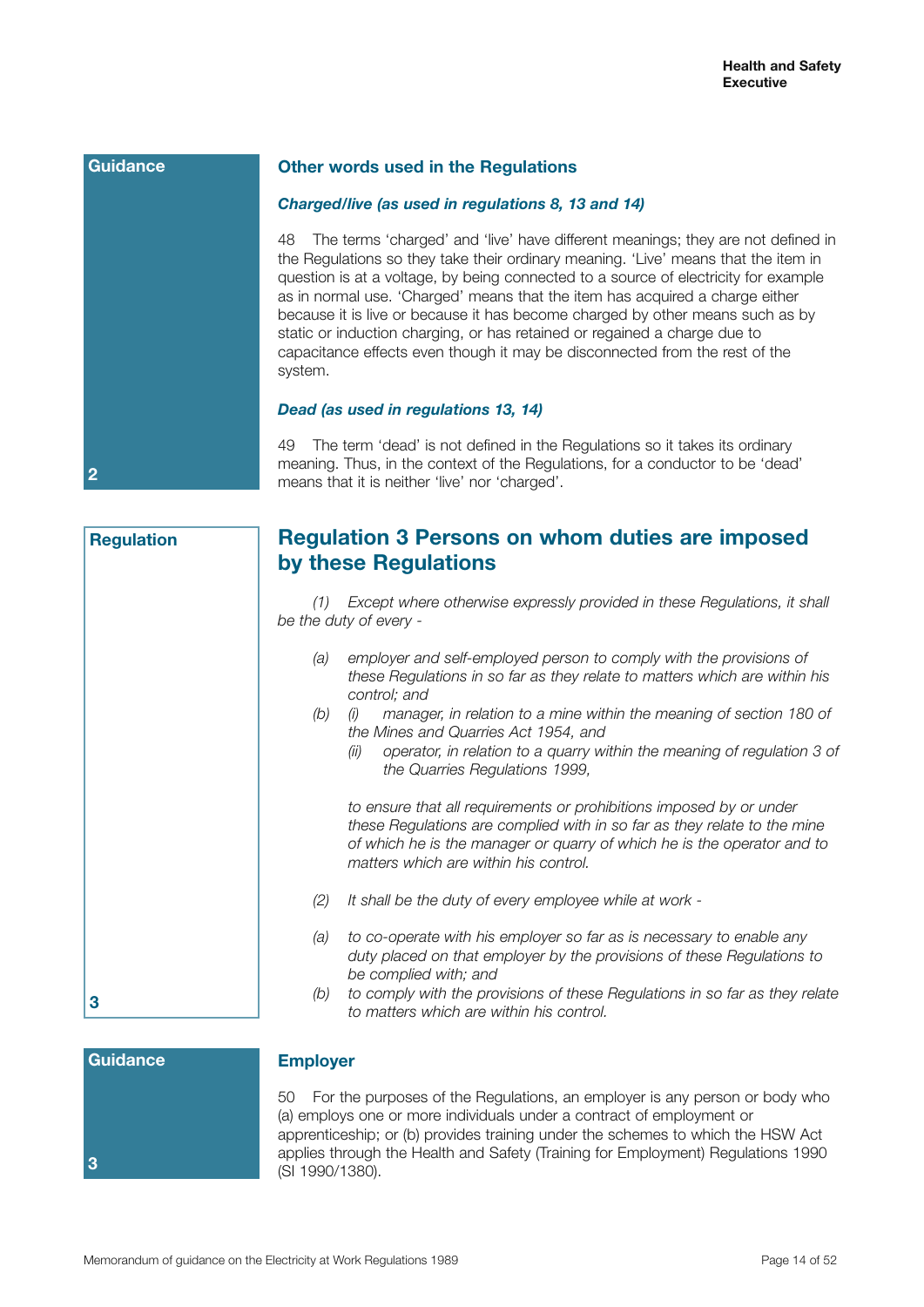#### **Self-employed**

51 A self-employed person is an individual who works for gain or reward otherwise than under a contract of employment, whether or not they employ others.

#### **Employee**

52 Regulation 3(2)(a) reiterates the duty placed on employees by section 7(b) of the HSW Act.

53 Regulation 3(2)(b) places duties on employees equivalent to those placed on employers and self-employed people where these are matters within their control. This will include those trainees who will be considered as employees under the Regulations described in paragraph 50.

54 This arrangement recognises the level of responsibility which many employees in the electrical trades and professions are expected to take on as part of their job. The 'control' which they exercise over the electrical safety in any particular circumstances will determine to what extent they hold responsibilities under the Regulations to ensure that the Regulations are complied with.

55 A person may find himself responsible for causing danger to arise elsewhere in an electrical system, at a point beyond his own installation. This situation may arise, for example, due to unauthorised or unscheduled back feeding from his installation onto the system, or to raising the fault power level on the system above rated and agreed maximum levels due to connecting extra generation capacity, etc. Because such circumstances are 'within his control', the effect of regulation 3 is to bring responsibilities for compliance with the rest of the Regulations to that person, thus making him a dutyholder.

#### **Absolute/reasonably practicable**

56 Duties in some of the regulations are subject to the qualifying term 'reasonably practicable'. Where qualifying terms are absent the requirement in the regulation is said to be absolute. The meaning of reasonably practicable has been well established in law. The interpretations in paragraphs 58–60 are given only as a guide to dutyholders.

#### *Absolute*

57 If the requirement in a regulation is 'absolute', for example if the requirement is not qualified by the words 'so far as is reasonably practicable', the requirement must be met regardless of cost or any other consideration. Certain of the regulations making such absolute requirements are subject to the Defence provision of regulation 29.

#### *Reasonably practicable*

58 Someone who is required to do something 'so far as is reasonably practicable' must assess, on the one hand, the magnitude of the risks of a particular work activity or environment and, on the other hand, the costs in terms of the physical difficulty, time, trouble and expense which would be involved in taking steps to eliminate or minimise those risks. If, for example, the risks to health and safety of a particular work process are very low, and the cost or technical difficulties of taking certain steps to prevent those risks are very high, it might not be reasonably practicable to take those steps. The greater the degree of risk, the less weight that can be given to the cost of measures needed to prevent that risk.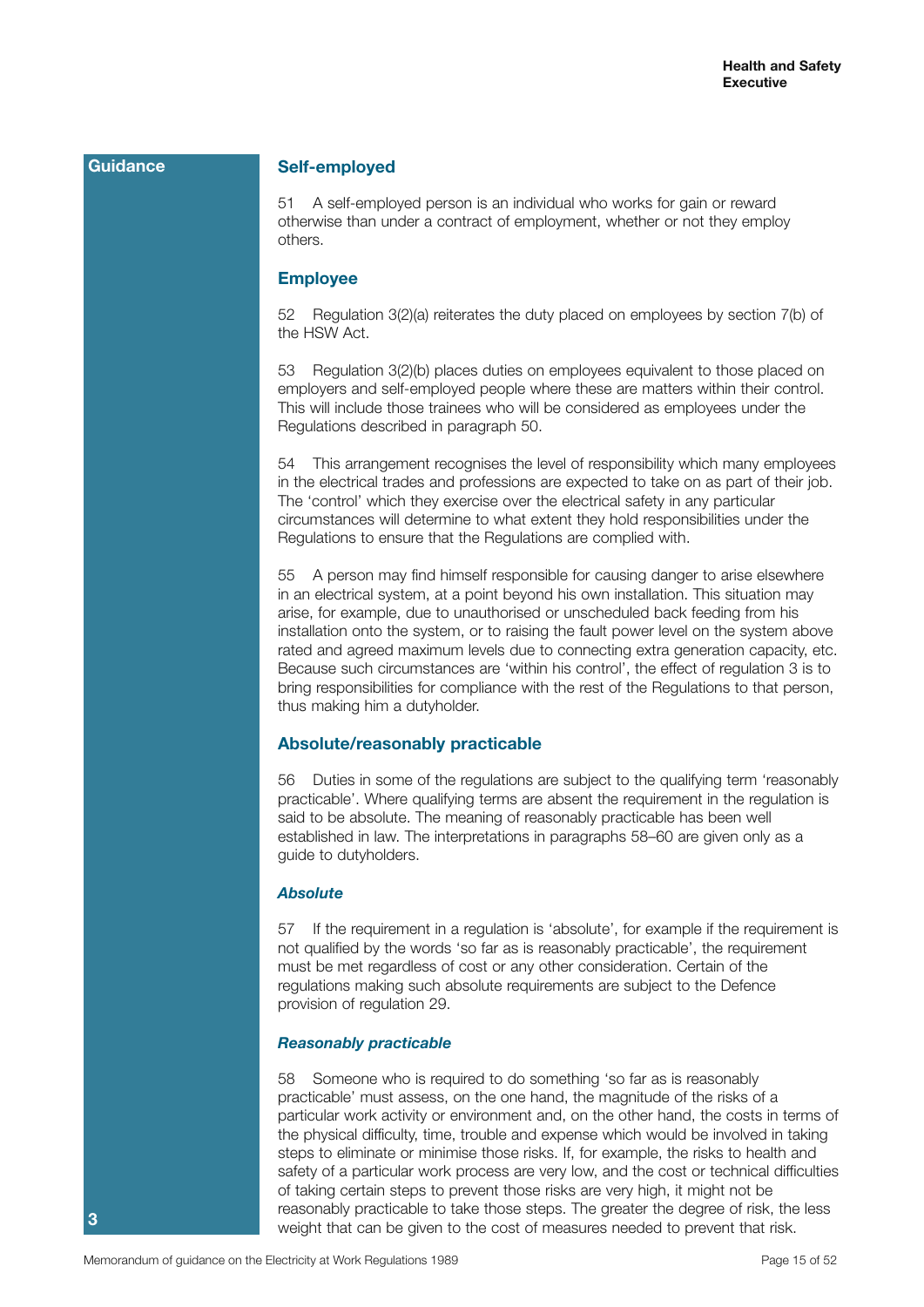

**Regulation**

59 In the context of the Regulations, where the risk is very often that of death, for example, from electrocution and where the nature of the precautions which can be taken are so often very simple and cheap, eg insulation, the level of duty to prevent that danger approaches that of an absolute duty.

60 The comparison does not include the financial standing of the dutyholder. Furthermore, where someone is prosecuted for failing to comply with a duty 'so far as is reasonably practicable', it would be for the accused to show the court that it was not reasonably practicable for him to do more than he had in fact done to comply with the duty (section 40 of the HSW Act).

# **Regulation 4 Systems, work activities and protective equipment**

*(1) All systems shall at all times be of such construction as to prevent, so far as is reasonably practicable, danger.*

*(2) As may be necessary to prevent danger, all systems shall be*  maintained so as to prevent, so far as is reasonably practicable, such **danger**.

*(3) Every work activity, including operation, use and maintenance of a system and work near a system, shall be carried out in such a manner as not to give rise, so far as is reasonably practicable, to danger.*

*(4) Any equipment provided under these Regulations for the purpose of protecting persons at work on or near electrical equipment shall be suitable for the use for which it is provided, be maintained in a condition suitable for that use, and be properly used.*

# **Guidance 4**

**4**

61 Regulation 4 covers, in a general way, those aspects of electrical systems and equipment, and work on or near these, which are fundamental to electrical safety.

# **Regulation 4(1)**

62 The word 'construction' in the regulation has a wide application. It may be considered to cover the physical condition and arrangement of the components of a system at any time during its life. It will include aspects such as the design of the system and the equipment comprising that system.

63 In assessing the suitability of the construction of electrical systems, consideration should be given to all likely or reasonably foreseeable conditions of actual application or use of the electrical equipment in the system. This will include the testing, commissioning, operation and maintenance of the equipment throughout the life of the system.

- 64 In particular, consideration should be given to:
- (a) the manufacturer's assigned or other certified rating of the equipment;
- (b) the likely load and fault conditions;
- (c) the need for suitable electrical protective devices;
- (d) the fault level at the point of supply and the ability of the equipment and the protective devices to handle likely fault conditions;
- (e) any contribution to the fault level from the connected loads such as from motors;
- (f) the environmental conditions which will have a bearing on the mechanical strength and protection required of the equipment;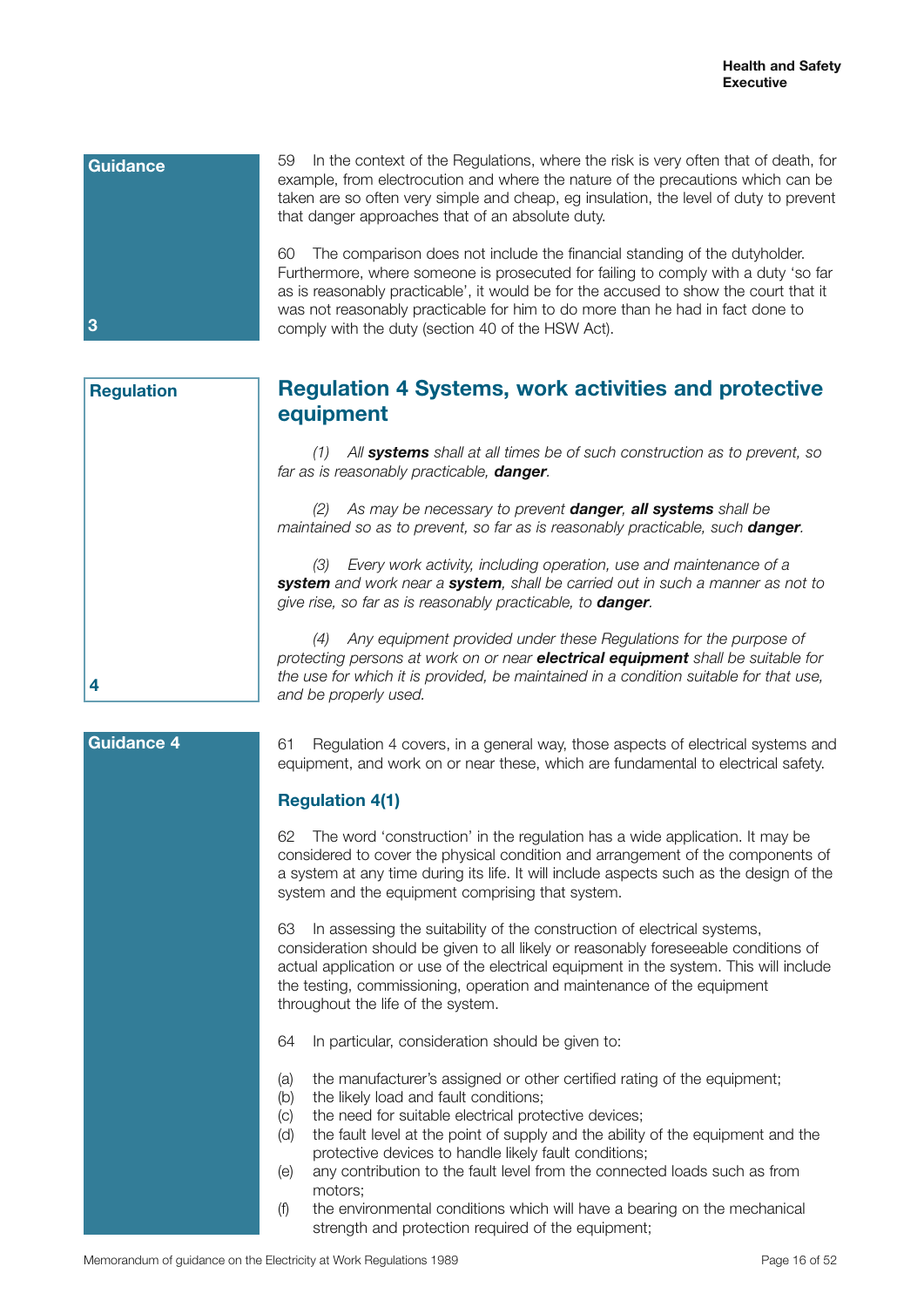- (g) the user's requirements of the installation;
- (h) the manner in which commissioning, testing and subsequent maintenance or other work may need to be carried out.

65 The safety of a system depends upon the proper selection of all the electrical equipment in the system and the proper consideration of the inter-relationship between the individual items of equipment. For example, electrical protection against overloads and earth faults etc may need to be provided in one part of a system to protect another, possibly remote part of the system. Also, where electrical energy is transformed or converted from one voltage to another, precautions should be taken to prevent danger arising from the lower voltage conductors becoming charged above their normal voltage.

# **Regulation 4(2)**

66 Regulation 4(2) is concerned with the need for maintenance to be done to ensure safety of the system, rather than with the activity of doing the maintenance in a safe manner (which is required by regulation 4(3)).

67 The obligation to maintain arises only if danger would otherwise result. The quality and frequency of maintenance should be sufficient to prevent danger so far as is reasonably practicable.

68 Regular inspection of equipment is an essential part of any preventive maintenance programme. Practical experience of use may indicate an adjustment to the frequency at which preventive maintenance needs to be carried out. This is a matter for the judgement of the dutyholder who should seek all the information he needs to make this judgement including reference to the equipment manufacturer's guidance.

69 Records of maintenance, including test results, preferably kept throughout the working life of an electrical system will enable the condition of the equipment and the effectiveness of maintenance policies to be monitored. Without effective monitoring, dutyholders cannot be certain that the requirement for maintenance has been complied with.

70 British Standard Codes of Practice offering guidance on maintenance are referred to in Appendix 2. Advice on inspection and testing of some fixed installations is given in BS 7671 (see *Introduction* and Appendix 2).

# **Regulation 4(3)**

71 Regulation 4(3) requires that work activities of any sort, whether directly or indirectly associated with an electrical system, should be carried out in a way which, as far as is reasonably practicable, does not give rise to danger. Regulations 12 to 16 provide more specific requirements in connection with work of an electrical nature on or near electrical systems.

### **Work activities associated with electrical systems**

72 In the case of work of an electrical nature it is preferable that the conductors be made dead before work starts. (See regulations 12, 13 and 14.) In such cases it is essential that the equipment be isolated (note that 'isolation' is defined in regulation 12(2) which will include securing by locking off etc; see also paragraph 75) and the conductors proved dead at the point of work before the work starts. Where a test instrument or voltage indicator is used for this purpose this device should itself be proved preferably immediately before and immediately after testing the conductors.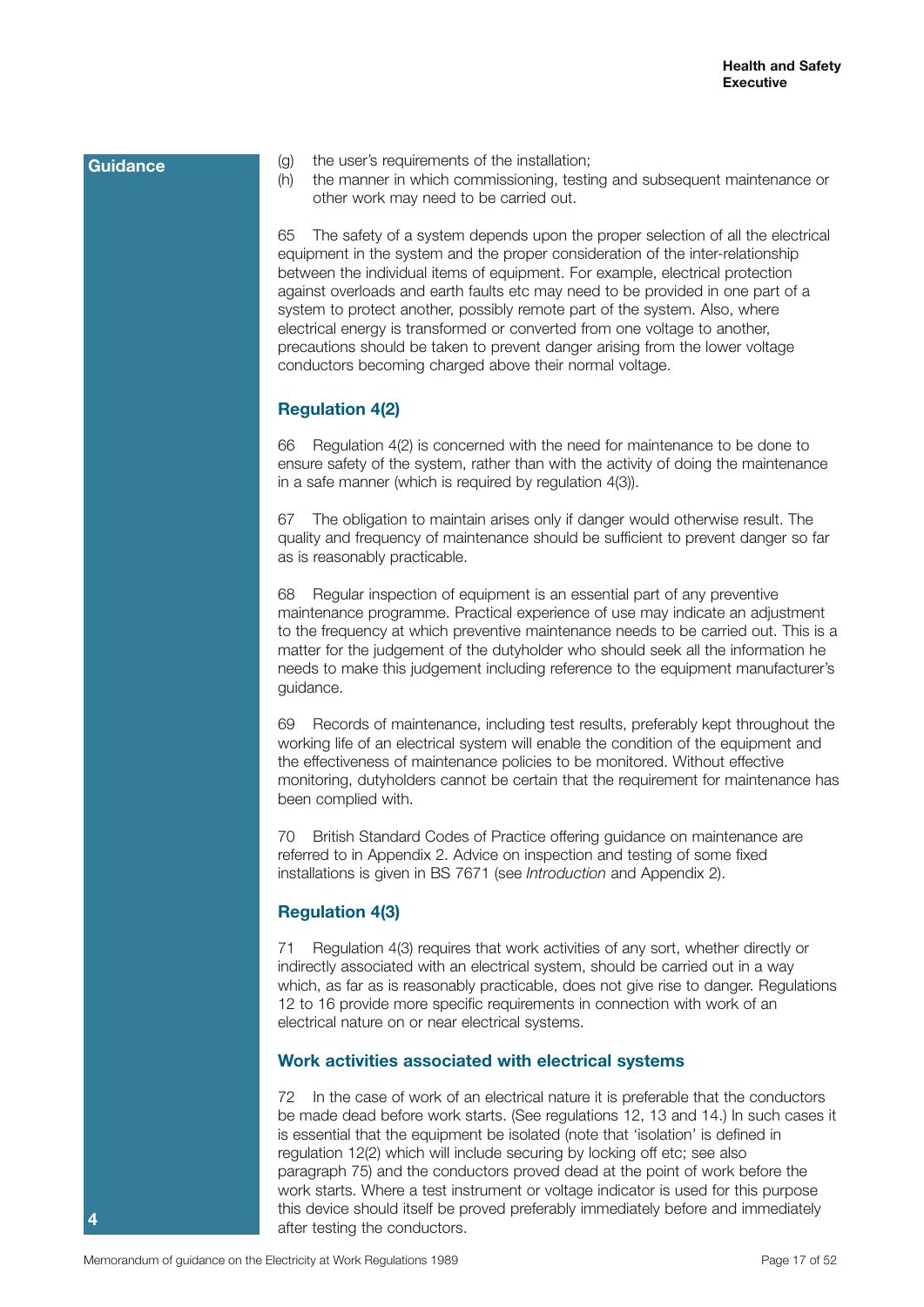Proper safe systems of work incorporating safety isolation procedures are important for work upon equipment which is to be made dead before work starts. These are also discussed under regulations 12 and 13. Some work, such as fault finding and testing, or live jointing by the electricity supply industry, may require electrical equipment to remain energised during the work. In these cases if there may be danger from live conductors, regulation 14 makes particular requirements and regulation 4(4) is also likely to be relevant in terms of the protective equipment which may need to be provided.

74 The operation, maintenance and testing of electrical systems and equipment should be carried out only by those people who are competent for the particular class of work. (See also regulation 16.)

#### **Disused electrical equipment and systems**

75 Before electrical equipment is decommissioned or abandoned for any reason it should be disconnected from all sources of supply and isolated. Isolation (as defined in regulation 12(2)) requires taking effective steps to ensure that it is dead and cannot become inadvertently re-energised or charged by induction or capacitance effects. (Regulations 12, 13 and 14 are also likely to be relevant.) Suitable labels or notices to bring people's attention to the state of the equipment are likely to be necessary in preventing inadvertent re-energisation.

#### **Other work near electrical systems**

76 Regulation 4(3) is wide in its application and includes work of a non-electrical nature where there is a risk of electrical injury. A common example is excavation near to live electric power cables and work near live overhead power lines, where the risks can be severe. Advice on these matters is given in HSE guidance notes which are listed in Appendix 1. The requirements of regulation 14 must also be taken into consideration.

# **Regulation 4(4)**

77 The defence (regulation 29) is available in any proceedings for an offence under this part of regulation 4.

78 The term 'protective equipment' can be of wide application but typically includes those special tools, protective clothing and insulating screening materials etc necessary to undertake work safely on live electrical equipment. The requirement for suitable precautions to prevent injury may arise under regulation 14. The regulation makes three particular requirements of the protective equipment, that it be (a) suitable for use, (b) maintained in that condition and (c) properly used.

79 Regulation 4(4) is not qualified by 'so far as is reasonably practicable', nor does the regulation refer either to injury or the risk of injury, ie electrical danger. The impact of the regulation is that where protective equipment is provided in pursuance of compliance with any of the other regulations, that the equipment must conform to the requirements of regulation 4(4). Advice on safe working practices is given in HSE guidance notes (see Appendix 1). Specifications for certain types of protective equipment such as insulating gloves and floor mats are listed in Appendix 2.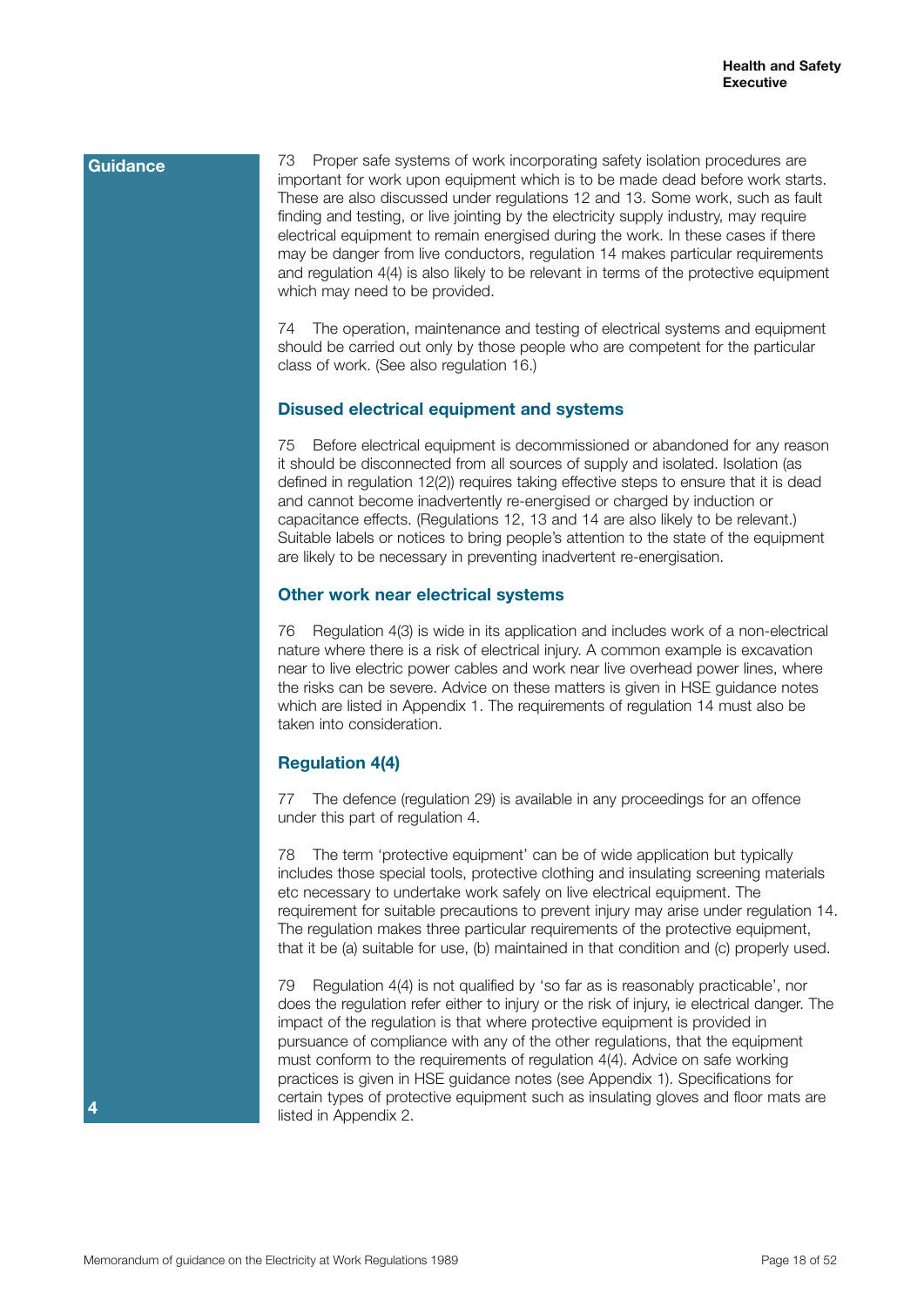# **Regulation**

**Guidance**

**5**

# **Regulation 5 Strength and capability of electrical equipment**

*No electrical equipment shall be put into use where its strength and capability may be exceeded in such a way as may give rise to danger.*

80 The defence (regulation 29) is available in any proceedings for an offence under this regulation.

81 The regulation requires that before equipment is energised, the characteristics of the system to which the equipment is connected be taken into account, including those pertaining under normal conditions, possible transient conditions and prospective fault conditions, so that the equipment is not subjected to stress which it is not capable of handling without giving rise to danger. The effects to be considered include voltage stress and the heating and electromagnetic effects of current.

# **Strength and capability**

82 The term 'strength and capability' of electrical equipment refers to the ability of the equipment to withstand the thermal, electromagnetic, electro-chemical or other effects of the electrical currents which might be expected to flow when the equipment is part of a system. These currents include, for example, load currents, transient overloads, fault currents, pulses of current and, for alternating current circuits, currents at various power factors and frequencies. Insulation must be effective to enable the equipment to withstand the applied voltage and any likely transient over-voltages.

83 A knowledge of the electrical specification and the tests, usually based on the requirements of national or international standards, which have been carried out either by the manufacturer or by an accredited testing organisation, will assist the user in identifying the withstand properties of the equipment so that it may be selected and installed to comply with this regulation.

## **Rating**

84 The strength and capability of electrical equipment is not necessarily the same as its rating. Usually the rating is that which has been assigned by the manufacturer following a number of agreed tests.

85 It is recommended that electrical equipment be used within the manufacturer's rating (continuous, intermittent or fault rating as appropriate) and in accordance with any instructions supplied with the equipment.

# **Fault conditions**

86 In order that equipment may remain safe under prospective fault conditions, it is necessary when selecting equipment to take account of the fault levels and the characteristics of the electrical protection which has been provided for the purpose of interrupting or reducing fault current (excess current protection is required by regulation 11). Most electrical equipment will be able to withstand short-circuit currents safely for limited periods only. The considerations extend also to conductors and equipment provided solely for protective purposes, eg earthing conductors must be adequately rated to survive beyond fault clearance times to ensure satisfactory protective gear operation and fault clearance.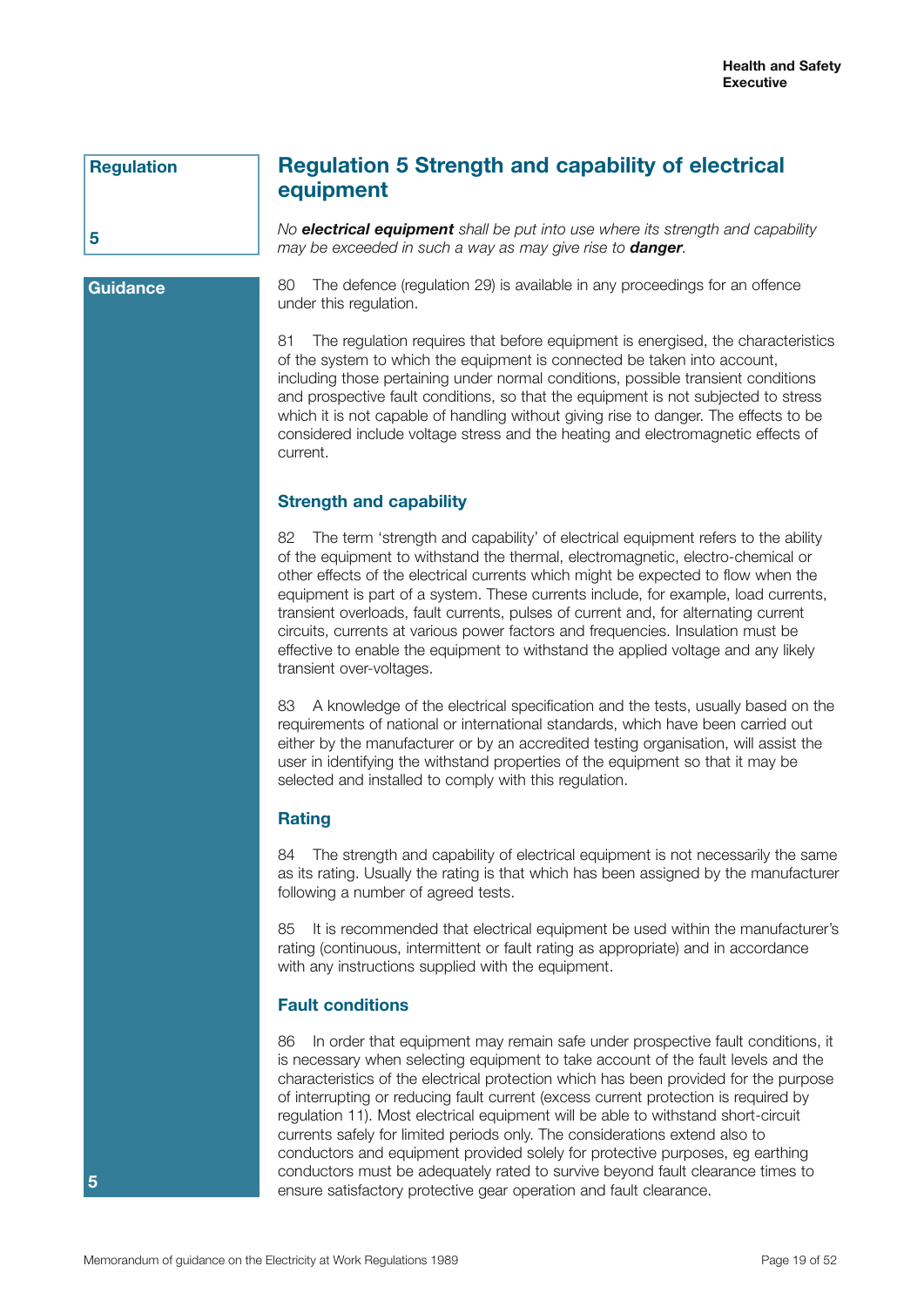**Regulation**

# **Regulation 6 Adverse or hazardous environments**

*Electrical equipment which may reasonably foreseeably be exposed to -*

- *(a) mechanical damage;*
- *(b) the effects of the weather, natural hazards, temperature or pressure;*
- *(c) the effects of wet, dirty, dusty or corrosive conditions; or*
- *(d) any flammable or explosive substance, including dusts, vapours or gases,*

*shall be of such construction or as necessary protected as to prevent, so far as is reasonably practicable, danger arising from such exposure.*

# **Guidance**

**6**

**6**

87 The regulation draws attention to the kinds of adverse conditions where danger could arise if equipment is not constructed and protected to withstand such exposure. The regulation requires that electrical equipment should be suitable for the environment and conditions of use to which it may reasonably foreseeably be exposed so that danger which may arise from such exposure will be prevented so far as is reasonably practicable. The following paragraphs detail some of the conditions which electrical equipment may be subjected to. Guidance is given in these paragraphs and additional guidance may be found in the documents listed in Appendices 1 and 2. Particular attention should be paid to the IP rating (Index of Protection) of equipment (see paragraph 108). Guidance is also given under regulation 8 on the use of reduced voltage systems on construction sites and elsewhere where particularly arduous or conducting locations may exist (see paragraphs 143–145).

# **Effects**

88 The conditions at which the regulation is directed are those occurring naturally as well as those resulting from human activities, including the following:

- (a) mechanical damage including impact, stress, strain, abrasion, wear, vibration and hydraulic and pneumatic pressure;
- (b) effects of the weather, which include both short-term (eg wind, ice and snow, lightning) and long-term (eg temperature cycling) effects;
- (c) natural hazards, which are those resulting from other than man's activities and include animals, trees and plants, tides and solar radiation etc;
- (d) temperature and pressure;
- (e) liquids which include water and other liquids and their effects, including humidity, condensation, flooding, splashing, or immersion in these, cleaning with liquids, hosing down and solvent and solvent vapour action (electrically conducting and non-conducting liquids may present different aspects of electrical danger);
- (f) dirty conditions which include all contamination as a result of liquids or solids (electrically conducting and non-conducting dusts may present different aspects of electrical danger);
- (g) corrosive conditions which include all chemical action and reactions and electrochemical effects;
- (h) flammable substances including flammable dusts and flammable vapours;
- (i) explosive substances which include both any mixture of solids, liquids or gases which is capable of exploding and substances intended to be explosive (ie explosives).

89 In gauging the suitability of equipment for particular environments or conditions of use it is necessary to consider only those effects or exposure which are reasonably foreseeable.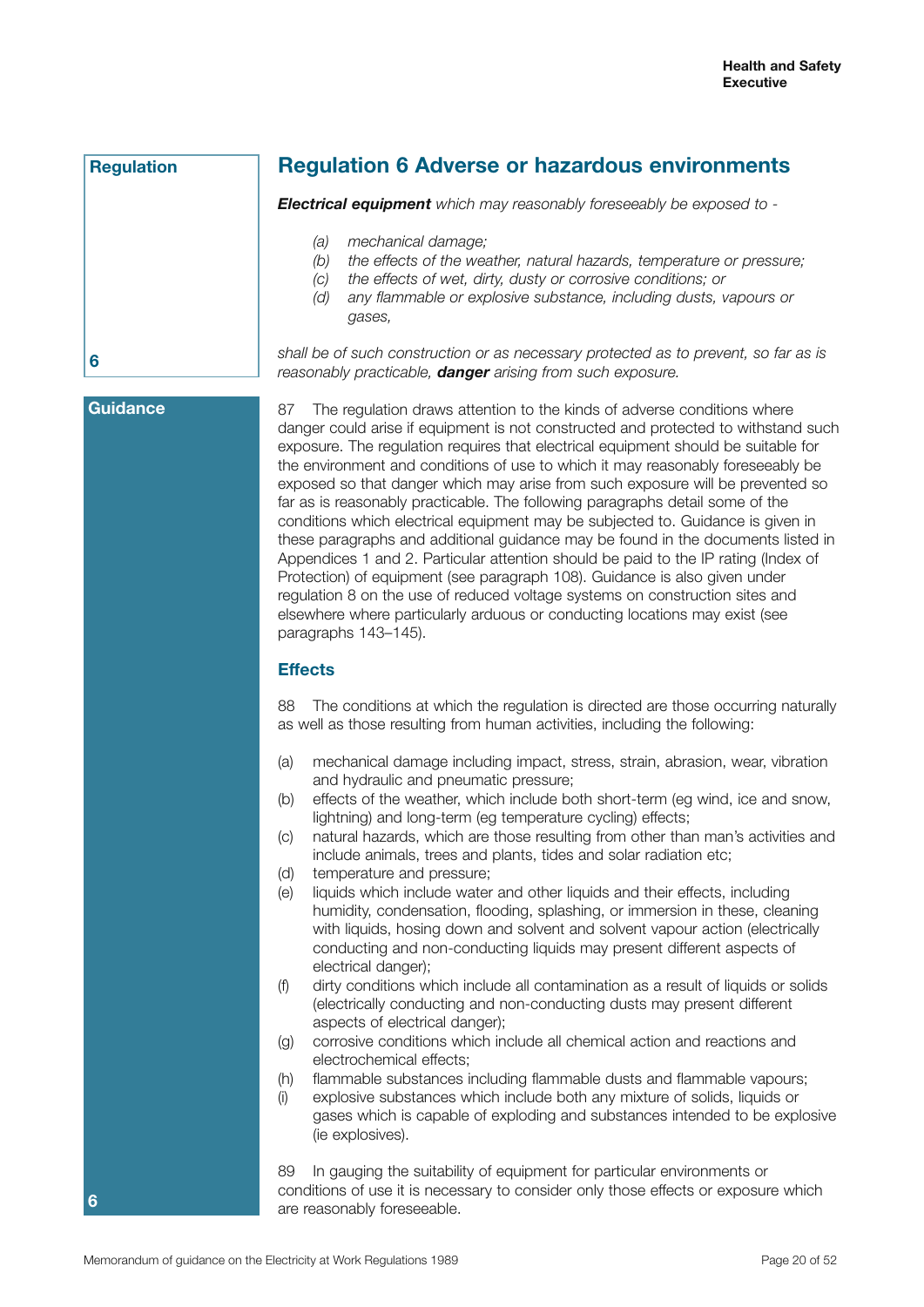#### **Mechanical damage**

90 The mechanical damage to which electrical equipment may be subjected varies considerably from one environment to another. For example, equipment designed for use in an office is unlikely to be suitable, without further protection or careful siting, in a workshop or farm environment.

91 The effects covered by regulation 6(b), (c) and (d) may also impose mechanical stresses on electrical equipment. For example, ice and wind loading, or loss of mechanical strength due to expansion and contraction resulting from temperature changes, can give rise to mechanical damage.

92 This regulation requires the mechanical protection, if necessary, of the insulation which is required under regulation 7(a). Further suitable protection in addition to basic insulation may be necessary to form the physical protection necessary to ensure the continuing integrity of basic insulation, eg conduits or a trunking for single insulated conductors or the armouring or tough external sheathing of composite or multi-core electric cable.

#### **Weather, natural hazards and extreme conditions**

93 Precautions which are taken to protect a site, structure or building from natural hazards and extreme weather conditions may give some protection to the associated electrical installation, but additional protection or precautions may be necessary.

94 Extremes of temperature, pressure or humidity may result either from climatic conditions or from adjacent plant or from the use of the electrical equipment itself. Standards frequently quote the range of service conditions for electrical equipment, including temperature limits, and users should consider these when selecting equipment.

95 Guidance on assessing the need for lightning protection of structures and buildings etc, the design and provision of systems and their inspection, testing and maintenance is given in publications listed in Appendix 2.

#### **Corrosive effects**

96 If substances are present in the environment which either alone, in combination, or in the presence of moisture can cause accelerated corrosion of metallic enclosures or fittings, special materials or surface treatments may be necessary. In these cases it would be recommended that much of the electrical equipment, eg motors, be of a type which is totally enclosed by an appropriate corrosion-resistant housing, ie not ventilated to the atmosphere.

97 Insulating materials and other materials used in electrical equipment may be affected by chemical agents or solvents. Cubicles housing electrical control equipment in hostile environments may need to be kept purged or pressurised with clean air or, in special cases, inert gas. See Appendix 2 for standards.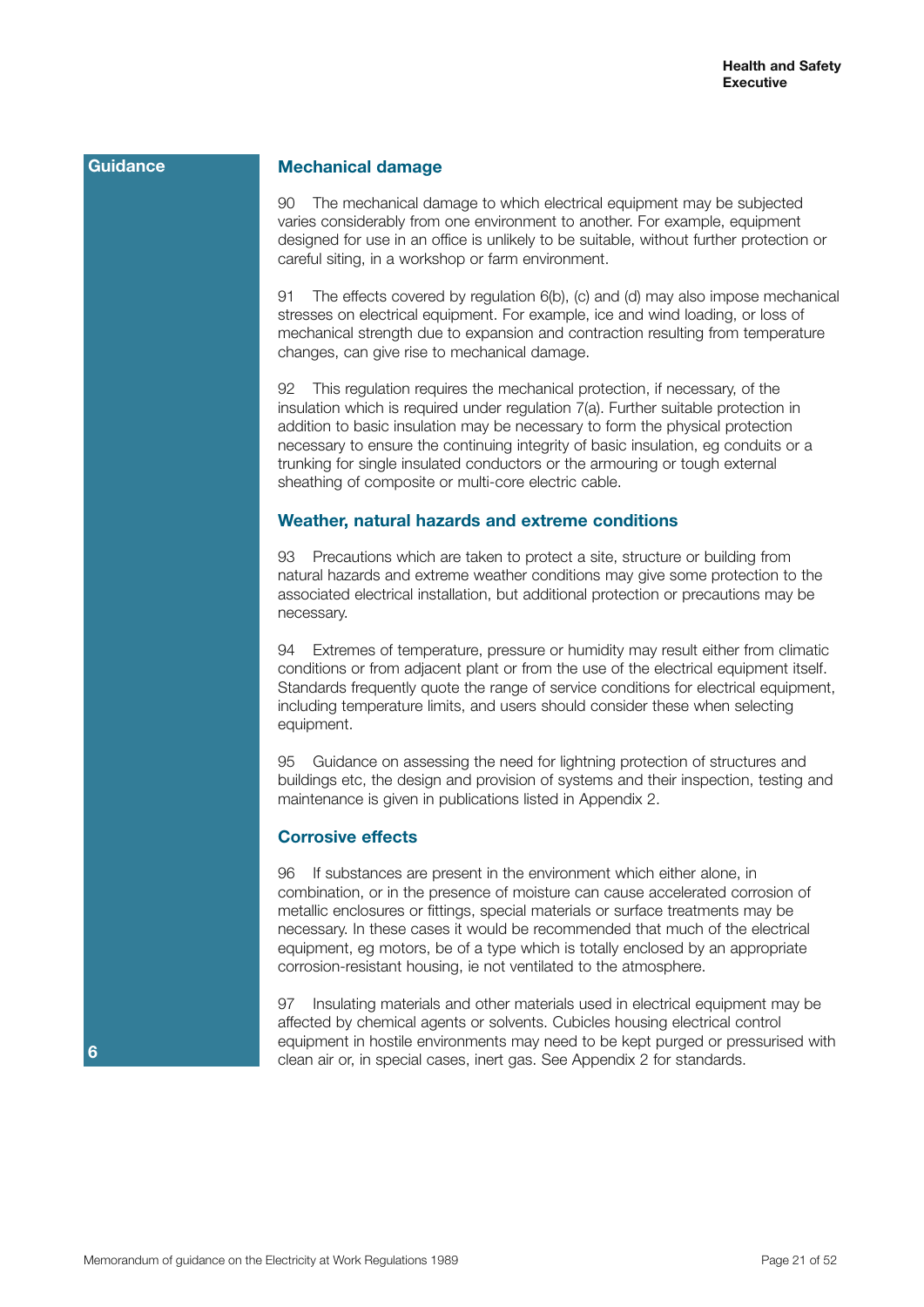## **Dirt and dusts**

98 Most industrial enclosures for electrical equipment do not resist the entry of fine dusts. Equipment should be constructed so as to resist the entry of dust and dirt where this may give rise to electrical and mechanical failures. Regular inspection and cleaning as necessary is recommended where dirt and dusts are likely to accumulate. A particular example is that of portable motor-driven equipment incorporating ventilation slots which can give rise to the accumulation of potentially hazardous layers of dirt and dust.

### **Combustible dusts**

99 In cloud form, some dusts create an explosion hazard, while layers of combustible dust on electrical equipment can give rise to fire hazards. The selection, construction or installation of the equipment so exposed to combustible dust should be such as to guard against the possibility of ignition. The maximum temperature attainable on the surface of any electrical equipment where these dusts may be deposited should be considered in the selection of the equipment. The temperature of such surfaces should always be below the temperature at which any charring or smoking of dust takes place. However, appropriate dust control measures and general cleanliness which minimise the problem at source are to be preferred. See Appendix 2 for standards.

## **Potentially explosive atmospheres**

100 If electrical equipment is used where a flammable or explosive atmosphere is likely to occur the equipment shall be so constructed that it is not liable to ignite that atmosphere.

101 The selection and installation of equipment for use in potentially explosive atmospheres should be guided by the recommendations contained in the HSE guidance and British Standards on the subject (see Appendices 1 and 2). Existing installations complying with the recommendations of earlier standards should be acceptable for continuing service, subject to proper maintenance.

102 It is recommended that the choice of electrical equipment be from that which has been certified as being in conformity with an appropriate standard.

103 Uncertified electrical equipment should not be used unless it will provide at least an equivalent level of safety to that provided by appropriately certified equipment.

104 Some manufacturing processes, for example electrostatic paint spraying, make use of the characteristics of static electricity and the design of electrical equipment needs to be such that the ignition of solvents, vapours or particulate substances is prevented. See Appendix 2 for standards.

105 The maintenance and repair of explosion-protected equipment is a specialised field of work and should be undertaken only by those who have the necessary training and experience. See Appendix 2 for standards.

# **Other flammable substances**

106 Much electrical equipment generates heat or produces sparks and this equipment should not be placed where either the heat emitted or the occurrence of sparking is likely to lead to the uncontrolled ignition of any substance.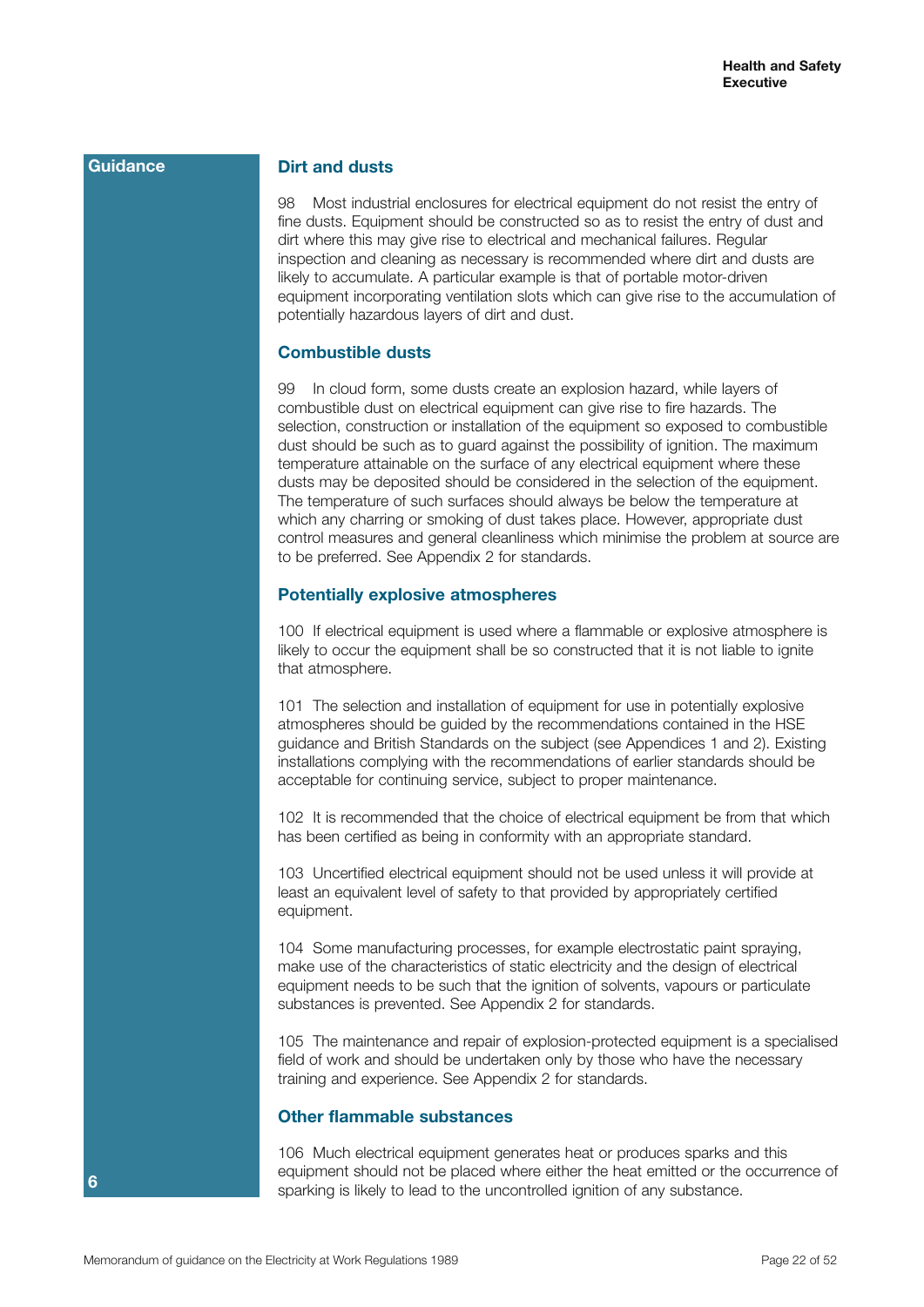

|   | <b>Regulation</b> |  |  |
|---|-------------------|--|--|
|   |                   |  |  |
|   |                   |  |  |
|   |                   |  |  |
|   |                   |  |  |
|   |                   |  |  |
| 7 |                   |  |  |

# **Regulation 7 Insulation, protection and placing of conductors**

*All conductors in a system which may give rise to danger shall either -*

- *(a) be suitably covered with insulating material and as necessary protected so as to prevent, so far as is reasonably practicable, danger; or*
- *(b) have such precautions taken in respect of them (including, where appropriate, their being suitably placed) as will prevent, so far as is reasonably practicable, danger.*

| <b>Guidance</b> | 109 The regulation requires that<br>practicable, by the means detaile                                                                                                              |
|-----------------|------------------------------------------------------------------------------------------------------------------------------------------------------------------------------------|
|                 | 110 The danger to be protected<br>electrical potential (voltage) betwe<br>conductors and other conductors<br>potential. The conventional appro<br>place them that people are unabl |
|                 | 111 Some form of basic insulation<br>system is necessary for the syste<br>may not be sufficient to comply w<br>which must be taken into accoun                                     |
|                 | (a)<br>the nature and severity of th<br>(b)<br>the functions to be performe<br>(c)<br>the location of the equipmer<br>will be subjected;<br>any work which is likely to b<br>(YI)  |
|                 |                                                                                                                                                                                    |

danger be prevented, so far as is reasonably d in either part (a) or (b).

against generally arises from differences in een circuit conductors or between such s in a system – usually conductors at earth pach is either to insulate the conductors or to so le to receive an electric shock or burn from them.

on, or physical separation, of conductors in a em to function. That functional minimum, however, vith the requirements of regulation 7. Factors nt are:

- e probable danger;
- ed by the equipment;
- nt, its environment and the conditions to which it
- any work which is likely to be performed upon, with or near the equipment.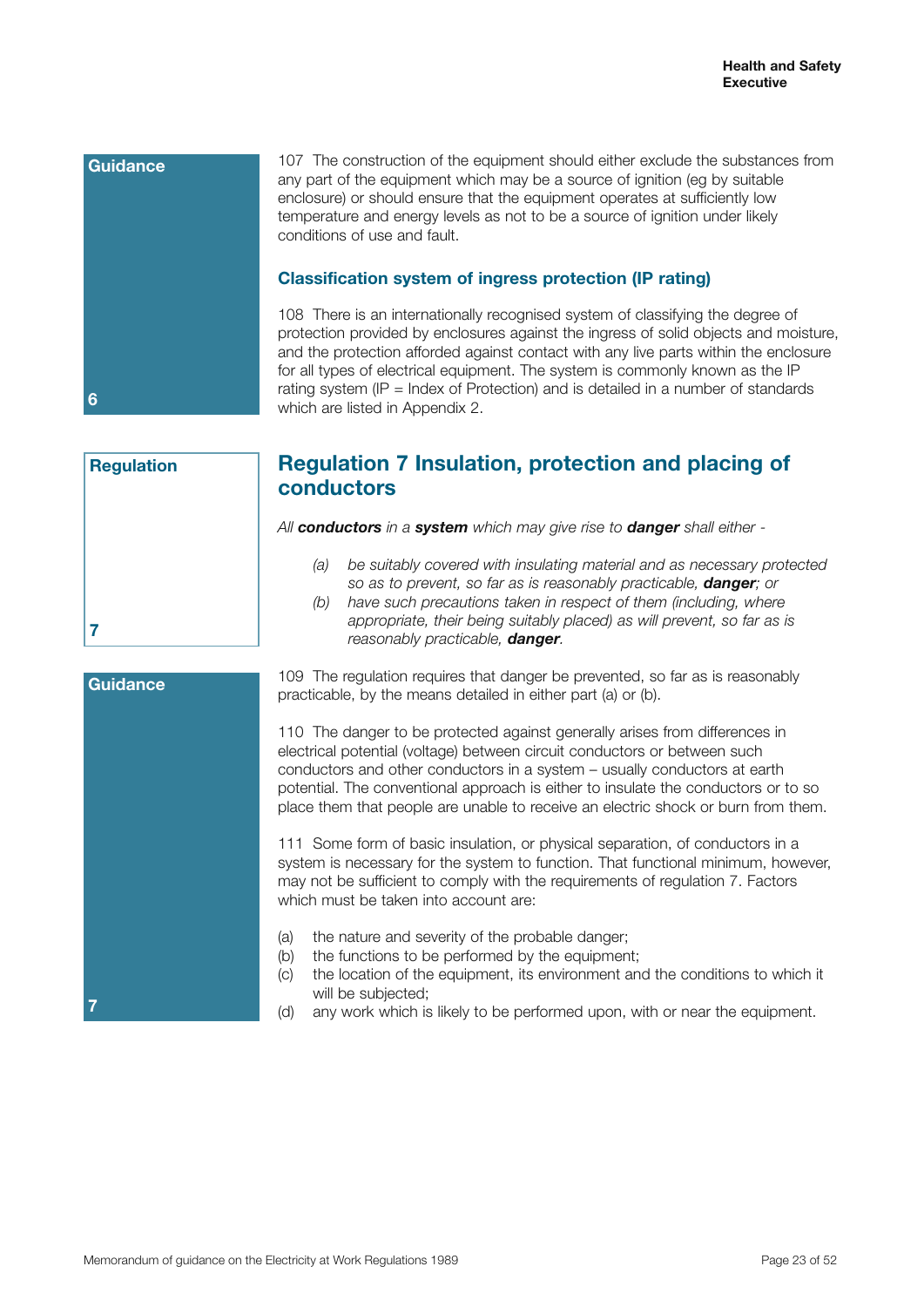### **Insulation**

112 Regulation 7(a) states the requirement that conductors are to be insulated. Suitable insulation of the conductors in an electrical system is, in the majority of cases, the primary and necessary safeguard to prevent danger from electric shock, either between live conductors or between a live conductor and earth. It will also prevent danger from fire and explosion arising from contact of conductors either with each other or with earth. Energy from quite low levels of voltage (and levels insufficient to create a shock risk) can ignite a flammable atmosphere. The quality and effectiveness of insulation therefore needs to be commensurate with the voltages applied to the conductors and the conditions of use.

113 BS 7671 gives some advice on these matters for fixed electrical installations up to 1000 volts ac or 1500 volts dc. See Appendix 2.

114 The regulation then requires that the insulation be protected as necessary, so that danger may be prevented so far as is reasonably practicable. Mainly, the protection required is to prevent mechanical damage to the insulation but may include any of the effects detailed under regulation 6. Examples of such protection would be the use of steel trunking and conduits or the use of steel armoured cables.

# **Other precautions including placing**

115 Regulation 7(b) permits the alternative of having such precautions taken in respect of the conductors. These precautions may include the suitable placing of conductors. The precautions may comprise strictly controlled working practices reinforced by measures such as written instructions, training and warning notices etc. The precautions must prevent danger so far as is reasonably practicable. Examples where bare conductors are used in conjunction with suitable precautions are to be found in many applications including overhead electric power lines, downshop conductors for overhead travelling cranes in factories etc, railway electrification using either separate conductor and running rails or overhead pick-up wires, and certain large electrolytic and electrothermal plants.

116 The design and construction of overhead electric power lines is specified in statutory regulations which are administered by the Department of Energy and Climate Change. (See *Introduction*.)

117 Electric railway and tramway operators, in conjunction with the Office of the Rail Regulator (HM Railway Inspectorate), have developed standards and safety specifications for the construction of those parts of their systems which use bare conductors at overhead and at track level, together with safe systems of work.

118 Safety is ensured in electrochemical plants which use high current by such means as the separation of conductors which are at different potentials, the use of insulating working platforms and unearthed or isolated electrical supplies. (See paragraphs 122–124.)

119 Suitable placing of the conductors may alone go a considerable way towards preventing danger, for example where the conductors are within a secure enclosure or where they are placed overhead at such a height that contact with these conductors is not reasonably foreseeable. Guidance on the security and protection of enclosures and the measure of their accessibility as determined by standard (finger) tests is given in standards listed in Appendix 2.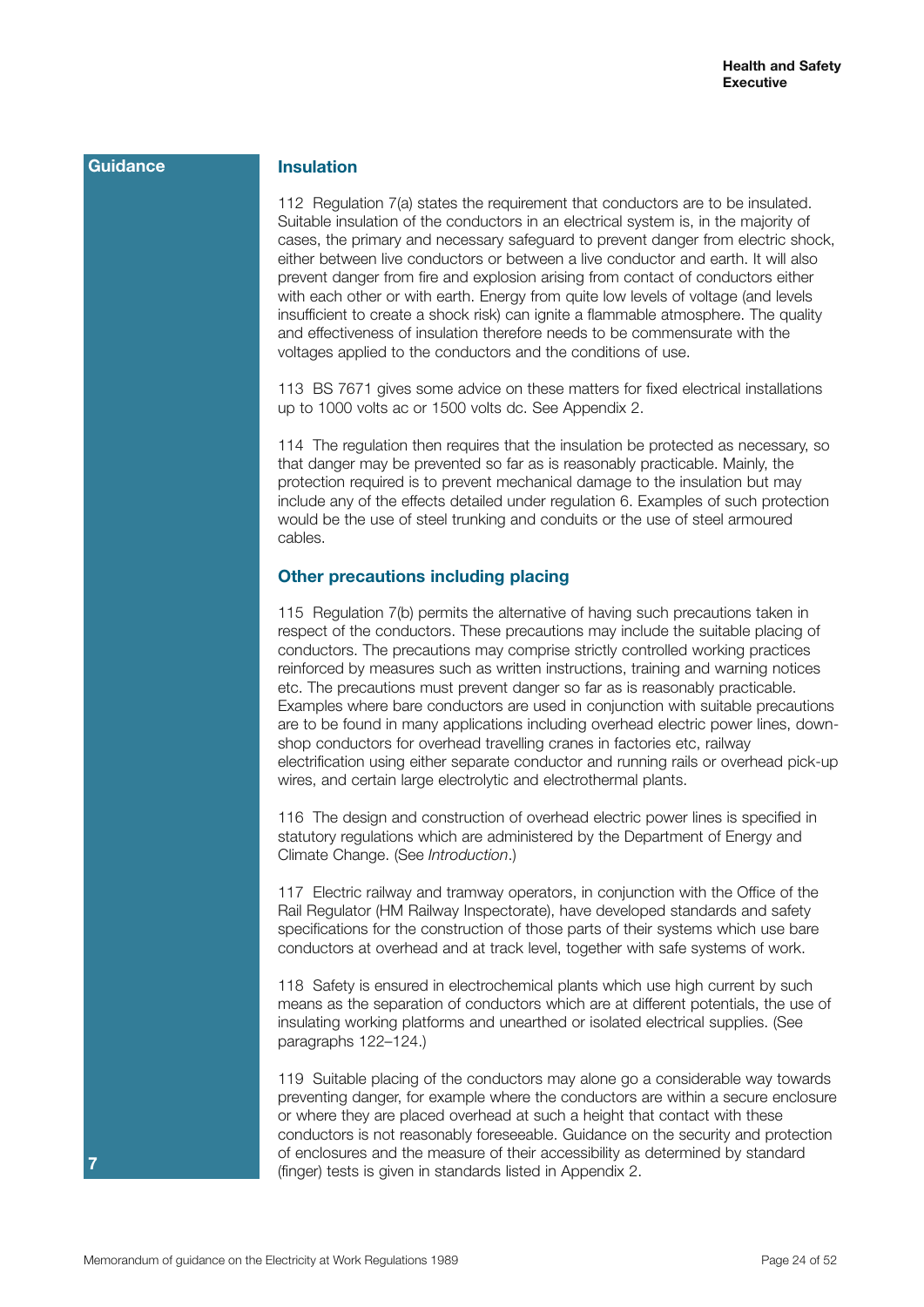# 120 However, if the placing of the conductors cannot alone be relied upon to prevent danger, then additional precautions need to be taken and rigorously applied. For example, in the case of live railway conductor rails the precautions may include warning notices, barriers and special training for railway staff. Electrolytic and electrothermal processes are further examples and these are the subject of paragraph 122. 121 Dutyholders should carefully consider the inherent risks that may exist if bare conductors are merely placed where they cannot normally be touched. Firstly, the protection of the equipment is required under regulation 6 for a range of reasonably foreseeable effects and secondly, there may be occasions when people will require access to the area or enclosure where such conductors are located, eg substations and test areas. Where work is to be done with the conductors live, regulation 14 is relevant and the guidance under that regulation also applies. **Electrolytic and electrothermal processes** 122 It is often necessary, in connection with industrial electrolytic and electrothermal processes, including large secondary battery installations, to adopt a range of precautions. As the work activity is likely to be near the live and uninsulated conductors the precautions adopted will go towards satisfying both part (b) of regulation 7 and regulation 14. 123 Precautions may include: (a) segregating the process area and limiting access to those people who are trained and experienced in the process and to people who are supervised so that injuries are prevented; (b) ensuring a separation of conductors appropriate to the difference in potentials; (c) use of insulating work platforms; (d) use of electrical supplies which are isolated from earth together with protective devices to ensure this isolation; (e) exclusion of unnecessary conducting materials and implements from the process area; (f) use of protective clothing, eg in electric arc welding processes, protective clothing offers protection against both the hot welding process and against the electric shock risk. 124 Details of advice on the safe use of electric induction furnaces and electric arc welding is given in Appendix 1. **Guidance 7**

**Regulation 8**

# **Regulation 8 Earthing or other suitable precautions**

*Precautions shall be taken, either by earthing or by other suitable means, to prevent danger arising when any conductor (other than a circuit conductor) which may reasonably foreseeably become charged as a result of either the use of a system, or a fault in a system, becomes so charged; and, for the purposes of ensuring compliance with this regulation, a conductor shall be regarded as earthed when it is connected to the general mass of earth by conductors of sufficient strength and current-carrying capability to discharge electrical energy to earth.*

# **Guidance 8**

125 The defence (regulation 29) is available in any proceedings for an offence under this regulation.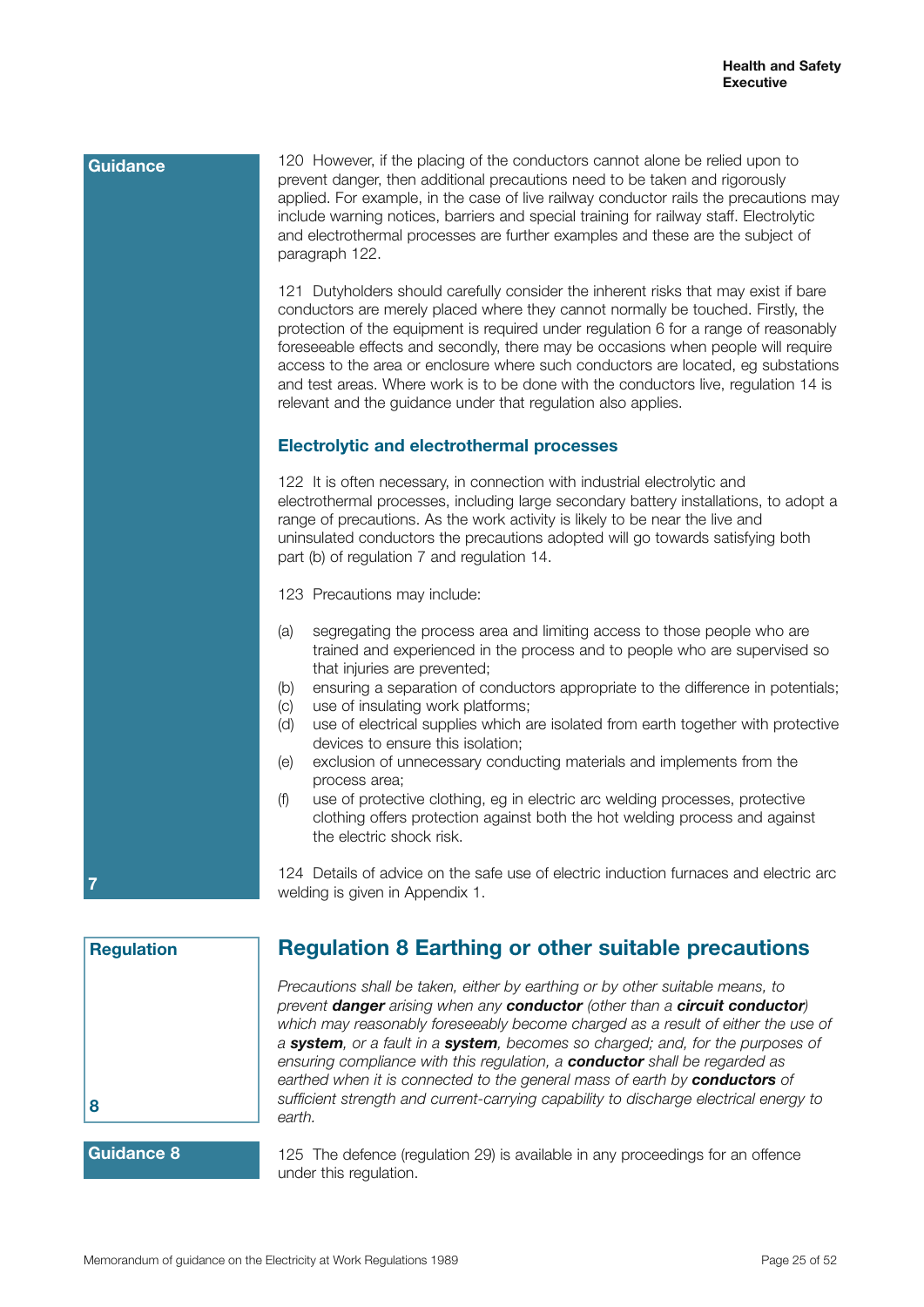126 The regulation applies to any conductor, other than a circuit conductor, which is liable to become charged either as a result of the use of a system or a fault in a system. The regulation requires that precautions be taken to prevent danger resulting from that conductor becoming charged.

127 Because the regulation applies to any conductor (other than circuit conductors), this may include the conductive parts of equipment, such as outer metallic casings, which can be touched, which although not live, may become live under fault conditions.

128 Conductors which, although not part of a system, are within electrostatic or electromagnetic fields created by a system may be subject to this regulation. Appropriate precautions are necessary if the induced voltages or currents are large enough to give rise to danger.

#### **Dangers**

129 Dangers which may arise as a result of failure to take the necessary precautions include:

- (a) risk of shock from such conductors which are or may be exposed so that they may be touched and which become charged at dangerous voltage relative to earth or to other exposed conductors;
- (b) risk of burns, fire, arcing or explosion due to currents of excessive magnitude and/or duration in such conductors.

130 The requirements of the regulation may be responded to in several different ways, depending on the circumstances, including:

- (a) ensuring that such conductors do not become charged. This has the effect of excluding the conductors from the scope of this regulation;
- (b) ensuring that if such conductors do become charged the values of voltage and current and the duration are such that danger will not arise;
- (c) ensuring that if such conductors do become charged the environment is such that danger will not arise.
- 131 Techniques employed for achieving the above include:
- (a) double insulation;
- (b) earthing;
- (c) connection to a common voltage reference point on the system;
- (d) equipotential bonding;
- (e) use of safe voltages;
- (f) earth-free non-conducting environments;
- (g) current/energy limitation; and
- (h) separated or isolated systems.

The above techniques may be employed singly or in combination.

#### *(a) Double insulation*

132 The principle of 'double insulation' is that the live conductors of the electrical equipment are covered by two discrete layers or components of insulation each of which would adequately insulate the conductor but which together ensure an improbability of danger arising from insulation failure. This arrangement avoids the need for any external metalwork of the equipment to be connected to a protective conductor or to earth. Double insulation has been found to be particularly suitable for certain types of portable equipment, eg electric motor-driven tools etc, and the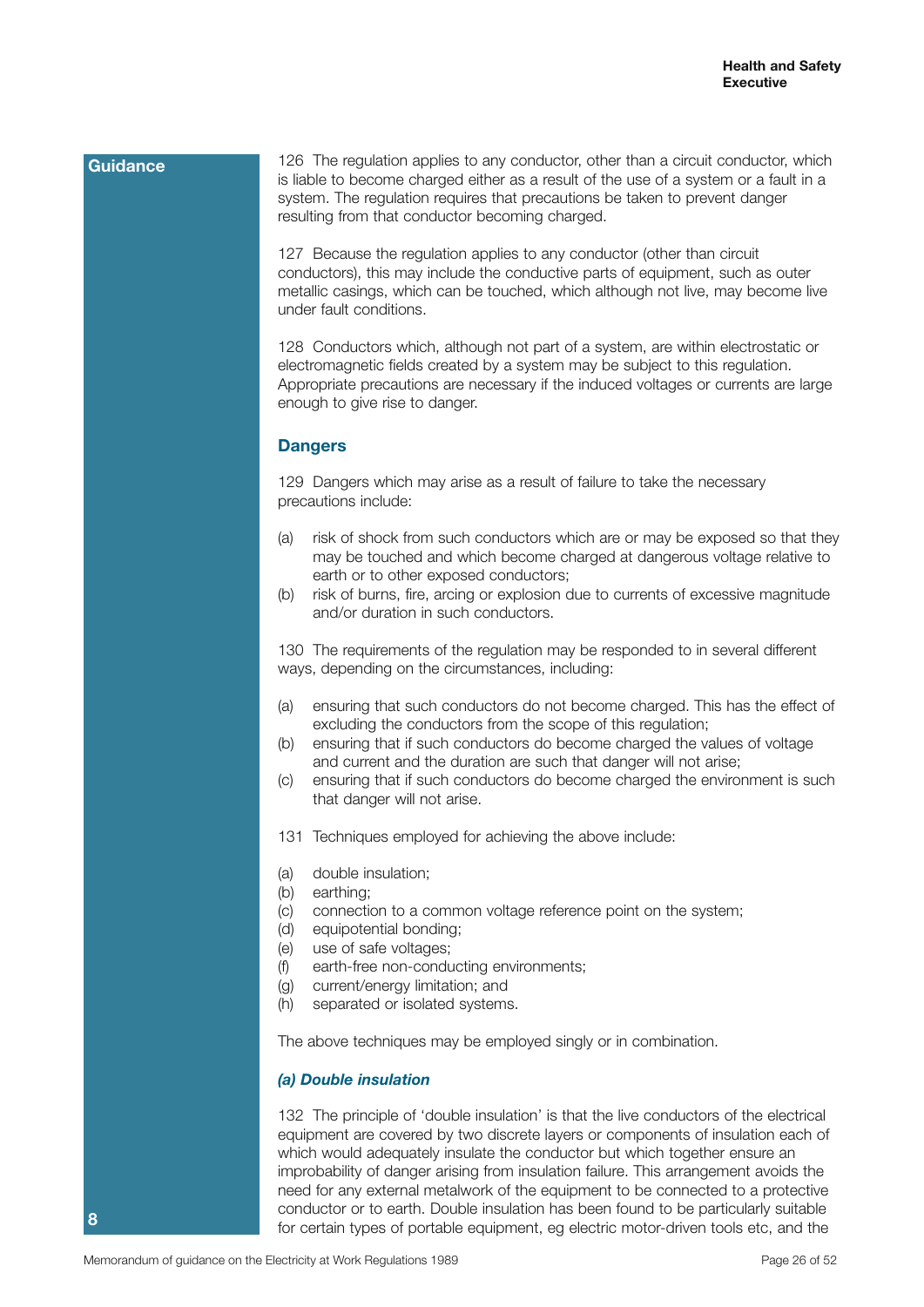need for an earthing protective conductor is eliminated. See Appendix 2 for relevant standards. However, the integrity of this protective provision for safety depends upon the layers of insulation remaining in sound condition and this in turn requires that the equipment be properly constructed, used and maintained.

# *(b) Earthing*

133 It is the practice in the UK for the public electricity supply system at the usual distribution pressures of 230 volts single phase, 400 volts three phase, to be referenced to earth by a deliberate electrical connection made at the distribution substations or power transformers. It is the existence of this system earthing which enables earth faults on electrical equipment to be detected and the electrical supply to faulty equipment to be cut off automatically.

134 Many 230/400 volt power installations are so designed that the automatic interruption of the supply upon the occurrence of an earth fault is performed by fuses or automatic circuit breakers (MCBs etc). In most cases these devices will have been selected to provide the additional protective function of interrupting excess current required under regulation 11. In these circumstances it is essential that the earth fault current be large enough to rupture the fuse quickly. The magnitude of the fault current under full earth fault conditions is governed mainly by the combined impedance of the fault loop which will include the impedance of the fault itself, that of the earthing or protective conductors, the circuit conductors and that of the source. Tests should therefore be carried out on new installations and at appropriate intervals thereafter to ascertain that the earth fault (loop) impedances are low enough to ensure that the electrical protective devices such as fuses, circuit breakers etc will operate in the event of a breakdown of insulation leading to an 'earth fault'.

135 Acceptable parameters of earth loop impedance and interruption times etc for final installations up to 1000 volts may be found in BS 7671 (see Appendix 2). It is rarely sufficient to rely on an earth rod or rods to provide sufficient conductance for return fault currents. Separate protective earth cables or conductors connected to the neutral point of the supply are usually necessary unless other measures such as the use of sensitive residual current protection equipment is used to detect earth fault currents.

136 For the duration of the fault, the electrical bonding of exposed conductive parts and their connection to earth serves to limit the shock risk from the transient voltages appearing between metallic enclosures of equipment in the system or between a metallic enclosure and earth. Equipment earthing therefore includes the bonding of metallic enclosures, cable armouring, conduits and trunking etc, so that these conductors are electrically continuous and securely connected to the general mass of earth at one or more points.

137 Earthing and bonding conductors must be suitable for the maximum current which they may carry under fault conditions and be capable of surviving the worstcase fault (see paragraph 82). Their construction and strength must be adequate to withstand likely wear and tear. Where it might otherwise be difficult to ensure the continued effectiveness of earthing and bonding arrangements, it may be necessary to provide supplementary protection such as protective earth conductor monitoring.

138 Many accidents have been caused by the metalwork of portable or transportable equipment becoming live as a result of the combined effects of a fault and high impedance protective conductor connections. The danger may be reduced by the use of a residual current device (RCD) designed to operate rapidly at small leakage currents (typically not exceeding 30 mA), although these devices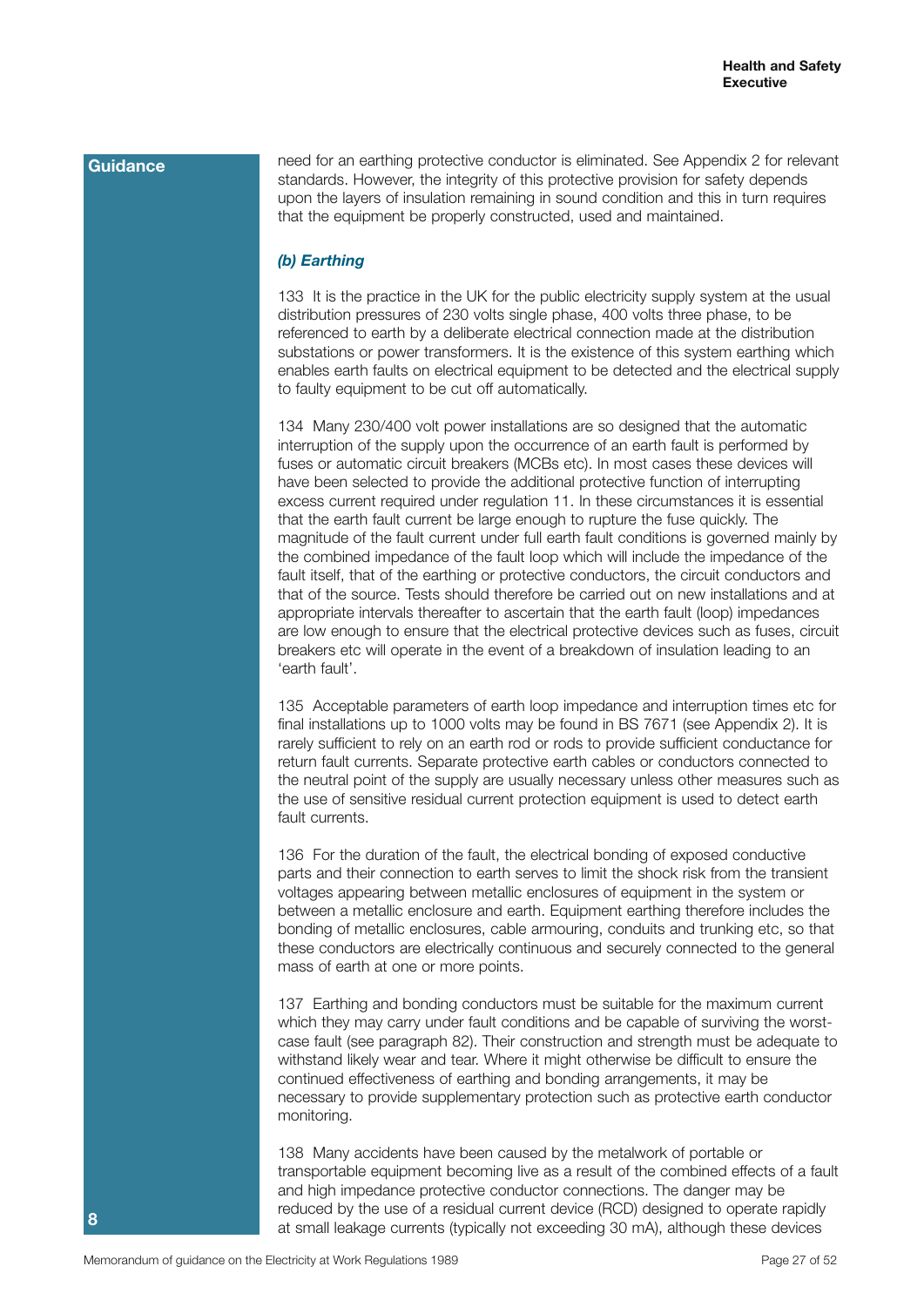do not eliminate the risk of electric shock. RCDs should be considered only as providing a second line of defence. They should be operated regularly using the test trip button. This test trip procedure is important in maintaining the effectiveness of most types of RCD.

139 Electric arc welding brings special problems associated with earthing practices. Stray currents from electrical arc welding can damage the protective earthing conductors of electrical installations.

140 Information on earthing practice is available in a number of publications, some of which are listed in Appendix 2.

#### *(c) Connection to a common voltage reference point on the system*

141 In the case of UK public electricity supply systems where transformer neutral points are connected to earth, the voltage reference point is the general mass of earth. Other reference points, to which systems may be referenced and to which bonding conductors are connected, may be chosen to suit particular circumstances.

#### *(d) Equipotential bonding*

142 Equipotential bonding is the electrical interconnection of all exposed and extraneous conductors, which may become electrically charged, in such a way that dangerous voltages between any of the conductors which may be simultaneously touched are limited.

#### *(e) Use of safe voltages*

143 Reduced voltage systems are particularly appropriate for portable and transportable equipment, in highly conducting locations such as boilers and tunnels where the risk of mechanical damage to equipment and trailing cables is high, where the body may be damp and have large areas of contact with the conducting location and on construction sites.

144 One example is that of building or construction site supply systems operating at 55-0-55 V ac single phase, or at 110 V three phase with a phase-earth voltage of 64 V ac. Another example is that of an extra low voltage system operating at or below 50 V ac or 120 V dc as recommended internationally. Supply systems like these are referenced to earth and are therefore a special case of systems operating at reduced voltage for which bonding and earthing of all metallic enclosures are still recommended.

145 Further advice on reduced voltage systems may be found in HSE guidance notes listed in Appendix 1 and in BS 7671 (see Appendix 2).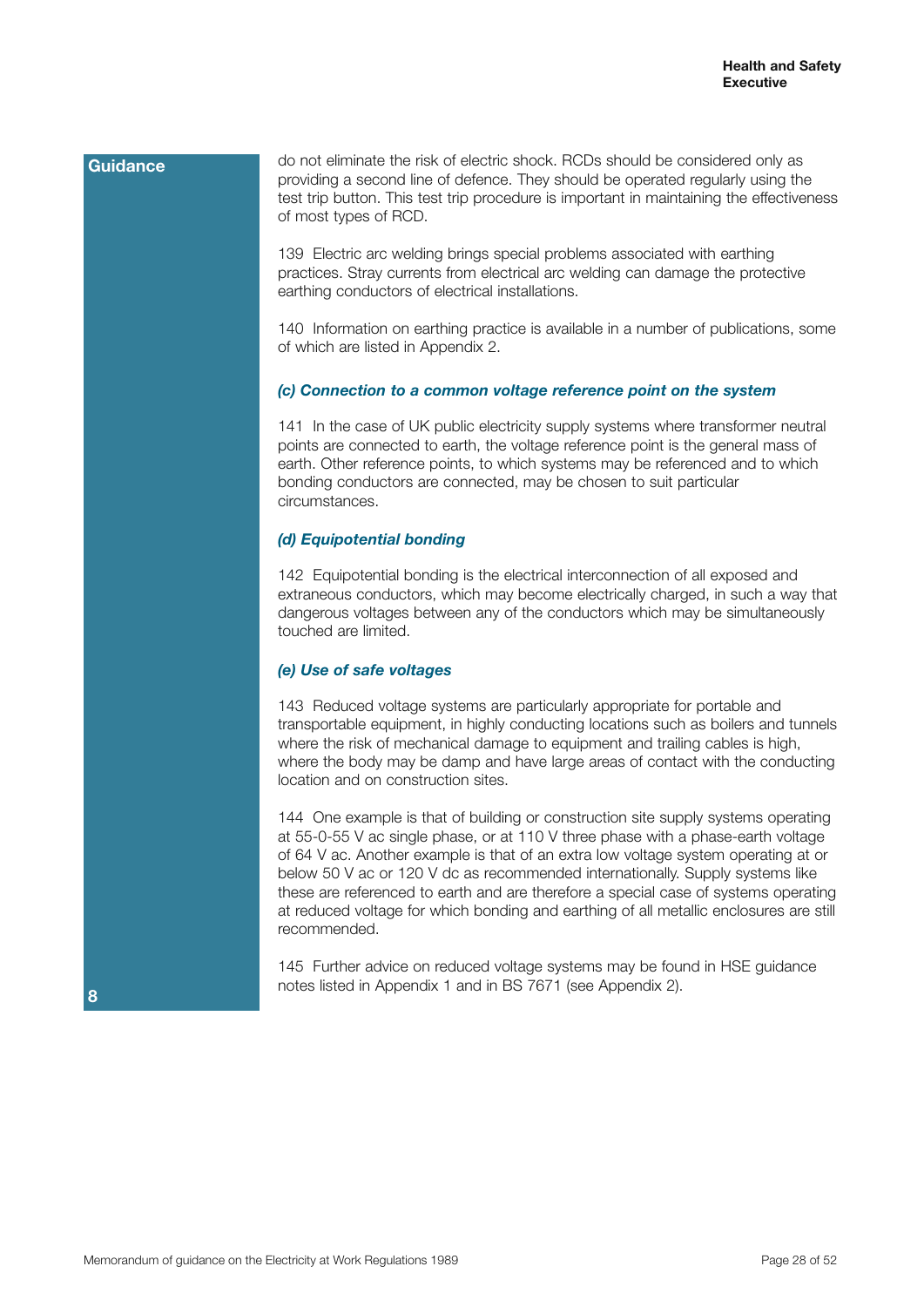#### *(f) Earth-free, non-conducting environments*

146 If a system is supplied from a source which is earth-referenced, the path for fault current and the existence of dangerous potentials to earth can be eliminated in a defined area by ensuring that the area is 'earth-free'. This does not necessarily mean that metallic components or fittings need to be prohibited but rather that no part of the defined area is earthed. It is easier to ensure the integrity of an 'earthfree' area by constructing it from non-metallic components in which case it is more appropriately known as a non-conducting location or area. 'Earth-free' and 'nonconducting' areas are of rather specialised application and are used mainly in certain types of testing of electrical equipment, advice on which is available in the publications on electrical testing listed in Appendices 1 and 2.

#### *(g) Current limitation*

147 If fault currents which could cause electric shock are inherently limited by appropriate passive devices, eg high integrity resistors, then protection by earthing or other means may not be required. In the conventional dry, working environment, for example, if the current is limited preferably to 1 mA but certainly to no more than 5 mA this will not usually present a risk of injury from electric shock to people in good health who may be subjected to it only occasionally and for a short time only. However, even this low level of current may give perceptible shock which although by itself is unlikely to be physiologically dangerous, may give rise to a consequential injury such as from a fall induced by the shock (but see paragraph 31 on 'injury' under regulation 2, especially IEC publication TS/60479 (see Appendix 2)).

#### *(h) Separated or isolated systems*

148 If safety depends on the supply system not being referenced to its immediate environment, whether true earth or surrounding metalwork, no potential should normally exist between live conductors and earth or exposed metallic parts. However, all systems are to some extent referenced to their environment by capacitive or inductive coupling or by leakage. For this reason, reliance cannot necessarily be placed on the circuit conductors of separated or isolated\* systems being at zero potential relative to their environment. Unless the isolated system is a very small and localised one, the leakage current may be large enough to provide a path for a fatal electric shock. Any difference in potential is likely to be greatest on extensive systems but, in all cases when the voltages or currents could be dangerous, precautions are needed. Examples of isolated systems are those supplied from the secondary winding of an isolating transformer or the winding of an alternator where there is no connection between them and any other source of electrical energy.

149 The isolation of a power system from earth may reduce the risks associated with a single fault. However, if this first fault has the effect of referencing the system to earth or other exposed conductor, subsequent faults may lead to very destructive and hazardous short circuits so extra precautions will be necessary to prevent this danger. These may include the bonding of metallic enclosures; earth fault detection; insulation monitoring or the use of an earth-free non-conducting environment. Regular inspection and testing to ensure that system isolation integrity is maintained will also be necessary.

*\* 'Isolated' in this context means separate from all other systems and does not imply 'isolation' as defined specifically for the purpose of regulation 12.*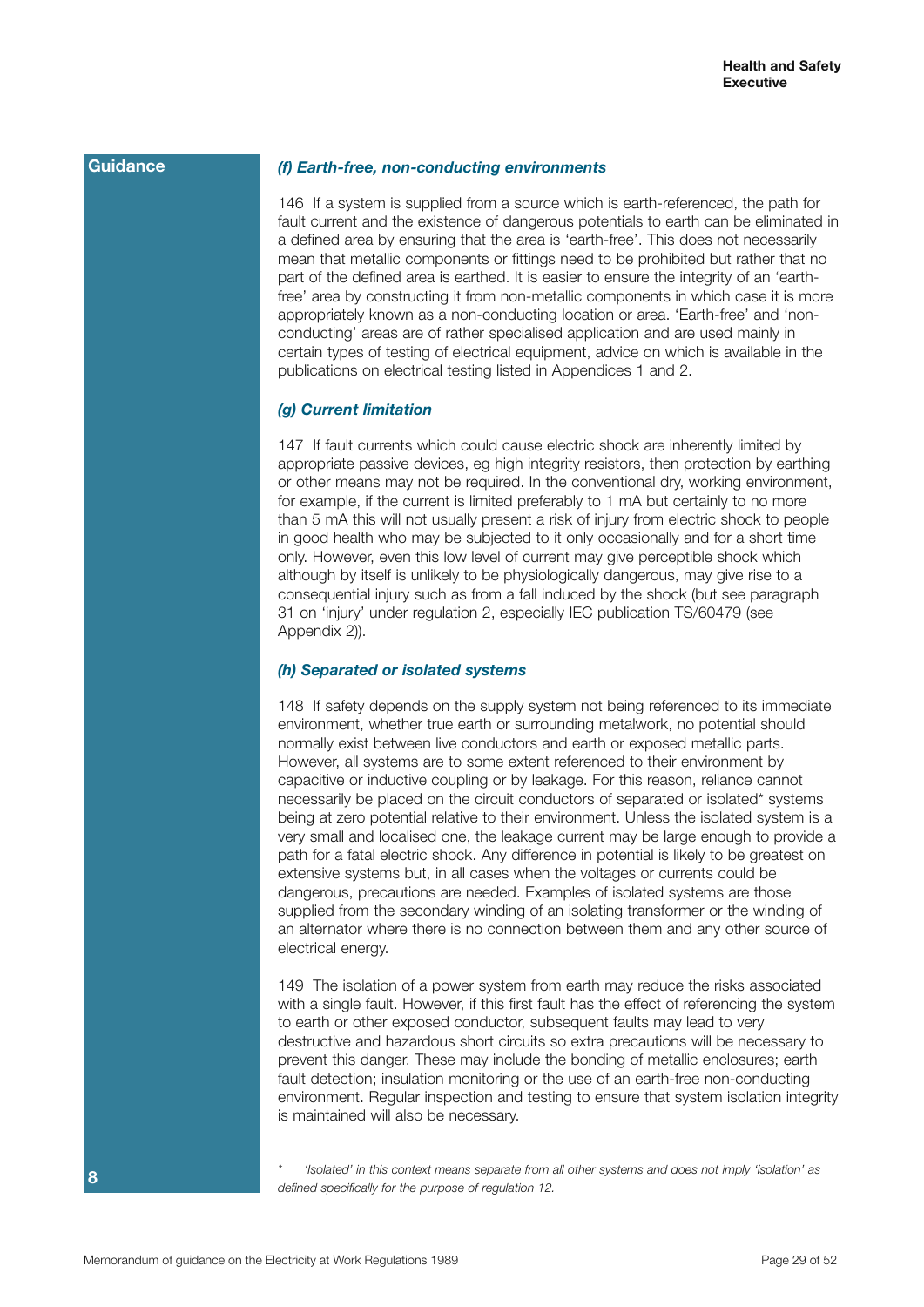### **Regulation**

# **Regulation 9 Integrity of referenced conductors**

*If a circuit conductor is connected to earth or to any other reference point, nothing which might reasonably be expected to give rise to danger by breaking the electrical continuity or introducing high impedance shall be placed in that conductor unless suitable precautions are taken to prevent that danger.* 

# **Guidance**

**9**

150 The defence (regulation 29) is available in any proceedings for an offence under this regulation.

151 In many circumstances the reference point is earthed because the majority of power distribution installations are so referenced by a deliberate connection to earth at the generators or distribution transformers.

152 The object of the regulation is to prevent referenced circuit conductors which should be at or about the same potential as the reference point from reaching significantly different potentials thereby giving rise to possible danger.

153 The most common situation in which this regulation is relevant is in systems having a neutral point which is earthed. Such systems can be subdivided:

- (a) systems, or parts of systems, in which the neutral and protective conductor are combined (eg TN-C and the combined parts of TN-C-S systems);\*
- (b) systems or parts of systems in which the neutral and protective conductors are separate (eg TN-S and the separate parts of TN-C-S systems).

*\* This terminology is explained in BS 7671.*

#### **Devices placed in the conductor**

154 The regulation does not prohibit all electrical devices from being placed in referenced conductors. For example, a proper joint or a bolted link or a bar primary current transformer can be arranged to ensure the integrity of the conductor.

155 The regulation would also permit the inclusion of other devices such as a removable link, or even a manually-operated knife switch, provided that suitable precautions are adopted to ensure that these devices are not removed or operated in such a way as to give rise to danger. However, a number of other devices such as fuses, thyristors, transistors etc generally cannot be relied upon not to give rise to danger by becoming open circuit or introducing high impedance into the conductor. The regulation prohibits such applications.

#### **Combined neutral and protective conductors**

156 Open circuit of, or high impedance in, combined neutral and protective conductors will almost certainly result in the exposed and extraneous conductors which are connected to the protective conductors, eg metal enclosures of switchgear, being at a significant potential (up to phase-neutral volts) relative to earth. This could lead to a risk of electric shock or burn, thus the integrity of the combined neutral and earth conductor is very important. However, where the protective conductor is combined with the neutral conductor over some part of their length, precautions to prevent people coming into simultaneous contact with the protective conductors and earth (or conductors at earth potential) should be taken. Equipotential bonding of all metalwork within a building and the connection of this to the protective conductor or neutral is a commonly used approach. Generally, however, CNE systems should be confined to the public electricity supply network up to the point of supply to consumers.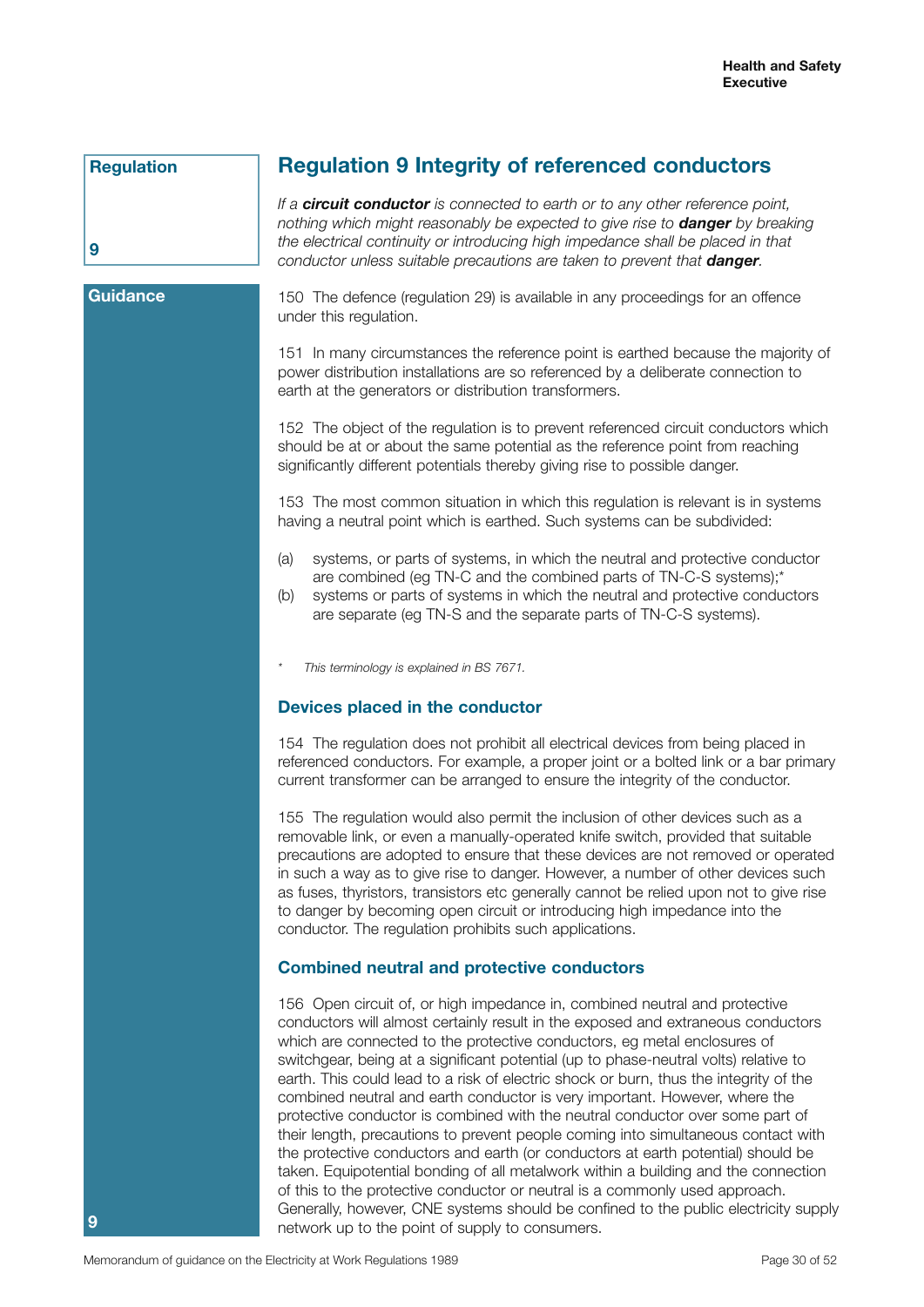#### **Separate neutral and protective conductors**

157 When deciding whether danger may result where there are separate neutral and protective conductors it is necessary to consider not only the normal operation of the system but also the situations that may arise when work is being carried out on or near the system. If voltage rises on the neutral conductor could result in danger during the work then the above restrictions on devices in the neutral should be observed. For example, a fuse should not be placed in a neutral of a fixed power distribution installation (typically 230 volts) because this places people working on the installation at risk of electric shock and burn should that fuse operate or otherwise become open circuit. Double pole fusing (fuses in both the phase and neutral) is acceptable, however, if these are fitted within self-contained electrical equipment which itself is not part of the fixed electrical installation, and is connected to the fixed installation by a plug and socket by means of which the equipment may be readily isolated from the system prior to work being done on that equipment.

158 In general, if a neutral conductor is to be switched, a multipole switch or circuit breaker should be used which also switches all of the related phase conductors, the neutral breaking last and making first. Such switching should not interrupt the protective conductor.

# **Regulation**

**Guidance**

**10**

**10**

**9**

# **Regulation 10 Connections**

*Where necessary to prevent danger, every joint and connection in a system shall be mechanically and electrically suitable for use.*

159 The defence (regulation 29) is available in any proceedings for an offence under this regulation.

## **Suitability of connections**

160 The regulation requires that all connections in circuit and protective conductors, including connections to terminals, plugs and sockets, and any other means of joining or connecting conductors, should be suitable for the purposes for which they are used. This requirement applies equally to temporary and permanent connections.

161 The insulation and conductance of the connections should be suitable, having regard to the conditions of use including likely fault conditions.

162 The mechanical protection and strength should be such as to ensure the integrity of the insulation and conductance under all conditions of use including likely fault conditions, subject to the need for any maintenance which may be required by regulation 4(2).

163 Joints and connections in protective conductors should be made at least as carefully as those in circuit conductors and they should be of sufficient strength and conductance to allow for the passage of fault currents. Such connections may need to be treated so as to prevent corrosion. It is recommended that combinations of metals liable to produce damaging electrolytic action be avoided.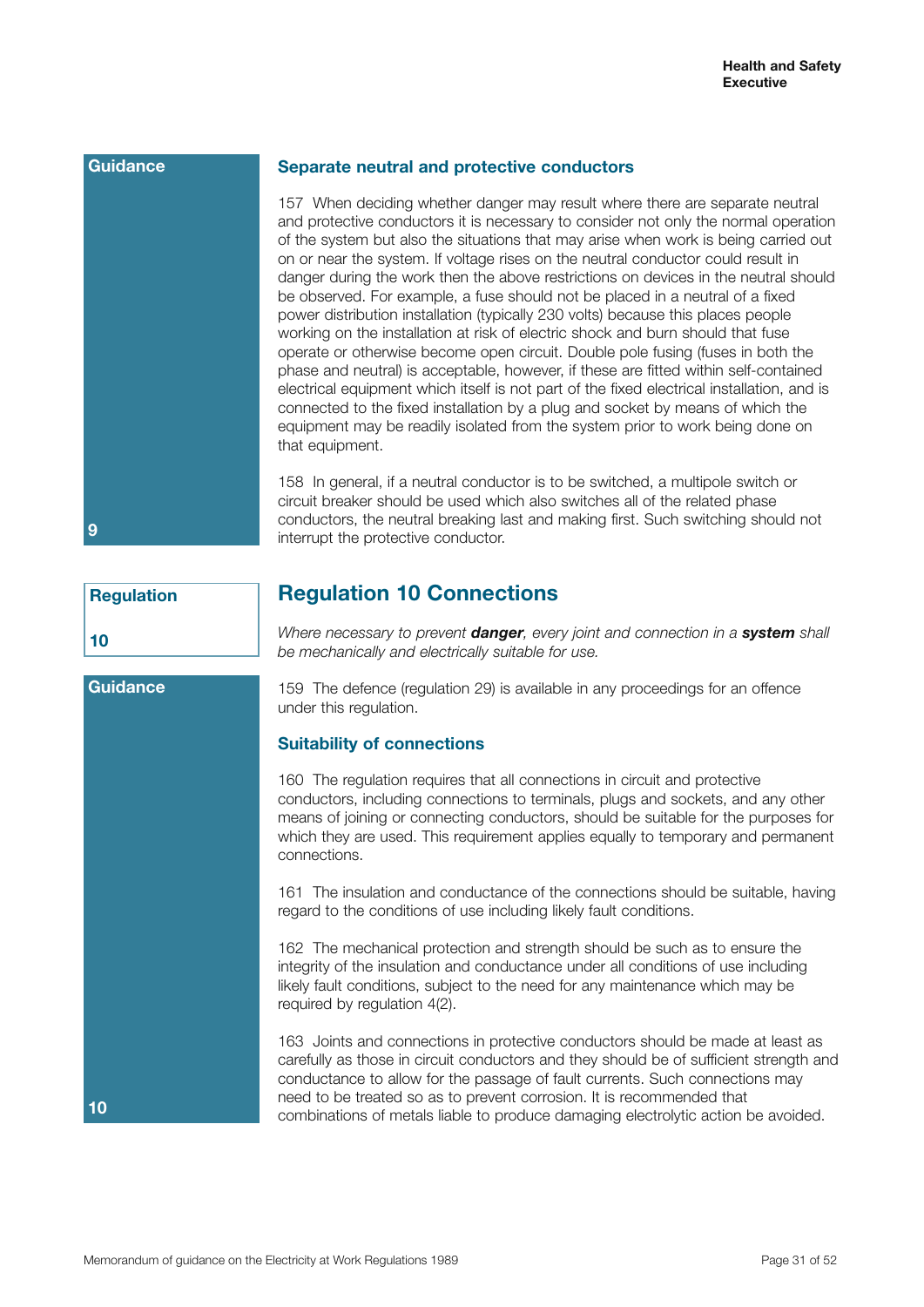| Guidance | <b>Plugs and sockets</b>                                                                                                                                                                                                                                                                                                                                                                                                                                                                                                                              |
|----------|-------------------------------------------------------------------------------------------------------------------------------------------------------------------------------------------------------------------------------------------------------------------------------------------------------------------------------------------------------------------------------------------------------------------------------------------------------------------------------------------------------------------------------------------------------|
|          | 164 Plug and socket connections and their use should be so arranged that<br>accidental contact with conductors live at dangerous voltages is prevented. Mainly<br>this should be achieved by selection of appropriate equipment but may involve<br>some degree of operator skill and/or training depending on the circumstances.                                                                                                                                                                                                                      |
|          | 165 In most applications, where a plug and socket type connector conveys a<br>protective conductor as well as the circuit conductors, the protective conductor<br>should be the first to be made and the last to be separated. The use of equipment<br>made to appropriate standards should ensure that the principle is adhered to.                                                                                                                                                                                                                  |
|          | 166 Where plug and socket connections are not rated for making or breaking the<br>maximum load current, effective arrangements should be made, for example, by<br>mechanical interlocking with the switch that controls the power, to ensure that the<br>connections are made or broken only under no-load conditions.                                                                                                                                                                                                                                |
|          | <b>Portable equipment</b>                                                                                                                                                                                                                                                                                                                                                                                                                                                                                                                             |
| 10       | 167 Special attention should be given to joints and connections in cables and<br>equipment which will be handled, for example flexible cables for portable<br>equipment. Plugs and sockets for portable equipment should be constructed in<br>accordance with appropriate standards and arranged that, where necessary,<br>earthing of any metal casing of the equipment is automatically effected by the<br>insertion of the plug. HSE guidance notes and British Standards give further<br>guidance on portable equipment (see Appendices 1 and 2). |

**Regulation 11**

**Guidance**

**11**

# **Regulation 11 Means for protecting from excess of current**

*Efficient means, suitably located, shall be provided for protecting from excess of current every part of a system as may be necessary to prevent danger.*

168 The defence (regulation 29) is available in any proceedings for an offence under this regulation. (See paragraphs 178 to 180.)

169 It is recognised that faults and overloads may occur on electrical systems. The regulation requires that systems and parts of systems be protected against the effects of short circuits and overloads if these would result in currents which would otherwise result in danger.

170 The means of protection is likely to be in the form of fuses or circuit breakers controlled by relays etc or it may be provided by some other means capable of interrupting the current or reducing it to a safe value.

## **The need to anticipate abnormal conditions**

171 The regulation requires the means of preventing danger to be provided in anticipation of excess current; a fault or overload need not have occurred. Fault currents arise as a result of short circuits between conductors caused either by inherent failure of the electrical equipment or some outside influence, eg mechanical damage to a cable. Overload currents can arise as a result of the inadequacy of a system to supply the load and may be caused by an increased demand created by outside influence on the electrical equipment, eg mechanical overloading of an electric motor.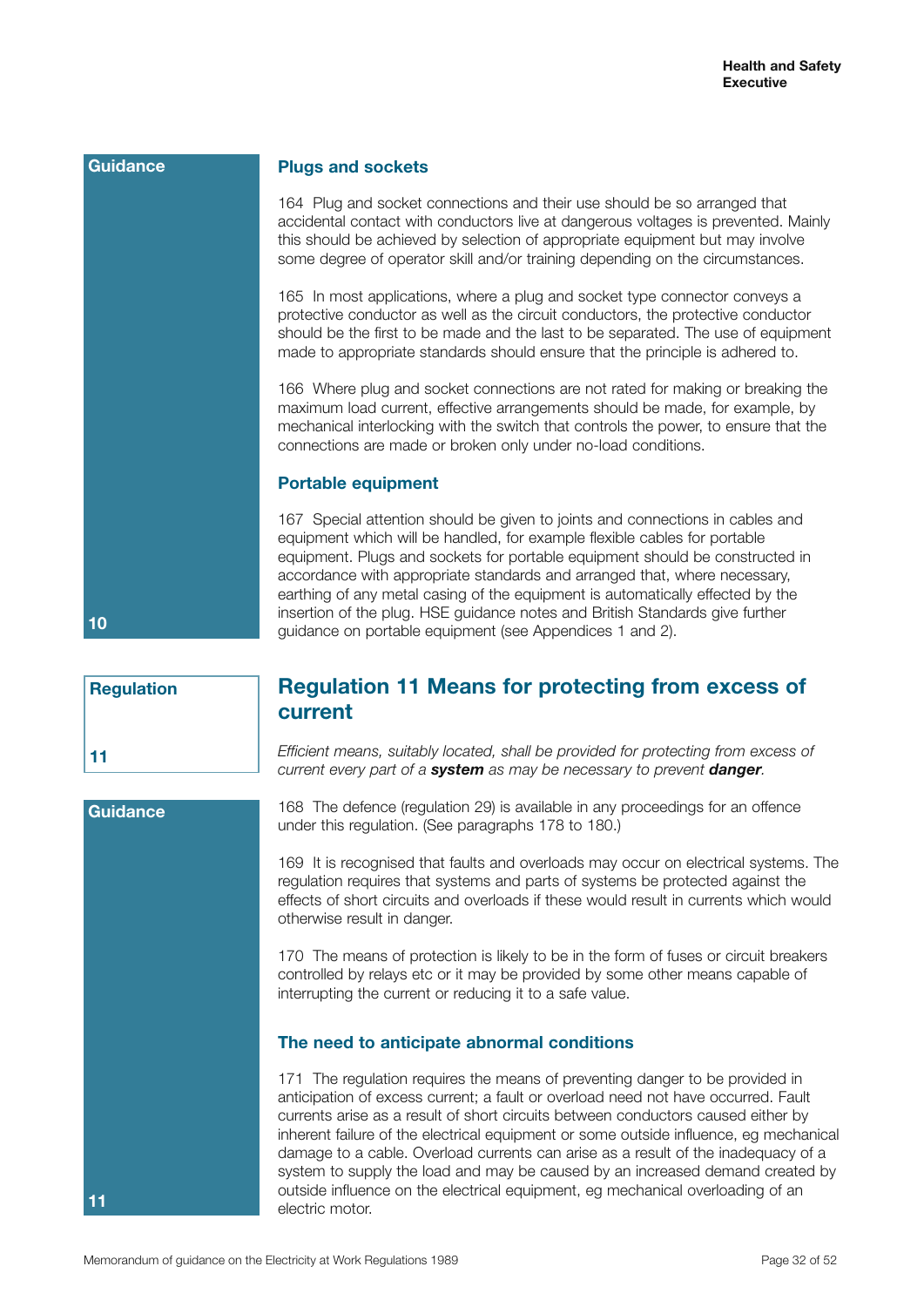### **The selection of excess current protection**

172 In principle, every main circuit should be protected at its origin, ie at the source end of the circuit. Where the rating of the conductors forming a branch circuit is less than that of the conductors from which it is drawing power, it is conventional for protection to be placed at this point. In practice, however, there are exceptions to this principle and, depending on the nature of the system, a technical judgement must be made as to where the protection should be placed. Guidance on some aspects of this subject is given in BS 7671 (see Appendix 2).

173 When selecting the means of protection, consideration must be given to a number of factors among the more important of which are:

- (a) the nature of the circuits and type of equipment to be protected;
- (b) the short-circuit energy available in the supply (the fault level);
- (c) the nature of the environment;
- (d) whether the system is earthed or not.

# *(a) The nature of the circuits and type of equipment to be protected*

174 The circuits to be dealt with may vary from high-power high-voltage circuits, for example for the inter-connection of substations or for the supply to large motors, down to the smallest final circuit supplying a few low-power lamps at say 6 volts. Over this range lies a great diversity of equipment each item of which will possess characteristics which must be carefully considered in the selection of appropriate devices to protect against excess current.

#### *(b) Fault level*

175 Due regard must be paid to the maximum short-circuit current with which the protective device may have to deal. (The ability of circuit breakers and fuses to operate successfully and without dangerous effects, serious arcing or, in the case of oil-filled equipment, the liberation of oil, is implicit in the requirements of regulations 4 and 5.) The design of the protective arrangement must also provide for sufficient current to be available to operate the protective devices correctly in respect of all likely faults.

#### *(c) The nature of the environment*

176 The nature of the environment may have a bearing on the choice of protective devices and their settings, for example where the possibility of a fire being started may be considerable. In all cases, however, the protection against excess current must be effective so that short circuits and earth faults are cleared promptly to minimise destructive arcing and heating. Protective devices, whether they be circuit breakers or fuses, should therefore be set or selected for the minimum tripping currents and times consistent with ensuring the reliable operation of the device and for the need for discrimination between successive stages of protection.

#### *(d) Earthed system*

177 Where a system is earthed, the nature and efficiency of the earthing system is important in relation to the design and reliability of the protective devices. In earthed systems, ie where some part of the windings of the machine or transformer from which the supply is derived is connected to earth, operation in the event of an earth fault of the protective device, whether circuit breaker or fuse, is dependent on sufficient current passing to operate the excess current or earth leakage tripping device or to blow the fuse. In many systems, the device provided in pursuance of the requirements of this regulation in respect of excess of current (very often a fuse)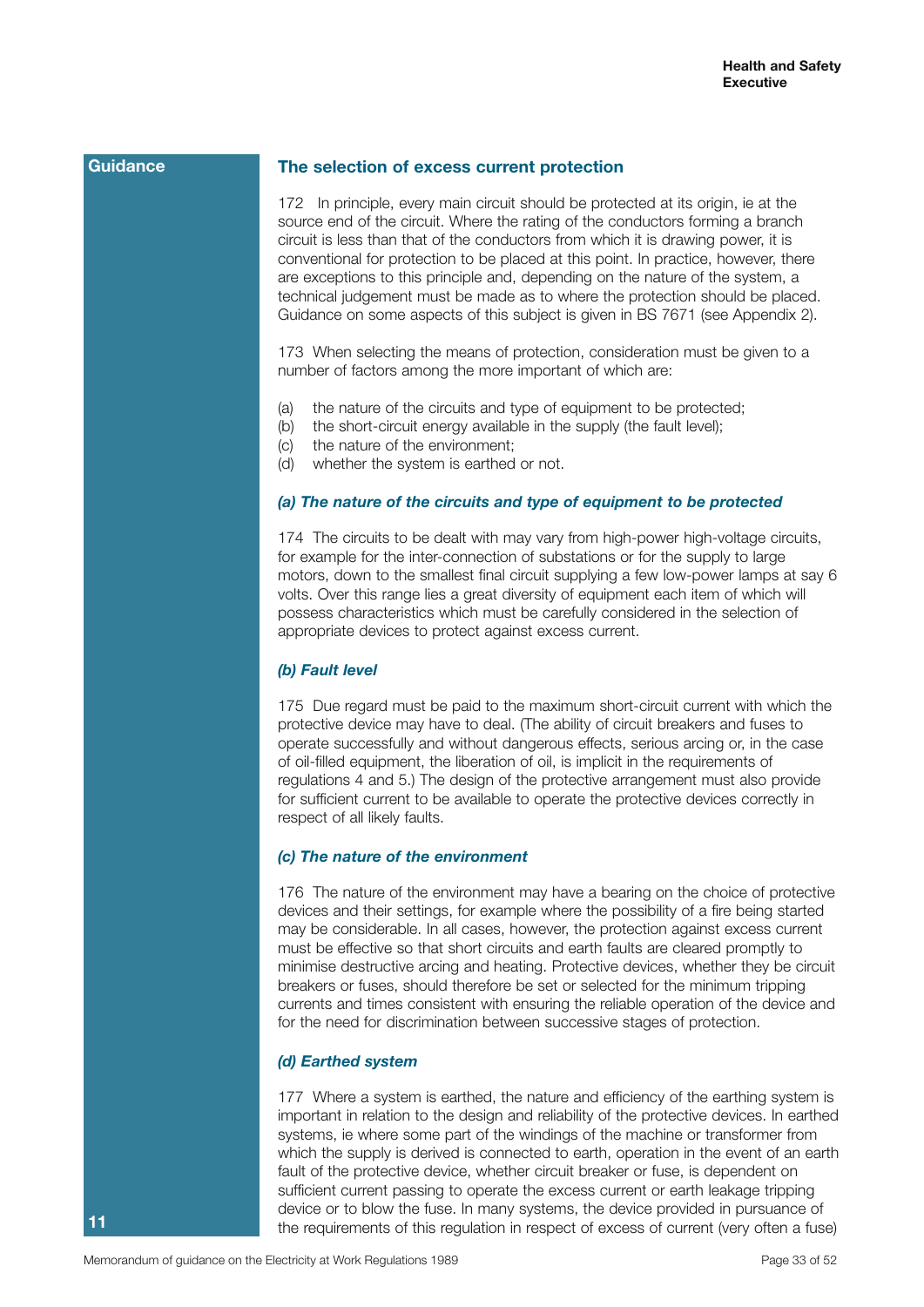may also provide protection against earth faults – and thus be in pursuance of the requirements of regulation 8. **Defence in criminal proceedings** 178 The defence (regulation 29) is available in any proceedings for an offence under this regulation. 179 In some circumstances it will be technically impossible to achieve total compliance with the absolute requirement to prevent danger. If an excess of current is drawn due to a fault or overload, for example due to an arcing fault, then whatever form of electrical protection is provided, there will be some danger at the point of the fault during the finite time taken for the detection and interruption of the fault current. Nevertheless, the choice of electrical protection, be it by means of a simple fuse or whatever, must be properly chosen and installed in accordance with good electrical engineering practice. The protection must be efficient and effective. 180 In some circumstances it is undesirable to interrupt the current in a circuit because this may itself lead to a hazard. Examples of such circumstances include the excitation field current of direct current motors, trip coil circuits, lifting electromagnets and the secondary circuits of current transformers. In such cases, however, the circuit should be so rated or arranged not to give rise to danger from excess of current. **Guidance 11**

# **Regulation 12 Means for cutting off the supply and for isolation**

*(1) Subject to paragraph (3), where necessary to prevent danger, suitable means (including, where appropriate, methods of identifying circuits) shall be available for -*

- *(a) cutting off the supply of electrical energy to any electrical equipment; and*
- *(b) the isolation of any electrical equipment.*

*(2) In paragraph (1), "isolation" means the disconnection and separation of the electrical equipment from every source of electrical energy in such a way that this disconnection and separation is secure.*

*(3) Paragraph (1) shall not apply to electrical equipment which is itself a source of electrical energy but, in such a case as is necessary, precautions shall be taken to prevent, so far as is reasonably practicable, danger.*

181 The defence (regulation 29) is available in any proceedings for an offence under this regulation.

# **Regulation 12(1)(a)**

182 The objective of this part of the regulation is to ensure that, where necessary to prevent danger, suitable means are available by which the electricity supply to any piece of equipment can be switched off. Switching can be, for example, by direct manual operation or by indirect operation via 'stop' buttons in the control circuits of contactors or circuit breakers. There may be a need to switch off electrical equipment for reasons other than preventing electrical danger but these considerations are outside the scope of the Regulations.

**Regulation**

**12**

**12**

**Guidance**

Memorandum of guidance on the Electricity at Work Regulations 1989 **Page 34 of 52** Page 34 of 52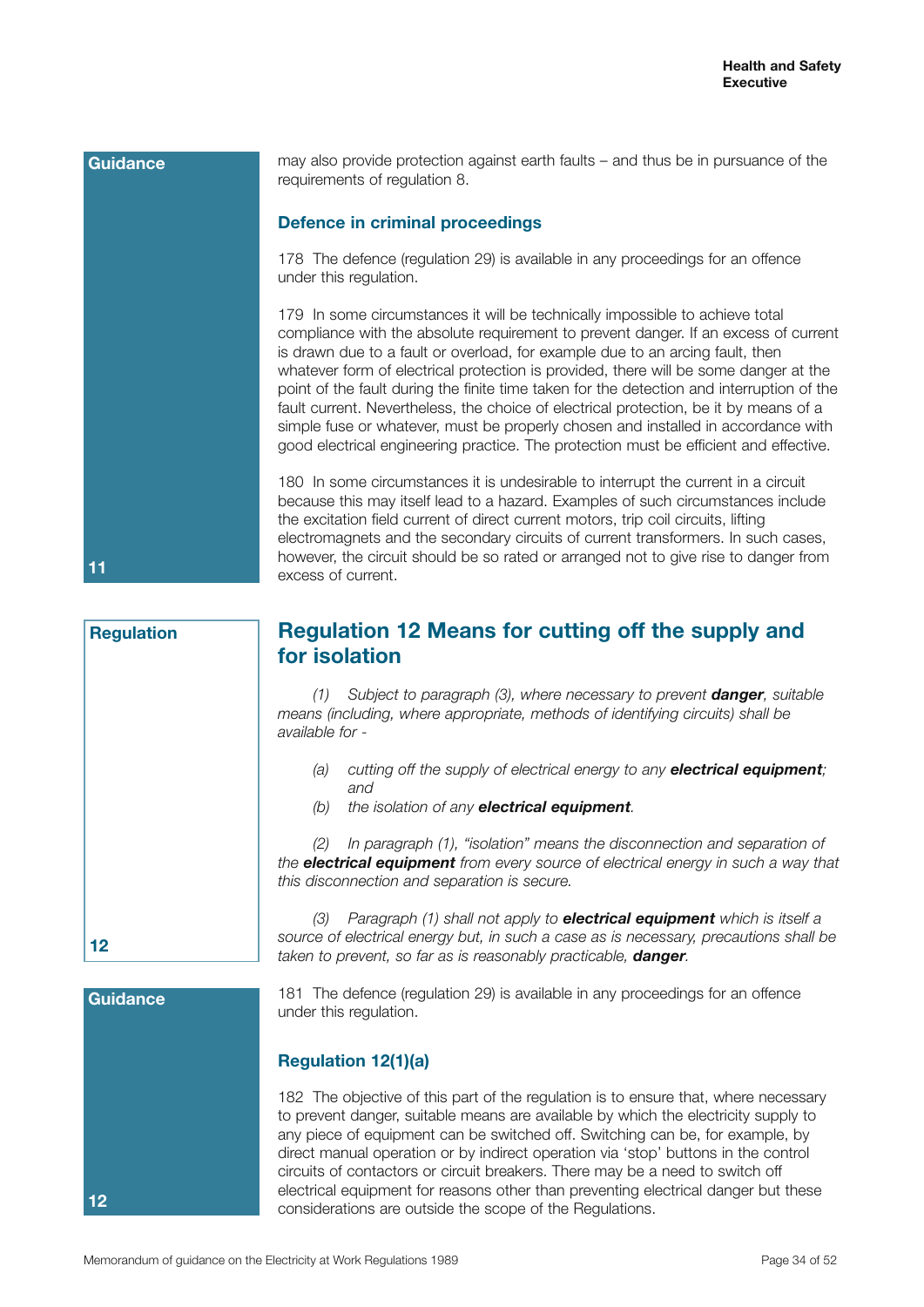# **Regulation 12(1)(b)**

183 Whereas regulation 12(1)(a) requires means to be provided whereby the supply of electrical energy can be switched off, 12(1)(b) requires that there will be available suitable means of ensuring that the supply will remain switched off and inadvertent reconnection prevented. This is isolation. This provision, in conjunction with safe working practices, will enable work to be carried out on electrical equipment without risk of it becoming live during the course of that work, for example if the work is to be done under the terms of regulation 13.

184 In some cases the equipment used to perform the requirement under regulation 12(1)(a) may also serve to perform the requirement under 12(1)(b). It must be understood that the two functions of *switching* off and *isolation* are not the same, even though in some circumstances they are performed by the same action or by the same equipment.

#### **Regulation 12(3)**

185 Regulation 12(3) recognises the impracticability in some cases of switching off or of isolating that equipment which is itself an integral part of a source of electrical energy, for example the terminals of accumulators, large capacitors and the windings of generators. The regulation requires precautions to be taken in these circumstances so that danger is prevented so far as is reasonably practicable. See Appendix 1 for guidance on working practices.

#### **"Where necessary to prevent danger"**

186 The need for means to cut off the supply and effect isolation depends on factors such as likely danger in normal and abnormal conditions. This assessment may be influenced by environmental conditions and provisions to be made in case of emergencies, such as a fire in a premises. It includes consideration of which electrical equipment could be a source of danger if such means were not provided and of the installation, commissioning, operational and maintenance requirements over the life of the equipment.

#### **Suitable means for cutting off the supply**

- 187 The suitable means for cutting off the supply (regulation 12(1)(a)) should:
- (a) be capable of cutting off the supply under all likely conditions having regard to the equipment, its normal operation conditions, any abnormal operating or fault conditions, and the characteristics of the source(s) of electrical energy;
- (b) be in a suitable location having regard to the nature of the risks, the availability of people to operate the means and the speed at which operation may be necessary. Access to switches etc should be kept clear and unobstructed, free of tripping and slipping hazards etc;
- (c) be clearly marked so as to show its relationship to the equipment which it controls, unless there could be no doubt that this would be obvious to any person who may need to operate it; and
- (d) only be common to several items of electric equipment where it is appropriate for these to be energised and de-energised as a group.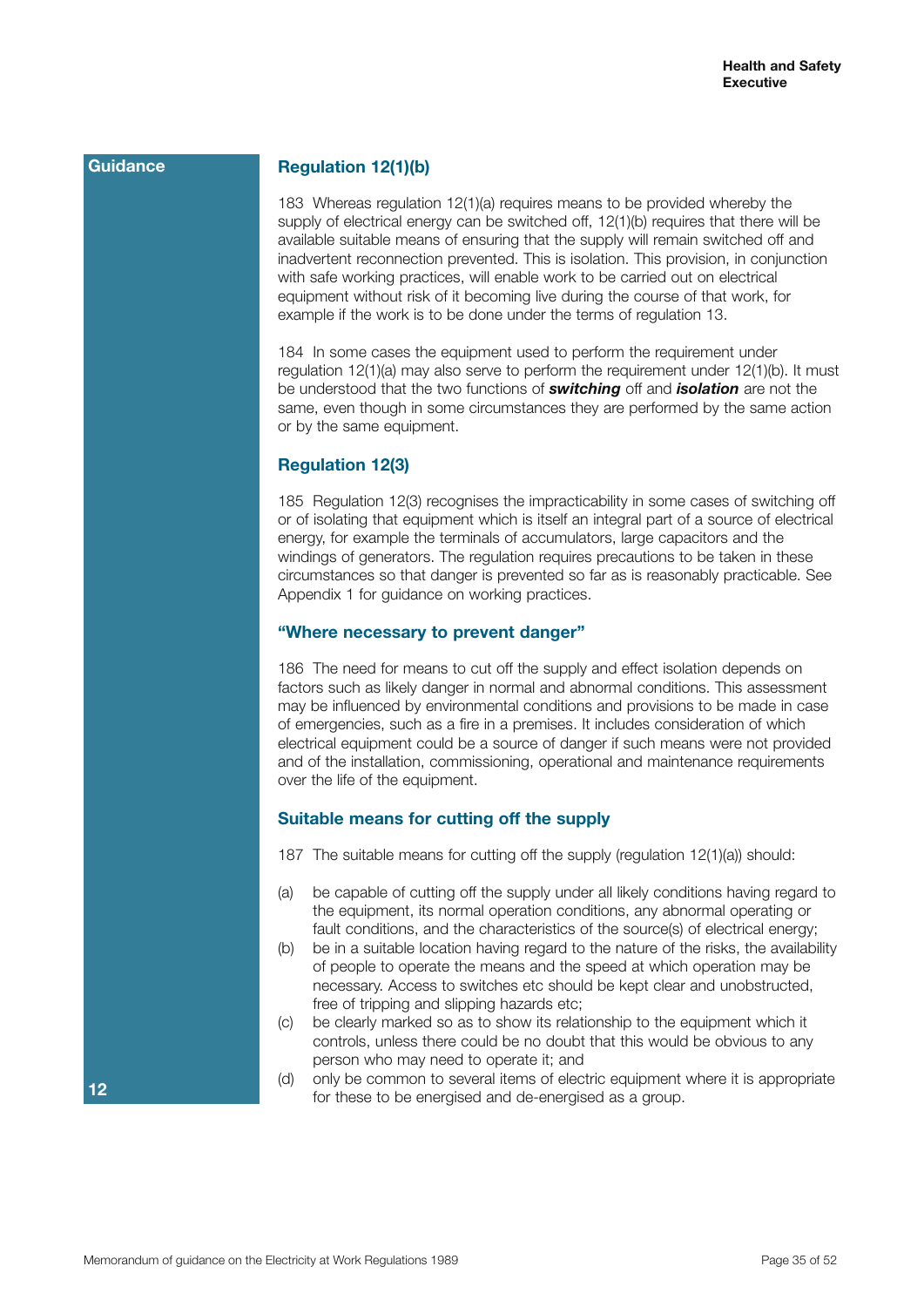#### **Suitable means of isolation**

- 188 The suitable means of isolation of equipment (regulation 12(1)(b)) should:
- (a) have the capability to positively establish an air gap or other effective dielectric, which together with adequate creepage and clearance distances, will ensure that there is no likely way in which the isolation gap can fail electrically;
- (b) include, where necessary, means directed at preventing unauthorised interference with or improper operation of the equipment, for example means of locking off;
- (c) be located so that the accessibility and ease with which it may be employed is appropriate for the application. The time and effort which must be expended to effect isolation should be reasonable having regard to the nature of the equipment and the circumstances under which isolation may be required, eg a very remote means of isolation may be acceptable if isolation is only needed infrequently and any additional time taken to effect isolation does not result in danger;
- (d) be clearly marked so as to show to which equipment it relates, unless there could be no doubt that this would be obvious to any person who may need to operate it;
- (e) only be common to several items of electrical equipment where it is appropriate for these to be isolated as a group.

#### **Selection of isolator switches**

189 Isolator switches (or disconnectors) will often be employed as the means of effecting disconnection and secure separation from the supply. In selecting appropriate equipment to perform this function particular regard should be given to:

- (a) the isolating distances between contacts or other means of isolation which should be in accordance with an appropriate Standard or be otherwise equally effective;
- (b) the position of the contacts or other means of isolation which should either be externally visible or clearly and reliably indicated. An indication of the isolated position, other than by direct observation of the isolating gap, should occur when the specified isolating distance has been achieved in each pole:
- (c) provision to enable the prevention of unauthorised, improper or unintentional energisation, eg locking-off facilities.

190 For further information on the selection of isolators/disconnectors reference should be made to appropriate standards, see Appendix 2.



**12**

**Guidance**

# **Regulation 13 Precautions for work on equipment made dead**

*Adequate precautions shall be taken to prevent electrical equipment, which has been made dead in order to prevent danger while work is carried out on or near that equipment, from becoming electrically charged during that work if danger may thereby arise.*

# **Guidance 13**

191 The defence (regulation 29) is available in any proceedings for an offence under this regulation.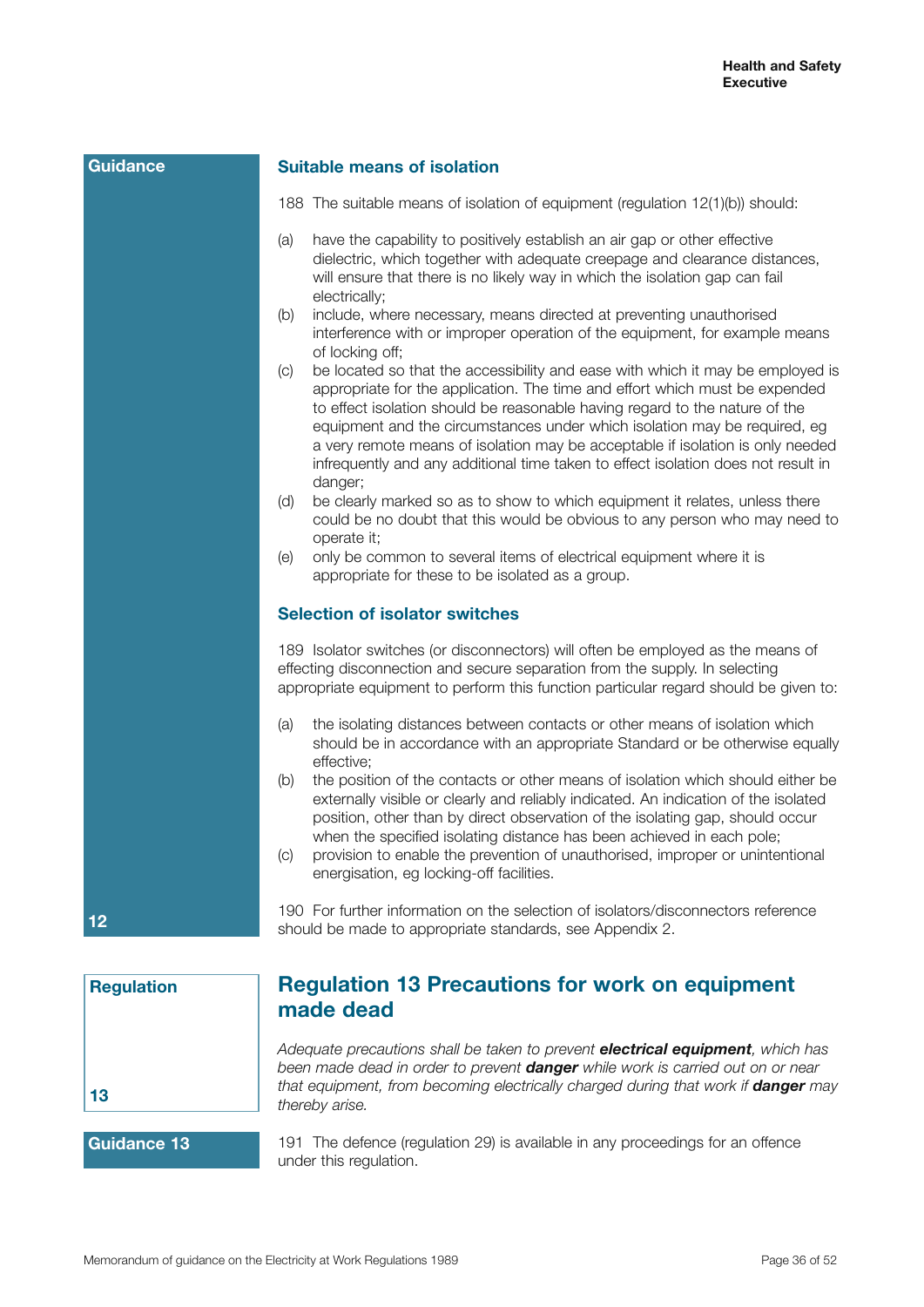192 Regulation 13 relates to situations in which electrical equipment has been made dead so that work either on it or near it may be carried out without danger. The regulation may apply during any work, be it electrical or non-electrical. The regulation requires adequate precautions to be taken to prevent the electrical equipment from becoming electrically charged, from whatever source, if this charging would give rise to danger. 'Charged' is discussed under regulation 2.

193 The regulation uses the term 'electrical equipment' which is defined by regulation 2. This will include any cables, conductors, wires, connectors etc which may have been arranged to connect together the various other items of electrical plant or equipment such as motors, transformers, switch gear etc. The regulation may therefore apply to any or all of these.

# **The precautions**

194 The precautions should be effective in preventing the electrical equipment from becoming charged in any way which would give rise to danger.

195 In the first place, the procedures for making the equipment dead will probably involve use of the means required by regulation 12(1)(a) for cutting off the supply of electrical energy. Isolation of the electrical equipment will be necessary and the means required by regulation 12(1)(b) will facilitate this. Ideally a means of locking off an isolator can be used. Where such facilities are not available, the removal of fuses or links and their being held in safe keeping can provide a secure arrangement if proper control procedures are used.

196 These precautions will prevent the equipment from becoming charged by connection to its own or normal sources of electrical energy but may not alone be sufficient to prevent charging. The presence of electrical energy as a result of electromagnetic induction, mutual capacitance or stored electrical energy may have to be guarded against, for example by applying earthing connections for the duration of the work (temporary earths). The precautions may need to include means of preventing further accumulation of electrical charge, following initial discharge, because latent energy may be stored in the system, for example in the dielectric of high voltage cables. In the case of work upon high voltage power distribution circuits, isolation procedures should include the back-up measure of applying circuit main earths (primary earths) at points of isolation by means of purpose-built facilities.

197 Where work is to be done on or near conductors that have been isolated, the conductors should be proved dead at the point of work before the work starts. Where a test instrument or voltage indicator is used for this purpose this should itself be proved, preferably immediately before and immediately after testing the conductor. (See also regulation 4(3).)

198 The regulation does not preclude the application of a test voltage to equipment provided that this does not give rise to danger.

#### **Written procedures**

199 It may also be appropriate for the safety isolation procedures to be formalised in written instructions or house rules. 'Permits-to-work' may form part of the written procedures and their use is considered essential to ensuring a safe system of work where this involves work on the conductors or equipment of high voltage power distribution systems (typically where the working voltage exceeds 1000 volts) or where the system is very complex. Properly formulated and regulated 'permit-to work' procedures focus the minds both of those issuing and of those receiving the permits both on the manner in which the work is to be done and on how the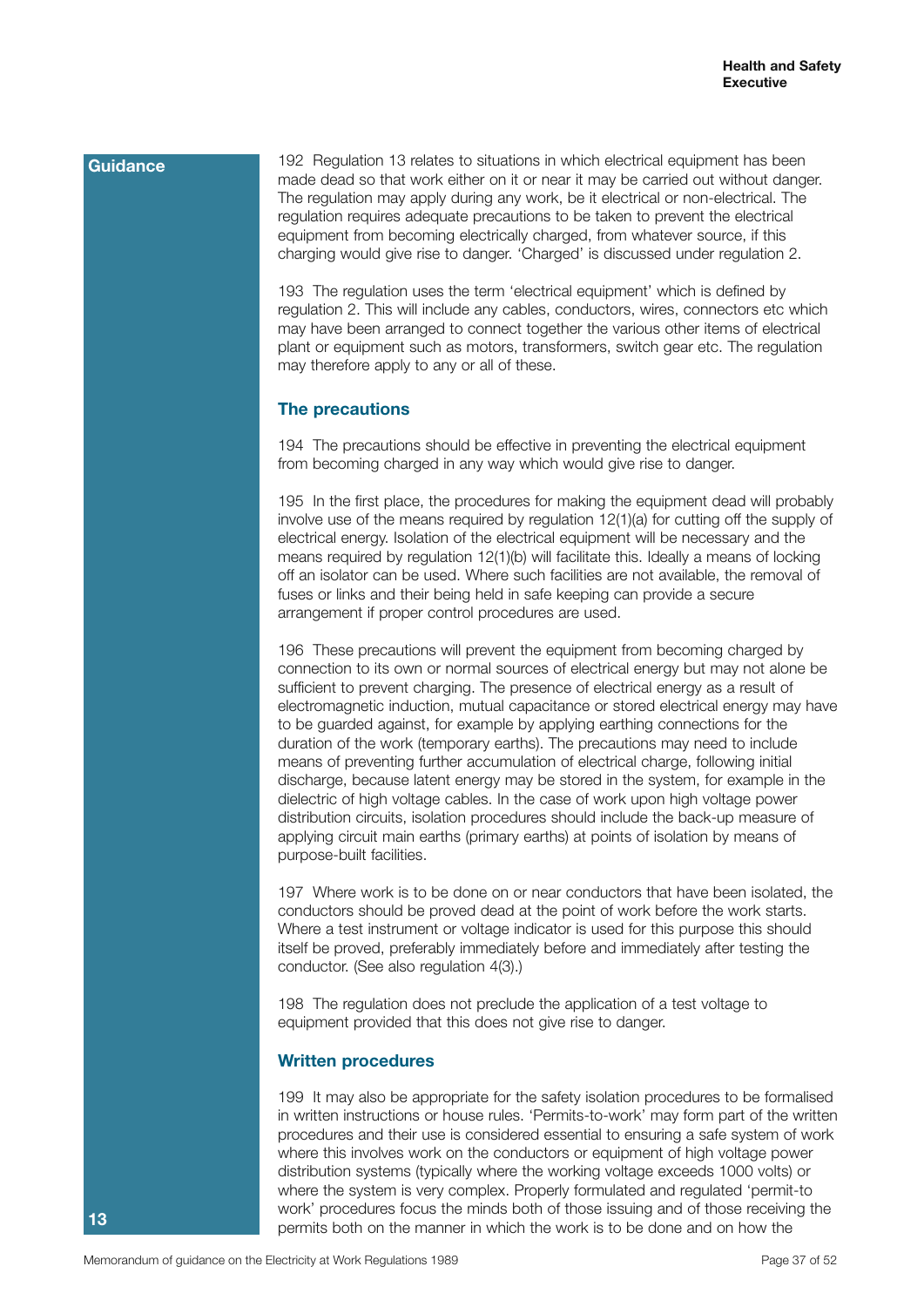

equipment has been made safe. Further advice on these procedures and precautions may be found in the guidance listed in Appendices 1 and 2.

### **Decommissioned equipment**

200 Before electrical equipment is decommissioned, dismantled or abandoned for any reason, it should be disconnected from all sources of supply and effective steps taken to ensure that it is dead and cannot inadvertently become re-energised or dangerously charged. It may be necessary to securely mark or otherwise suitably label equipment, circuits, switches etc to guard against inadvertent re-energisation. (See also the requirement for identifying circuits under regulation 12(1).)

# **Regulation 14 Work on or near live conductors**

*No person shall be engaged in any work activity on or so near any live conductor (other than one suitably covered with insulating material so as to prevent danger) that danger may arise unless -*

- *(a) it is unreasonable in all the circumstances for it to be dead; and*
- *(b) it is reasonable in all the circumstances for him to be at work on or near it while it is live; and*
- *(c) suitable precautions (including where necessary the provision of suitable protective equipment) are taken to prevent injury.*

201 The defence (regulation 29) is available in any proceedings for an offence under this regulation.

202 Regulation 14 addresses the situation where, either permanently or temporarily, danger from conductors is not prevented by the precautions specified in regulation 7(a).

203 The regulation is concerned only with those situations where people are at work on or near live electrical conductors which may foreseeably give rise to danger. Such work is permitted only if conditions (a) and (b) and (c) are satisfied. 'Work' is not confined to electrical work but includes any work activity

# **(a) The need for the conductor to be live**

204 If danger may otherwise arise it is always preferable from the point of view of safety that work on or near such electrical equipment should be carried out when that equipment is dead. (See regulation 13 and guidance.) Regulation 14 recognises that there are circumstances, however, in which it is unreasonable, having regard to all relevant factors, for the equipment to be dead while work proceeds. An example of this might be where it was found necessary to undertake some maintenance, checking or repair on a busy section of electric railway track where it would be disproportionately disruptive and costly in many ways for the live conductors to be isolated for the period of the work. Other examples are to be found in the electrical supply industry, particularly live cable jointing, and in much of the work done on telephone network connections.

205 Equipment users should bear in mind at the time of ordering, purchase and installation of plant, the manner of operation, maintenance and repair of the electrical equipment which will be necessary during the life of the plant.

**14**

**14**

#### **Guidance**

**Regulation**

Memorandum of guidance on the Electricity at Work Regulations 1989 **Page 38 of 52** Page 38 of 52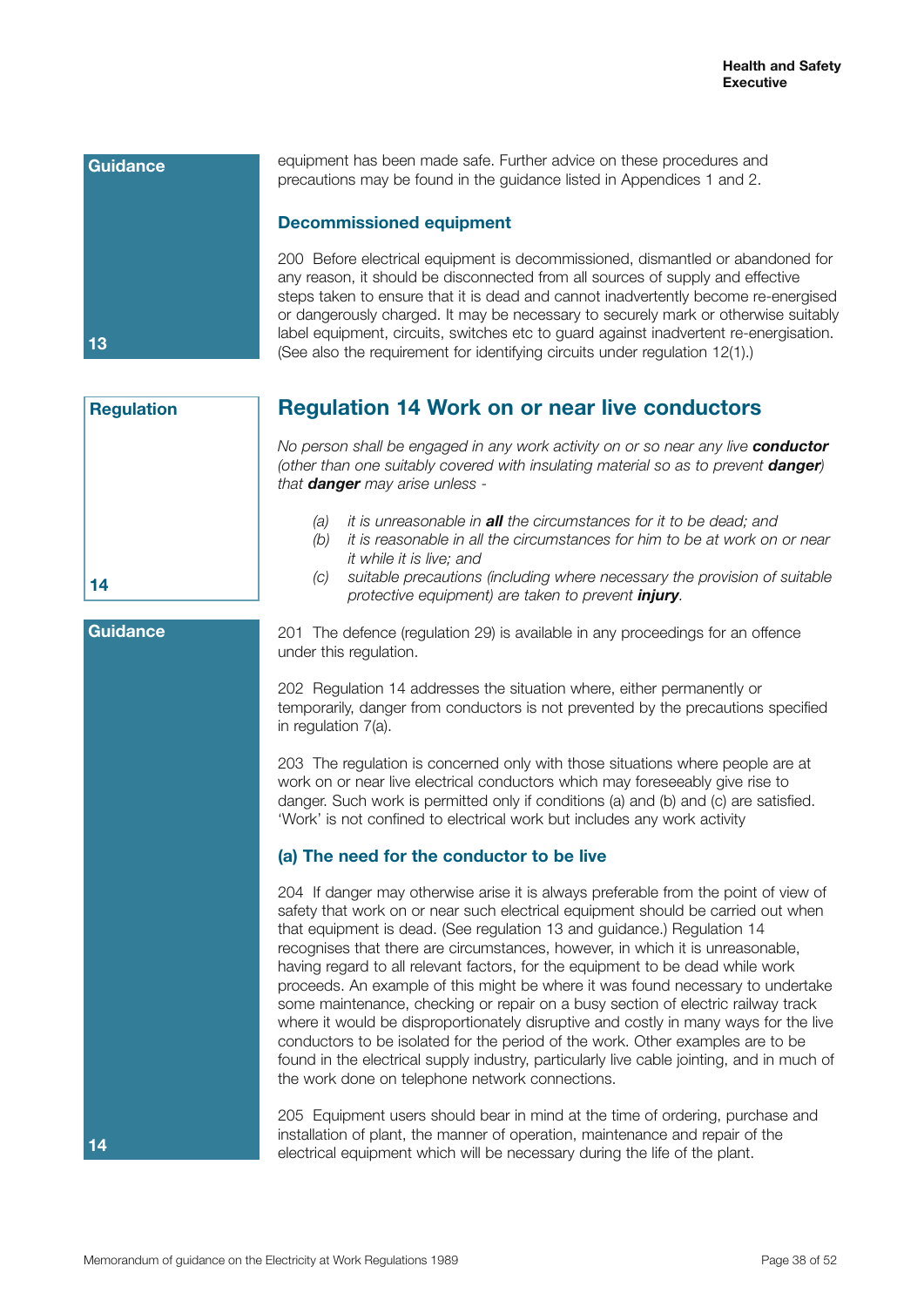206 It is recommended that the design of electrical equipment and of the installation should eliminate the need for live work which puts people at risk of injury. This can often be done by careful thought at the design stage of installations, for example by the provision of alternative power infeeds, properly laid out distribution systems to allow parts to be isolated for work to proceed and by designing equipment housings etc to give segregation of parts to be worked on and protect people from other parts which may be live.

207 It is recommended that equipment which combines power and control circuitry should be arranged so that the power circuits are physically separate and segregated from logic and control circuits or so placed, recessed or otherwise arranged that the risk of accidental contact is eliminated. Diagnostic work on the low power/voltage circuits may then proceed with less risk to personnel. Where regular measurements of say voltage, current etc are to be made, consideration should be given to appropriate test and measuring equipment, eg voltmeters, ammeters, etc or test points being built into the equipment.

208 Live work includes live testing, for example the use of a potential indicator on mains power and control logic circuits (but see paragraph 220).

209 The factors which would be considered in deciding whether it was justifiable for work to proceed with the conductors live would include the following:

- (a) when it is not practicable to carry out the work with the conductors dead, eg where for the purposes of testing it is necessary for the conductors to be live;
- (b) the creation of other hazards, by making the conductors dead, such as to other users of the system, or for continuously operating process plants etc;
- (c) the need to comply with other statutory requirements;
- (d) the level of risk involved in working live and the effectiveness of the precautions available set against economic need to perform that work.

#### **(b) The need to be near uninsulated live conductors**

210 People at work are permitted to be near live conductors only if this is reasonable in all the circumstances. If, for example, it would be reasonable for the work to be carried out at a safe distance from the conductors then it would be prohibited for that work to be done near the conductors.

211 People whose presence near the live conductors is not necessary should not be so near the conductors that they are at risk of injury.

#### **(c) The need to take precautions to prevent injury**

212 The precautions necessary to comply with regulation 14(c) need to be commensurate with the risk.

213 The system of work should: allow only people who are competent to do so to work on or near exposed, live conductors (competence for these and other purposes is further dealt with at regulation 16); indicate within what limits the work is to be attempted; indicate what levels of competence apply to each category of such work; and incorporate procedures under which the person attempting the work will report back if the limits specified in the system are likely to be exceeded. This usually requires detailed planning before the work is started.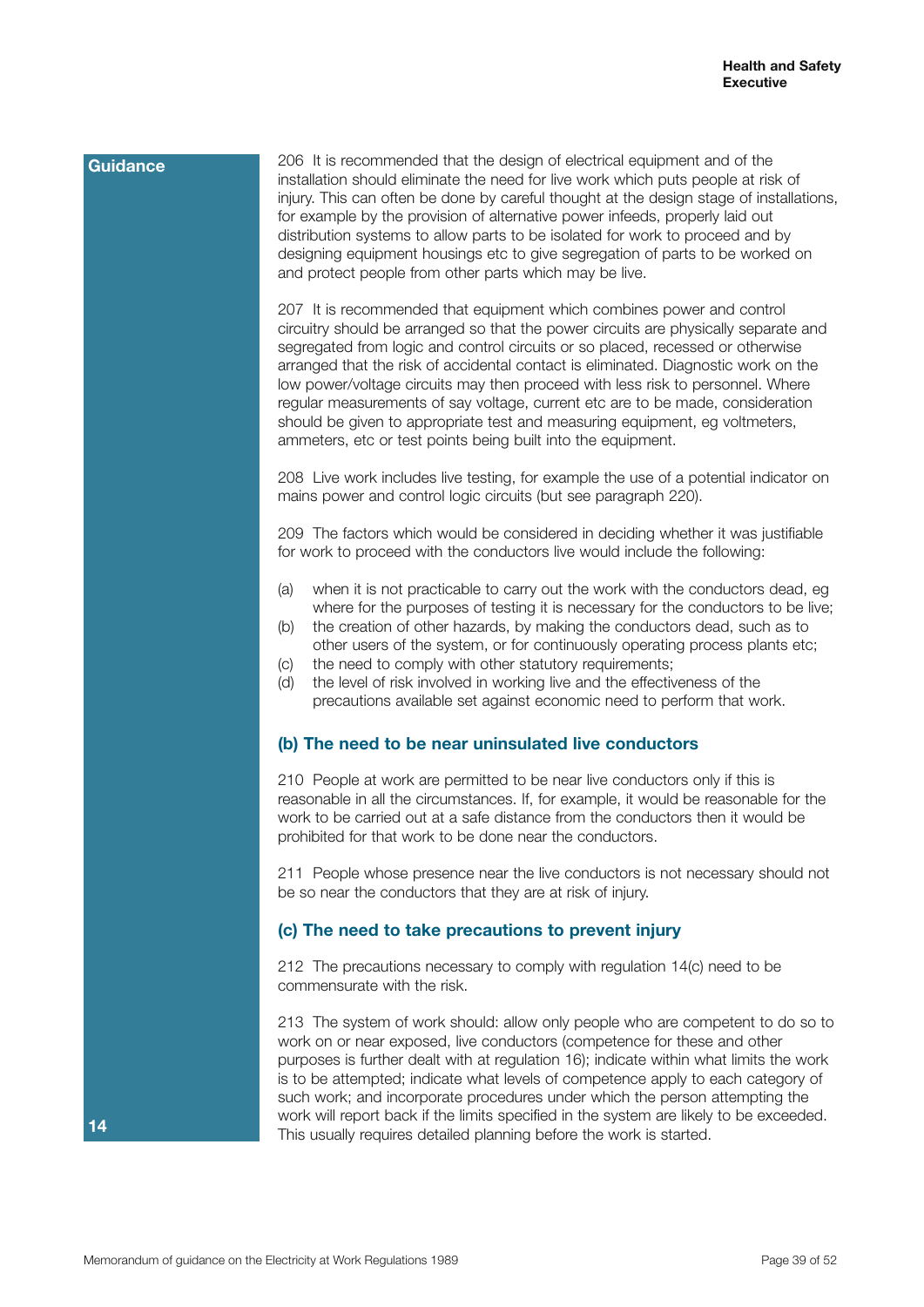- 214 Suitable precautions should include as appropriate:
- (a) the use of people who are properly trained and competent to work on live equipment safely (see also regulation 16);
- (b) the provision of adequate information to the person carrying out the work about the live conductors involved, the associated electrical system and the foreseeable risks;
- (c) the use of suitable tools, including insulated tools, equipment and protective clothing (see also regulation 4(4));
- (d) the use of suitable insulated barriers or screens (see also regulation 4(4));
- (e) the use of suitable instruments and test probes;
- (f) accompaniment by another person or people if the presence of such person or people could contribute significantly to ensuring that injury is prevented;
- (g) the restriction of routine live test work (for example product testing) to specific areas and the use of special precautions within those areas such as isolated power supplies, non-conducting locations etc;
- (h) effective control of any area where there is danger from live conductors.

### *Accompaniment*

215 A dutyholder's judgement as to whether someone carrying out work subject to regulation 14 should be accompanied should be based on considerations of how injury is to be prevented. If an accompanying person can substantially contribute towards the implementation of safe working practice, then they should be present. They should be trained to recognise danger and, if necessary, to render assistance in the event of an emergency.

216 Some examples of electrical work where it is likely that the person carrying out the work should be accompanied are:

- (a) electrical work involving manipulation of live, uninsulated power conductors at say, 230 volts using insulated tools; and
- (b) other work on or near bare live conductors where someone working on their own would not be capable of undertaking the work safely without assistance in, for example, keeping other people from the work area.

#### *Control of the area*

217 Effective control of an area where there is danger from live conductors means ensuring that those who are not competent to prevent the occurrence of injury and those whose presence is unnecessary are not permitted into the area. If the person undertaking the work is continuously present while danger exists from the live conductors, and the area is small enough to be under their constant supervision and control, then further precautions to control access may not be necessary. If, however, the area is too large for them to exercise effective surveillance, or they are not continuously present, then effective control will need to be secured by other means such as the provision of lockable enclosures or barriers, and warning notices indicating the presence of live conductors.

(The above examples are given without prejudice to the requirements of regulation 14, the criteria of which must be followed in each case before live work is undertaken.)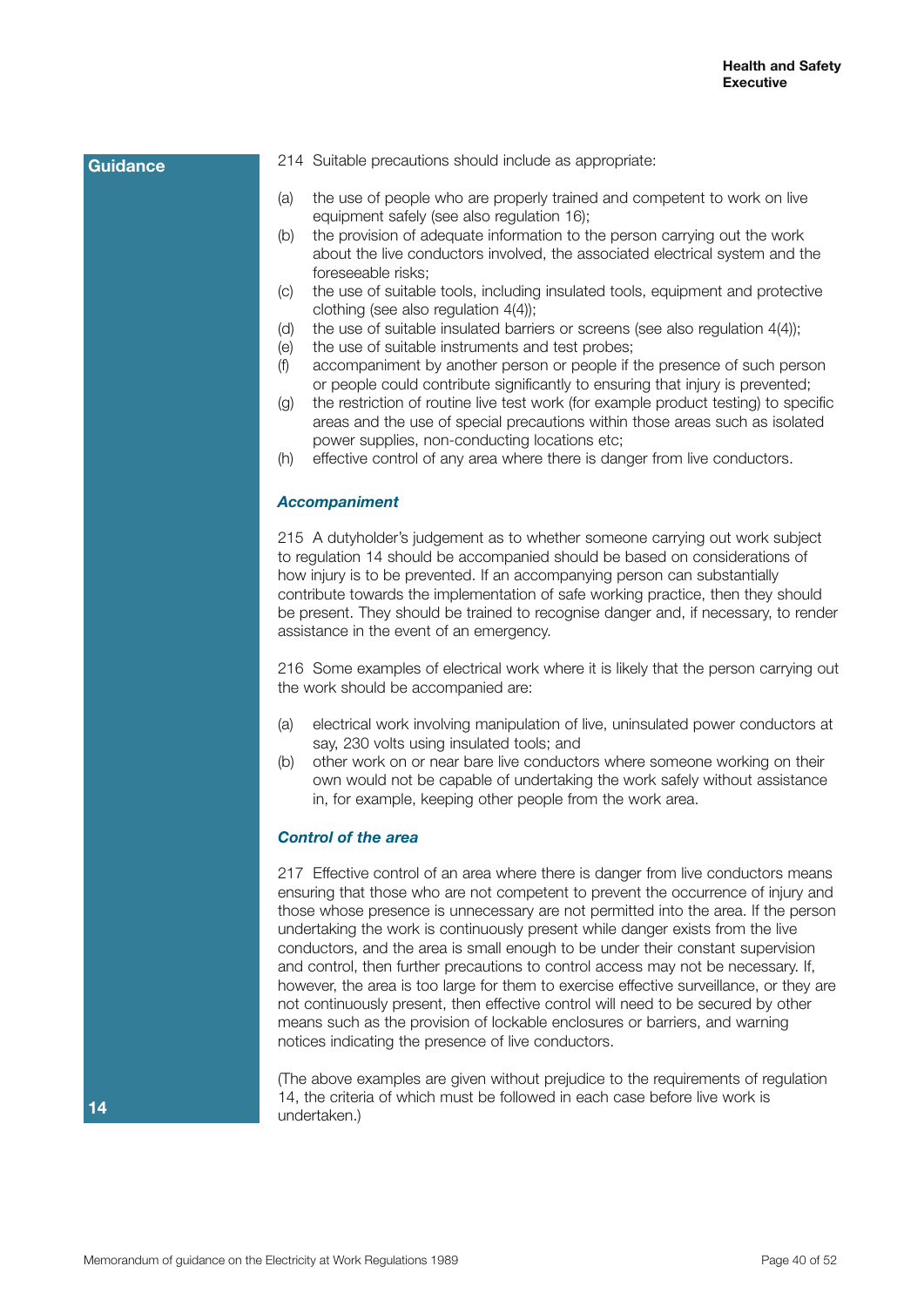#### *Testing*

218 Regulation 14 will often apply to electrical testing. Testing to establish whether electrical conductors are live or dead should always be done on the assumption that they may be live and therefore it should be assumed that this regulation is applicable until such time as the conductors have been proved dead.

219 When testing for confirmation of a 'dead' circuit, the test instrument or voltage indicator used for this purpose should itself be proved, preferably immediately before and immediately after testing the conductors.

220 Although live testing may be justifiable it does not follow that there will necessarily be justification for subsequent repair work to be carried out live.

#### *Protective equipment*

221 Examples of protection of someone from the effects of electricity are suitable clothing including insulating helmets, goggles and gloves, insulating materials used as fixed or temporary screening to prevent electric shock and to prevent short circuit between live conductors or between live conductors and earth, insulating mats and stands to prevent electric shock current via the feet and insulated tools and insulated test probes.

222 There should be procedures for the periodic examination and where necessary testing of this protective equipment and replacement as necessary. See also the requirements of regulation 4(4). See Appendices 1 and 2 for further guidance on working procedures, standards etc.

#### *Emergency resuscitation and first aid*

223 It may be helpful to place notices or placards giving details of emergency resuscitation procedures in the event of electric shock at those locations where people may be at greater risk of electric shock than most. Such places might include electrical test areas, substations and laboratories but for resuscitation techniques to be effective, those required to exercise them must receive proper training and regular practice. The Health and Safety (First Aid) Regulations 1981 make various requirements for the provision of suitably trained first aiders at places of work.

#### *Work near underground cables and overhead power lines*

224 Serious injuries have occurred during excavation and other work near underground power cables and work under or near overhead power lines. This work comes within the scope of regulation 14 if there is a risk of injury from these cables or power lines.

225 Underground power cables present a risk of serious or fatal injury during excavation or similar work, particularly to people using hand tools (eg picks, concrete breakers, etc). Precautions should include:

- (a) mapping, recording and marking on site of cable runs;
- (b) use of cable locating devices; and
- (c) safe digging practices.

226 Overhead power lines may be readily accessible to people working on elevated platforms, scaffolding or roofs. People working with tall vehicles such as cranes, tipper lorries, or farm machinery or handling metal ladders, pipes or other long articles may also be at risk from a flashover or contact with overhead power lines.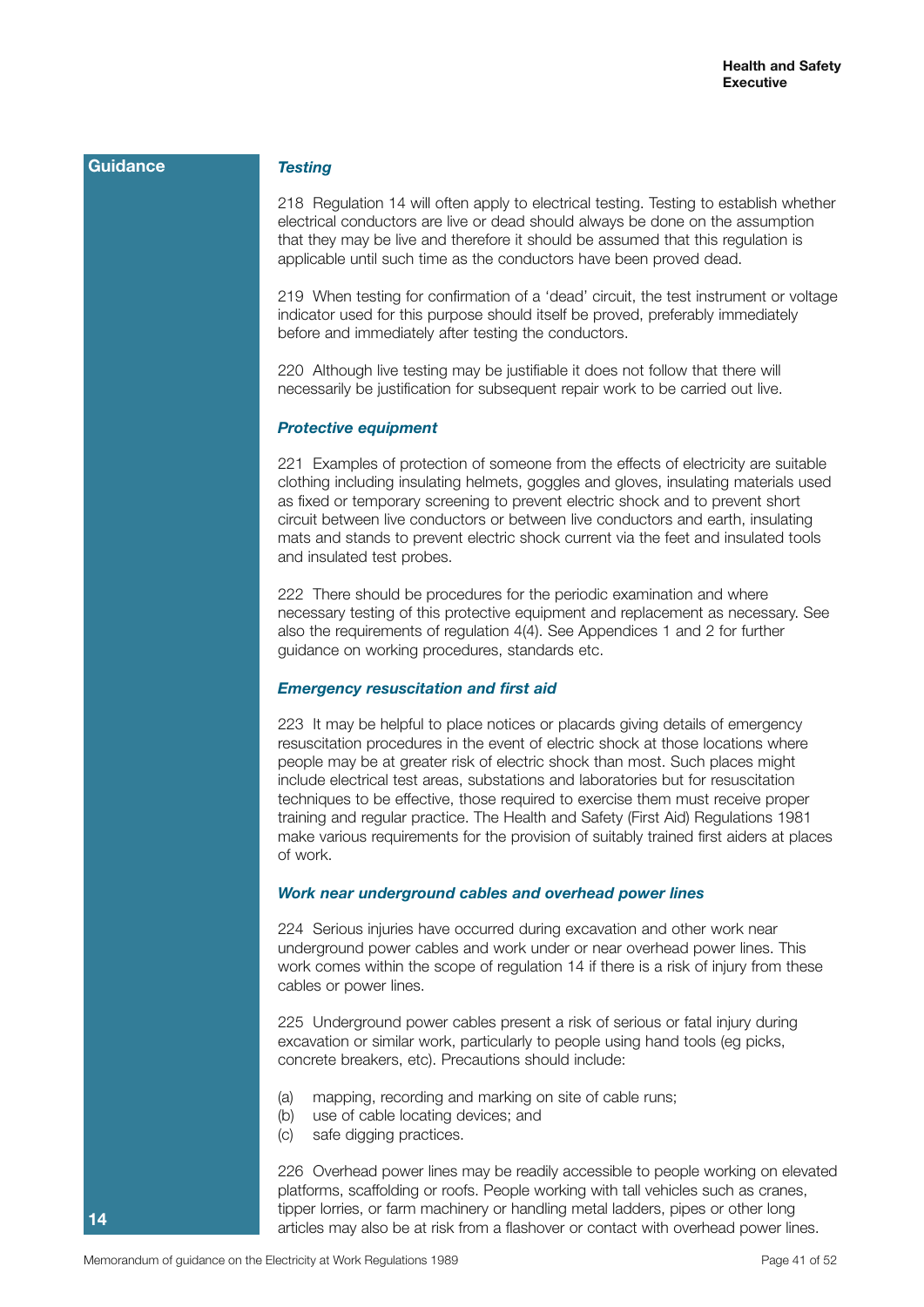227 Well established advice on matters in paragraphs 225 and 226 is given in HSE guidance notes which are listed in Appendix 1.

| <b>Regulation</b> |  |
|-------------------|--|
|                   |  |
|                   |  |
| 15                |  |

# **Regulation 15 Working space, access and lighting**

*For the purposes of enabling injury to be prevented, adequate working space, adequate means of access, and adequate lighting shall be provided at all electrical equipment on which or near which work is being done in circumstances which may give rise to danger.*

**Guidance**

228 The defence (regulation 29) is available in any proceedings for an offence under this regulation.

229 The purpose of the regulation is to ensure that sufficient space, access and adequate illumination are provided while people are working on, at or near electrical equipment so that they may work safely. The requirement is not restricted to those circumstances where live conductors are exposed but applies where any work is being done in circumstances which may give rise to danger. The regulation makes no requirement for such space, access or illumination to be provided at times other than when work is being done. (But see guidance under regulation 12(1)(a), paragraph 187(b) in respect of safe access to means of cutting off the supply.)

## **Working space**

230 Where there are dangerous exposed live conductors within reach the working space dimensions should be adequate:

- (a) to allow people to pull back away from the conductors without hazard; and
- (b) if people need to pass one another, to do so with ease and without hazard.

231 Among the legal provisions revoked upon the coming into force of these Regulations were the Electricity (Factories Act) Special Regulations 1908 and 1944. Regulation 17 of those Regulations specified minimum width and height dimensions of switchboard passageways where there were bare conductors exposed or arranged to be exposed when live so that they may be touched. That regulation and the relevant definitions used are reproduced at Appendix 3 to this Memorandum. The dimensions specified were arrived at after much consideration of the circumstances in a Public Inquiry at the time that those Regulations were being drafted. However, those dimensions can still be taken as providing guidance for an appropriate level of safety in many circumstances and where the voltages do not significantly exceed 3000 volts. This is not to condone the use of equipment having normally bare and exposed conductors if a safe alternative can reasonably be adopted.

# **Lighting**

232 Natural light is preferable to artificial light but where artificial light is necessary it is preferable that this be from a permanent and properly designed installation, for example in indoor switchrooms etc. However, there will always be exceptions and special circumstances where these principles cannot be achieved where handlamps or torches etc will be the sole or most important means of lighting. Whatever level of lighting is used, it must be adequate to enable injury to be prevented. See Appendix 1 for further guidance on lighting.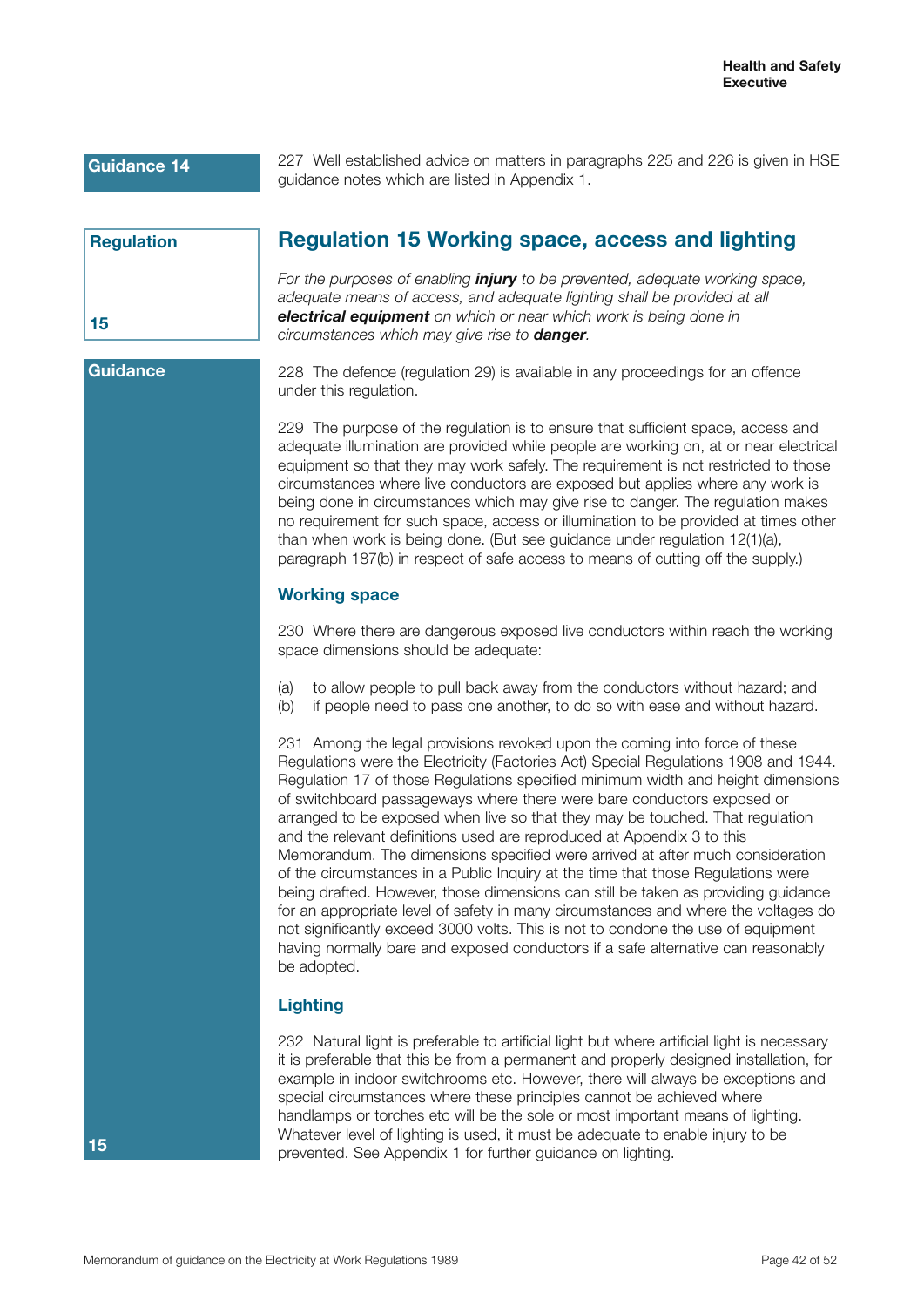# **Regulation**

# **Regulation 16 Persons to be competent to prevent danger and injury**

*No person shall be engaged in any work activity where technical knowledge or experience is necessary to prevent danger or, where appropriate, injury, unless he possesses such knowledge or experience, or is under such degree of supervision as may be appropriate having regard to the nature of the work.*

**Guidance**

**16**

**16**

233 The defence (regulation 29) is available in any proceedings for an offence under this regulation.

234 The object of the regulation is to ensure that people are not placed at risk due to a lack of skills on the part of themselves or others in dealing with electrical equipment.

# **"... prevent danger or, where appropriate, injury ..."**

235 This regulation uses both of the terms, 'injury' and 'danger'. The regulation therefore applies to the whole range of work associated with electrical equipment where danger may arise and whether or not danger (or the risk of injury) is actually present during the work. It will include situations where the elimination of the risk of injury, ie the prevention of danger, for the duration of the work is under the control of someone who must therefore possess sufficient technical knowledge or experience, or be so supervised, etc to be capable of ensuring that danger is prevented. For example, where someone is to effect the isolation of some electrical equipment before they undertake some work on the equipment, they will require sufficient technical knowledge or experience to prevent danger during the isolation. There will be no danger from the equipment during the work, provided that the isolation has been carried out properly; danger will have been prevented but the person doing the work must have sufficient technical knowledge or experience so as to prevent danger during that work, for example by knowing not to work on adjacent 'live' circuits.

236 But the regulation also covers those circumstances where danger is present, ie where there is a risk of injury, as for example where work is being done on live or charged equipment using special techniques and under the terms of regulation 14. In these circumstances, people must possess sufficient technical knowledge or experience or be so supervised etc, to be capable of ensuring that injury is prevented.

## **Technical knowledge or experience**

237 The scope of 'technical knowledge or experience' may include:

- (a) adequate knowledge of electricity;
- (b) adequate experience of electrical work;
- (c) adequate understanding of the system to be worked on and practical experience of that class of system;
- (d) understanding of the hazards which may arise during the work and the precautions which need to be taken;
- (e) ability to recognise at all times whether it is safe for work to continue.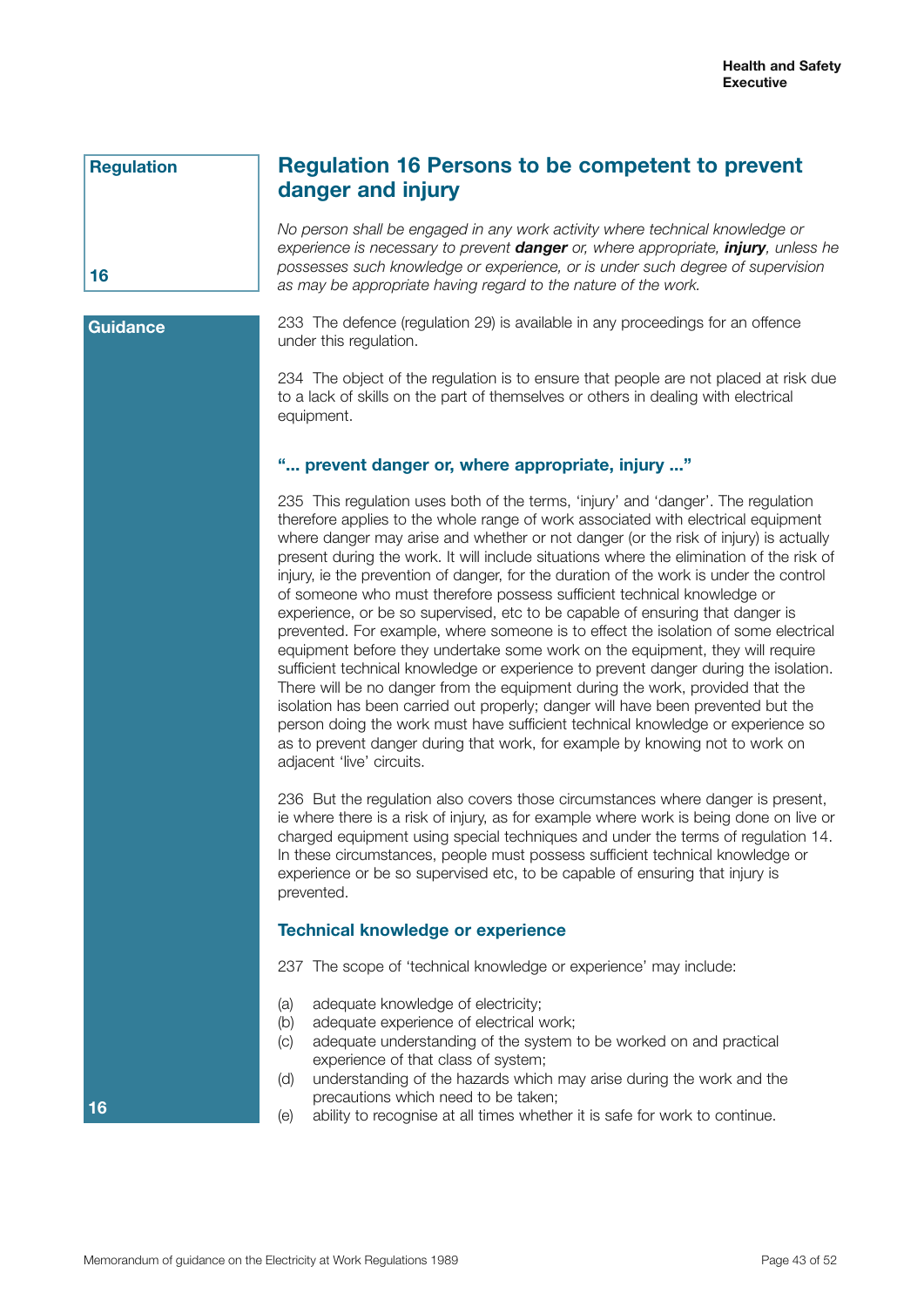**16**

**29**

**30**

**Regulation**

#### **Allocation of responsibilities**

**Regulation 29 Defence**

*commission of that offence.*

238 Employees should be trained and instructed to ensure that they understand the safety procedures which are relevant to their work and should work in accordance with any instructions or rules directed at ensuring safety which have been laid down by their employer.

## **Supervision**

239 The regulation recognises that in many circumstances people will require to be supervised to some degree where their technical knowledge or experience is not of itself sufficient to ensure that they can otherwise undertake the work safely. The responsibilities of those undertaking the supervision should be clearly stated to them by those dutyholders who allocate the responsibilities for supervision and consideration should be given to stating these responsibilities in writing. Where the risks involved are low, verbal instructions are likely to be adequate but as the risk or complexity increase there comes a point where the need for written procedures becomes important in order that instructions may be understood and supervised more rigorously. In this context, supervision does not necessarily require continual attendance at the work site, but the degree of supervision and the manner in which it is exercised is for the dutyholders to arrange to ensure that danger, or as the case may be, injury, is prevented.

240 Further advice on working procedures is given in guidance publications listed in Appendix 1.

241 Note that regulations 17 to 28 inclusive apply only to mines (see SI 1989/635).

*In any proceedings for an offence consisting of a contravention of regulations 4(4), 5, 8, 9, 10, 11, 12, 13, 14, 15, 16 or 25, it shall be a defence for any person to prove that he took all reasonable steps and exercised all due diligence to avoid the* 

*Regulations and any such exemption may be granted subject to conditions and to* 

*a limit of time and may be revoked by a certificate in writing at any time.*

|                       | שטו וטווט ווער וט וועוטטוו וווידווי                                                                                                                                                                                                                                                                                                |
|-----------------------|------------------------------------------------------------------------------------------------------------------------------------------------------------------------------------------------------------------------------------------------------------------------------------------------------------------------------------|
| <b>Guidance</b><br>29 | 242 Regulation 29 applies only in criminal proceedings. It provides a defence for a<br>dutyholder who can establish that they took all reasonable steps and exercised all<br>due diligence to avoid committing an offence under regulations 4(4), 5, 8, 9, 10, 11,<br>12, 13, 14, 15 or 16. (Regulation 25 applies only to mines.) |
| <b>Regulation</b>     | <b>Regulation 30 Exemption certificates</b>                                                                                                                                                                                                                                                                                        |
|                       | Subject to paragraph (2), the Health and Safety Executive may, by a<br>(1)<br>certificate in writing, exempt -                                                                                                                                                                                                                     |
|                       | (a)<br>any person;<br>(b)<br>any premises;<br>any electrical equipment;<br>(c)<br>(d)<br>any electrical system;<br>any electrical process;<br>(e)<br>(f)<br>any activity,<br>or any class of the above, from any requirement or prohibition imposed by these                                                                       |

Memorandum of guidance on the Electricity at Work Regulations 1989 **Page 14 of 52** Page 44 of 52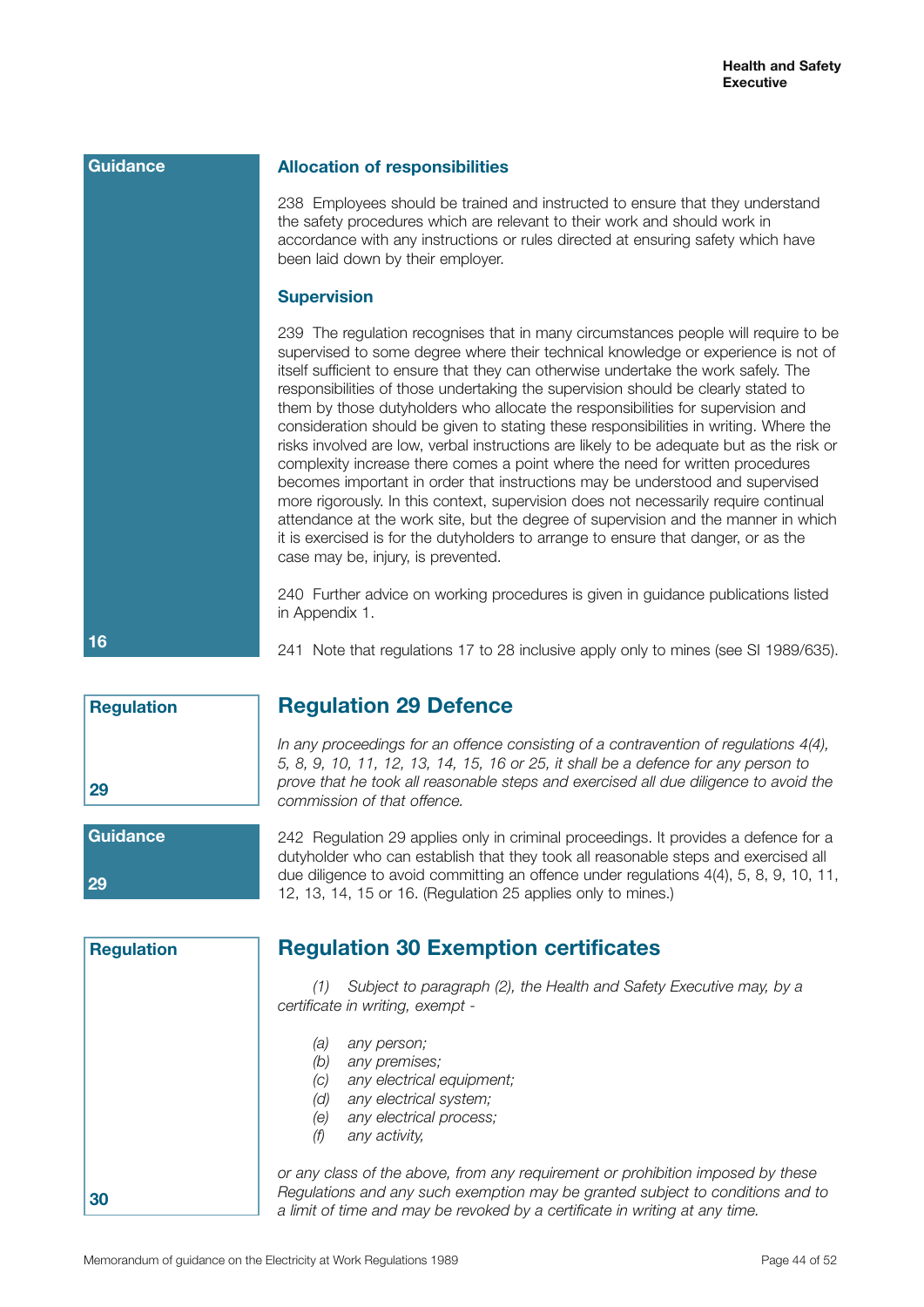| <b>Regulation</b> | The Executive shall not grant any such exemption unless, having regard<br>(2)<br>to the circumstances of the case, and in particular to -                                       |
|-------------------|---------------------------------------------------------------------------------------------------------------------------------------------------------------------------------|
|                   | the conditions, if any, which it proposes to attach to the exemption; and<br>(a)<br>any other requirements imposed by or under any enactment which apply<br>(b)<br>to the case. |
| 30                | it is satisfied that the health and safety of persons who are likely to be affected by<br>the exemption will not be prejudiced in consequence of it.                            |

**Regulation**

**31**

243 HSE is given power to issue general or special exemptions and to impose conditions and time limits on them. It is a standard power given to allow the variation of legal duties where, in circumstances unforeseen by those drafting the legislation, they are in practice unnecessary or inappropriate. Exemptions would be granted only in very exceptional circumstances.

# **Regulation 31 Extension outside Great Britain**

*These Regulations shall apply -*

- *(a) in Great Britain; and*
- *(b) outside Great Britain as sections 1 to 59 and 80 to 82 of the Health and Safety at Work etc Act 1974 apply by virtue of the provisions of the Health and Safety at Work etc Act 1974 (Application outside Great Britain) Order 1995.*
- **Guidance 31**

244 Regulation 31 was modified by the Offshore Electricity and Noise Regulations 1997. Although the regulation refers to the Health and Safety at Work etc Act 1974 (Application outside Great Britain) Order 1995, this order has been revoked and replaced by the Health and Safety at Work etc Act 1974 (Application outside Great Britain) Order 2001 (as amended) and the regulation should be read as referring to the 2001 Order or any subsequent replacements.

245 The Electricity at Work Regulations apply to all work activities on offshore installations, wells, pipelines and pipelines works and to certain connected activities within the territorial waters of Great Britain or in the designated areas of the UK Continental Shelf. They also apply to certain other activities within territorial waters, including the construction and operation of wind farms.

| <b>Regulation</b> |  |
|-------------------|--|
|                   |  |
|                   |  |
|                   |  |
| 32                |  |

# **Regulation 32 Disapplication of duties**

*The duties imposed by these Regulations shall not extend to -*

- *(a) the master or crew of a sea-going ship or to the employer of such persons, in relation to the normal ship-board activities of a ships crew under the direction of the master; or*
- *(b) any person, in relation to any aircraft or hovercraft which is moving under its own power.*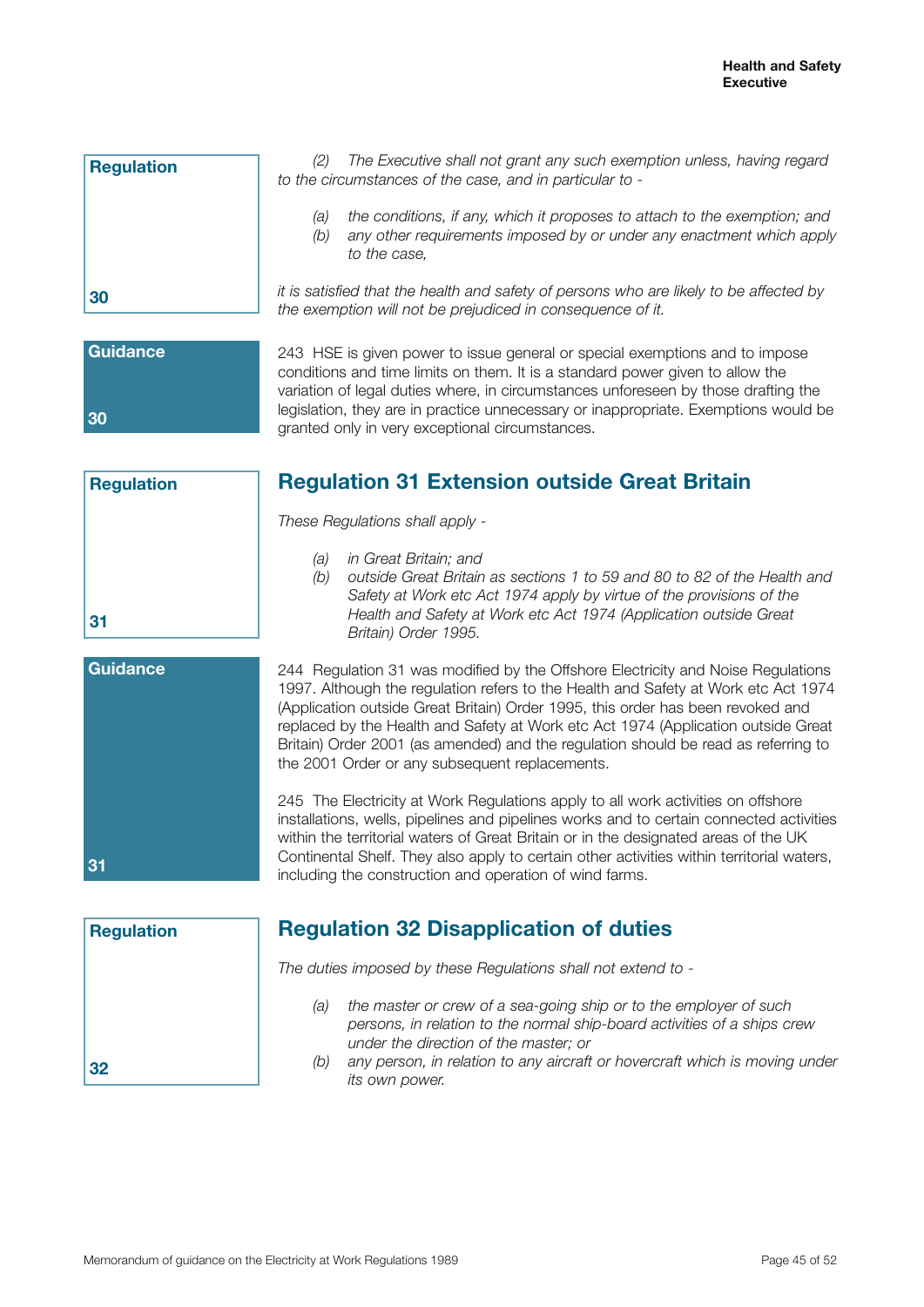**32**

**33**

**Regulation**

## **Sea-going ships**

246 Sea-going ships are subject to other electrical safety legislation which gives protection to people on board. Regulation 32 disapplies the Electricity at Work Regulations from these ships as far as the normal ship-board activities of a ship's crew under the direction of the master is concerned. It does not disapply them in respect of other work activities however, for example where a shore-based electrical contractor goes on board to carry out electrical work on the ship. That person's activities will be subject to the Regulations within the general applicability of the Regulations. The Regulations will apply outside Great Britain only as provided for under regulation 31.

## **Aircraft and hovercraft**

247 The Regulations may apply only while an aircraft or hovercraft is not moving under its own power.

#### **Vehicles**

248 The Regulations may apply to electrical equipment on vehicles if this equipment may give rise to danger.

*(1) The instruments specified in column 1 of Part I of Schedule 2 are revoked to the extent specified in the corresponding entry in column 3 of that Part.*

*(2) The enactments and instruments specified in Part II of Schedule 2 shall be modified to the extent specified in that Part.*

*(3) In the Mines and Quarries Act 1954, the Mines and Quarries (Tips) Act*  1969<sup>(a)</sup> and the Mines Management Act 1971<sup>(b)</sup>, and in regulations made under any *of those Acts, or in health and safety regulations, any reference to any of those Acts shall be treated as including a reference to these Regulations.*

#### *(a) 1969 c.10. (b) 1971 c.20.*

| 33 |  |
|----|--|

249 The Regulations replace or modify a number of statutory provisions in accordance with the intention of the HSW Act section 1(2).

250 Systems and equipment which were subject to provisions which have been revoked are now subject to these Regulations.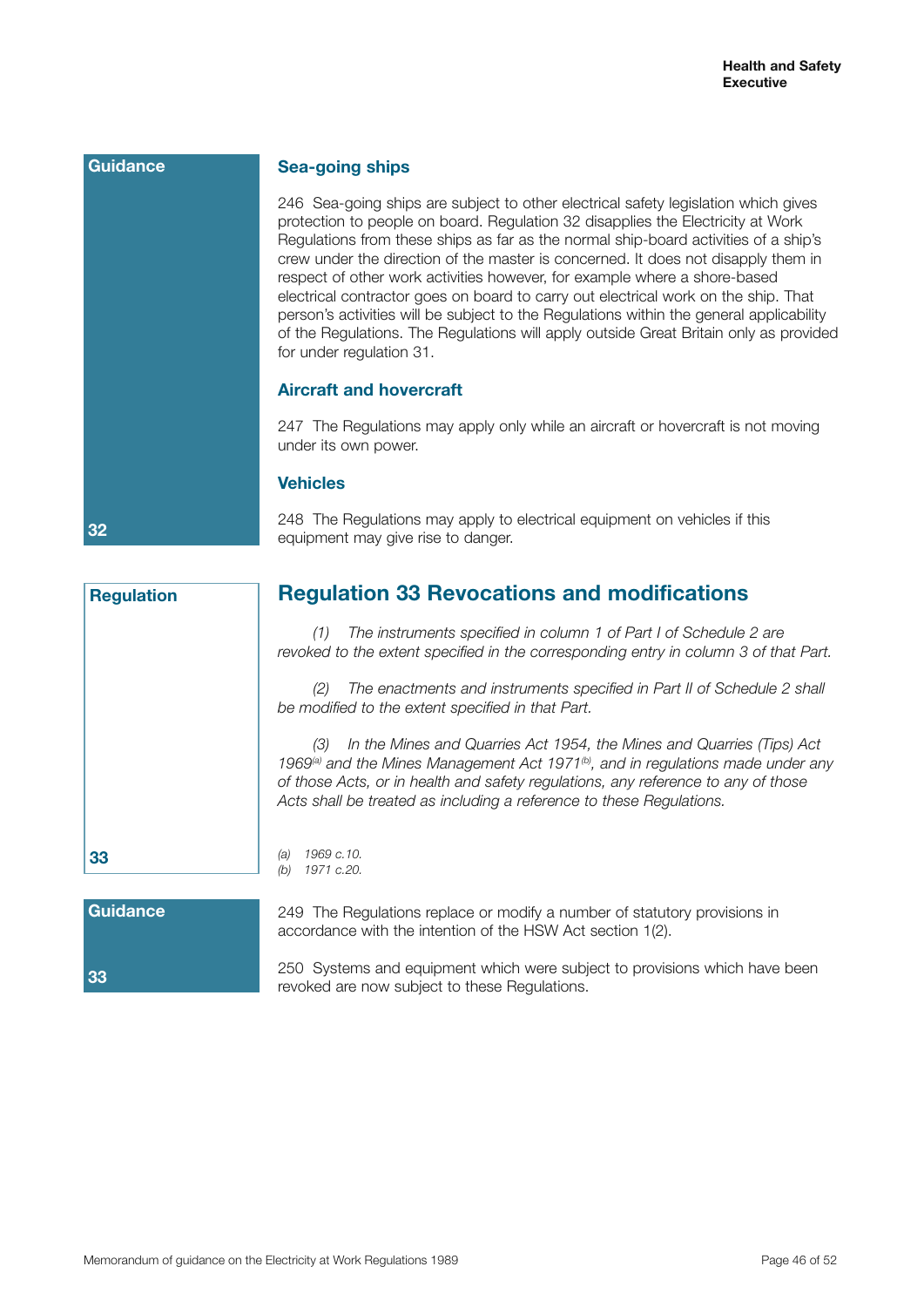# Appendix 1

# **HSE publications on electrical safety**

| <b>Title</b>                                                                                                                                                                 | <b>Regulations</b><br>particularly<br>relevant |
|------------------------------------------------------------------------------------------------------------------------------------------------------------------------------|------------------------------------------------|
| Electrical risks from steam/water pressure cleaners Plant and<br>Machinery Guidance Note PM29 (Second edition) HSE Books 1995<br>ISBN 978 0 7176 0813 3                      | 4, 6, 7, 8 and 10                              |
| Selection and use of electric handlamps Plant and Machinery<br>Guidance Note PM38 (Second edition) HSE Books 1992 Web only:<br>www.hse.gov.uk/pubns/guidance/pm38.pdf        | 4, 6, 7, 8, 10 and<br>12                       |
| Avoidance of danger from overhead electric powerlines General<br>Guidance Note GS6 (Third edition) HSE Books 1997<br>ISBN 978 0 7176 1348 9                                  | 4, 14, 15 and 16                               |
| Electrical test equipment for use by electricians General Guidance<br>Note GS38 (Third edition) HSE Books 1995 ISBN 978 0 7176 0845 4                                        | 10, 14 and 16                                  |
| Electrical safety at places of entertainment General Guidance Note<br>GS50 HSE Books 1997 ISBN 978 0 7176 1387 8                                                             | 4, 5, 6, 7, 8, 10,<br>11 and 12                |
| Lighting at work HSG38 (Second edition) HSE Books 1997<br>ISBN 978 0 7176 1232 1                                                                                             | 4, 13, 14 and 15                               |
| Avoiding danger from underground services HSG47 (Second edition)<br>HSE Books 2000 ISBN 978 0 7176 1744 9                                                                    | 4, 14 and 16                                   |
| Electricity at work: Safe working practices HSG85 (Second edition)<br>HSE Books 2003 ISBN 978 0 7176 2164 4                                                                  | 4, 7, 12, 13, 14,<br>15 and 16                 |
| Electrical safety on construction sites HSG141 HSE Books 1995<br>ISBN 978 0 7176 1000 6 (out of print)                                                                       | 4-16 inclusive                                 |
| Keeping electrical switchgear safe HSG230 HSE Books 2002<br>ISBN 978 0 7176 2359 4                                                                                           | 4, 5, 6, 11 and 12                             |
| Electrical safety and you Leaflet INDG231 HSE Books 1996<br>(single copy free or priced packs of 15 ISBN 978 0 7176 1207 9)<br>Web version: www.hse.gov.uk/pubns/indg231.pdf | 2-16 inclusive                                 |

Note: The publications listed in Appendix 1 are available from HSE Books (see 'Further information' for address etc).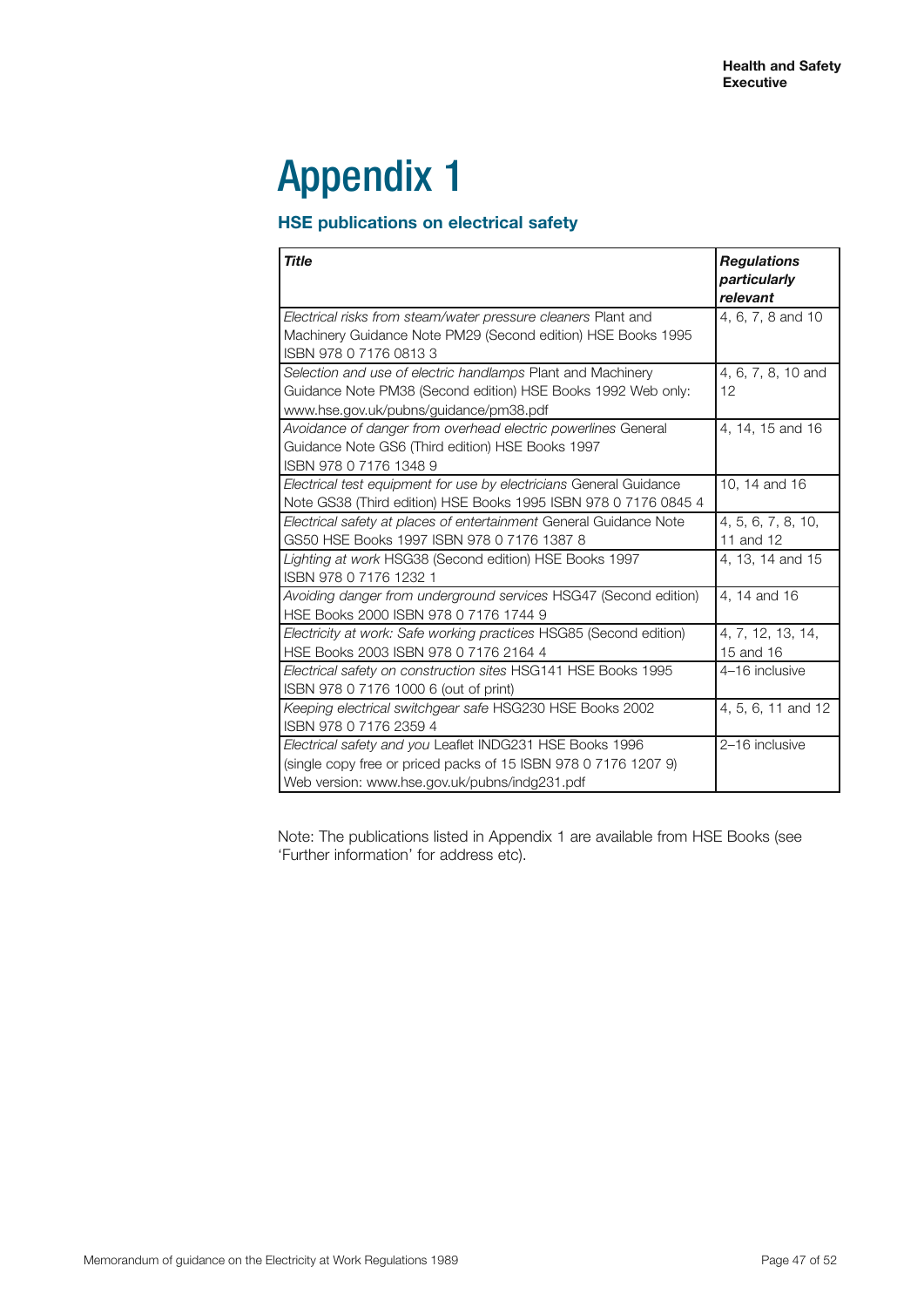# Appendix 2

# **Other publications having an electrical safety content**

Standards, Codes of Practice and other publications which contain guidance relevant to the Regulations and electrical safety, which have been published by bodies other than HSE, are given in this appendix. Most of these documents are the product of technical committees on which HSE has been represented. This does not mean, however, that the documents are concerned solely with safety and users should bear in mind the scope of the safety content of these documents and the fact that they have largely been arrived at through a process of consensus.

Note: British Standards Institution publications can be obtained in PDF or hard copy formats from the BSI online shop: www.bsigroup.com/Shop or by contacting BSI Customer Services for hard copies only Tel: 020 8996 9001 e-mail: cservices@bsigroup.com.

| <b>Title of publication</b>                           | <b>Principal</b><br>regulations | <b>Comments</b>          |
|-------------------------------------------------------|---------------------------------|--------------------------|
|                                                       | relevant                        |                          |
| DD IEC/TS 60479-1:2005 Effects of current on          | $\overline{2}$                  | Definition of 'danger'   |
| human beings and livestock. General aspects           |                                 | and 'injury' - electric  |
| PD 6519-2:1998, IEC 60479-2:1987 Guide to             |                                 | shock                    |
| effects of current on human beings and livestock.     |                                 |                          |
| Special aspects relating to human beings              |                                 |                          |
| IEC Guide 105 Principles concerning the               | $\overline{2}$                  | Ditto, on                |
| safety of equipment electrically connected to a       |                                 | telecommunication        |
| telecommunications network                            |                                 | systems                  |
| IEC 61201:1992 Extra-low voltage (ELV) - Limit        | $\overline{2}$                  | Electric shock - sets    |
| values                                                |                                 | out limit values         |
| BS 7671:2008 Requirements for Electrical              | $4(1), 5-12$                    | Selection of equipment   |
| Installations. IEE Wiring Regulations. Seventeenth    | inclusive                       | and construction of      |
| edition                                               |                                 | installations up to 1000 |
| BS 7909:2008 Code of practice for temporary           |                                 | volts ac                 |
| electrical systems for entertainment and related      |                                 |                          |
| purposes                                              |                                 |                          |
| BS 4363:1998 Specification for distribution           | 4, 6, 10                        |                          |
| assemblies for reduced low voltage electricity        |                                 |                          |
| supplies for construction and building sites          |                                 |                          |
| BS 7375:1996 Code of practice for distribution of     | 4, 6, 10                        |                          |
| electricity on construction and building sites        |                                 |                          |
| BS EN 60439-1:1999 Low-voltage switchgear and         | 4, 5, 12, 15                    | Particular attention for |
| controlgear assemblies. Type-tested and partially     |                                 | switchgear clearance     |
| type-tested assemblies                                |                                 | distances. Safety        |
| BS EN 62271-100:2009 High-voltage switchgear          |                                 | clearances and work      |
| and controlgear. Alternating current circuit breakers |                                 | sections                 |
| BS 6423:1983 Code of practice for maintenance of      | 4(2), 4(3), 12,                 | Precautions to secure    |
| electrical switchgear and controlgear for voltages    | 13                              | safety of maintenance,   |
| up to and including 1 kV                              |                                 | personnel isolation      |
|                                                       |                                 | procedures               |
| BS 6626:1985 Code of practice for maintenance of      | 4(2), 4(3), 12,                 | Precautions to secure    |
| electrical switchgear and control gear for voltages   | 13                              | safety of personnel      |
| above 1 kV and up to and including 36 kV              |                                 |                          |

(BS = British Standard)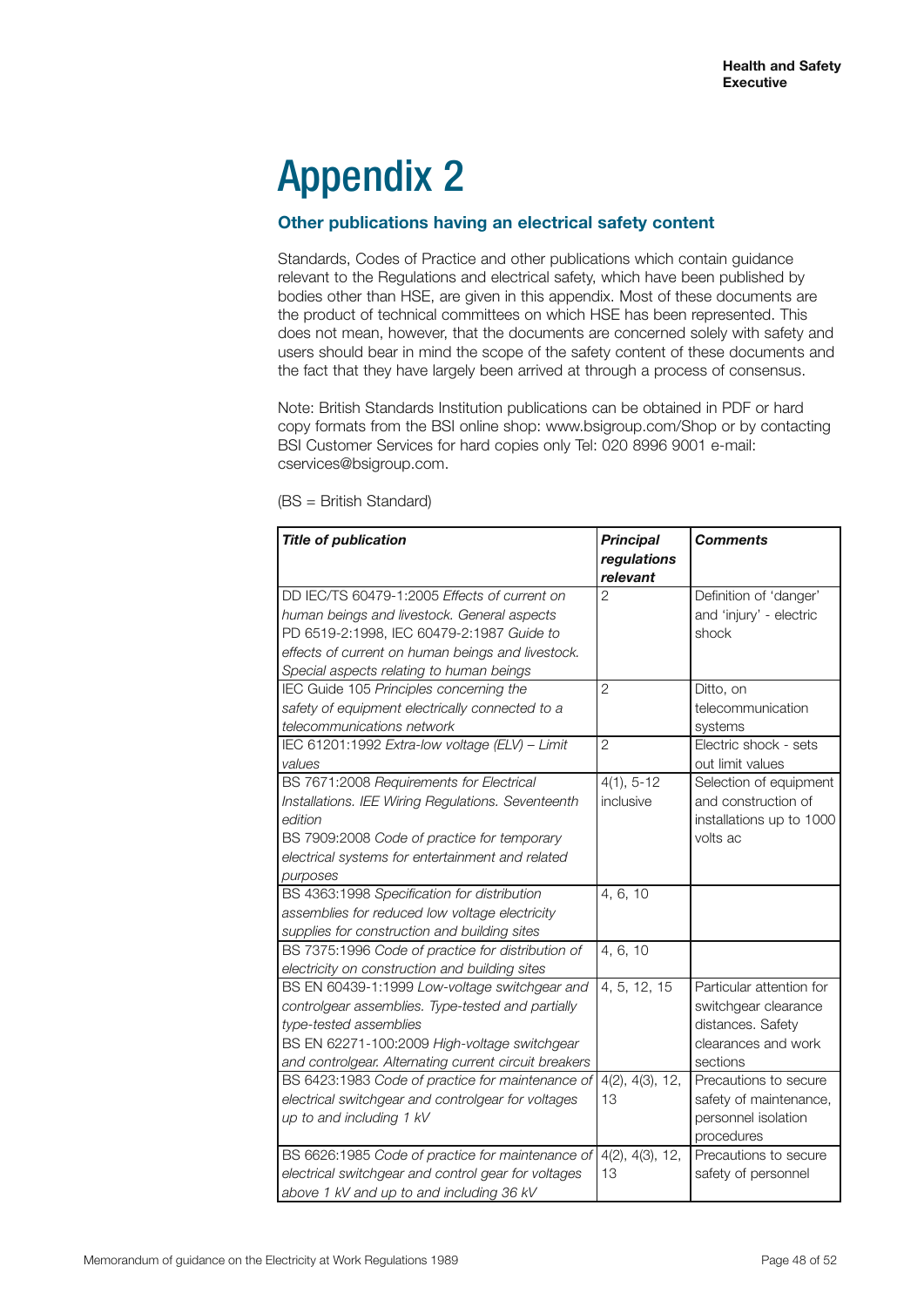| <b>Title of publication</b>                         | <b>Principal</b> | <b>Comments</b>                  |
|-----------------------------------------------------|------------------|----------------------------------|
|                                                     | regulations      |                                  |
|                                                     | relevant         |                                  |
| BS 6867:1987 Code of practice for maintenance       | 4(2), 4(3), 12,  | Ditto                            |
| of electrical switchgear for voltages above 36 kV   | 13               |                                  |
| BS EN 60204-1:2006 Safety of machinery.             | 4, 6             |                                  |
| Electrical equipment of machines. General           |                  |                                  |
| requirements                                        |                  |                                  |
| BS EN 60903:2003 Live working. Gloves of            | $4(4)$ , 14      |                                  |
| insulating material                                 |                  |                                  |
| BS 921:1976 Specification. Rubber mats for          | $4(4)$ , 14      | Mats for covering                |
| electrical purposes                                 |                  | floor near electrical            |
|                                                     |                  | equipment where                  |
|                                                     |                  | direct contact may               |
|                                                     |                  | occur                            |
| BS EN 60529:1992 Specification for degrees of       | 6,7              | Index of Protection (IP)         |
| protection provided by enclosures (IP Code)         |                  | system against contact           |
|                                                     |                  | with live and moving             |
|                                                     |                  | parts and ingress of             |
|                                                     |                  | solids and moisture              |
| BS EN 60947-1:2007 Low-voltage switchgear and       | 6,7              | and Finger Test<br>Ditto         |
| controlgear. General rules                          |                  |                                  |
| BS EN 60034-5:2001 Rotating electrical machines.    | 6, 7             | Index of Protection (IP)         |
| Degrees of protection provided by the internal      |                  | system against contact           |
| design of rotating electrical machines (IP Code).   |                  | with live and moving             |
| Classification                                      |                  | parts and ingress of             |
|                                                     |                  | solids and moisture              |
| BS EN 60079-14:2008 Explosive atmospheres.          | 4(1), 4(2), 6    |                                  |
| Electrical installations design, selection and      |                  |                                  |
| erection                                            |                  |                                  |
| BS EN 60079-0:2006 Electrical apparatus for         | 4(1), 6          |                                  |
| explosive gas atmospheres. General requirements     |                  |                                  |
| BS EN 50050:2006 Electrical apparatus for           | 6                | Protection against               |
| potentially explosive atmospheres. Electrostatic    |                  | ignition                         |
| hand-held spraying equipment                        |                  |                                  |
| BS EN 61241-1:2004 Electrical apparatus for use     | 6                | Ditto                            |
| in the presence of combustible dust. Protection by  |                  |                                  |
| enclosure 'tD'                                      |                  |                                  |
| BS EN 61241-14:2004 Electrical apparatus for use    | 4, 5, 6          | Ditto                            |
| in the presence of combustible dust. Selection and  |                  |                                  |
| installation                                        |                  |                                  |
| BS EN 60079-17:2007 Explosive atmospheres.          |                  |                                  |
| Electrical installations inspection and maintenance |                  |                                  |
| BS EN 62305-1:2006 Protection against lightning.    | 6                | As relevant to                   |
| General principles                                  |                  | protection of electrical         |
|                                                     |                  | equipment from                   |
| PD CLC/TR 50404:2003 Electrostatics, Code of        | 6                | lightning<br>Precautions against |
| practice for the avoidance of hazards due to static |                  | ignition and electric            |
| electricity                                         |                  | shock                            |
| BS 4444:1989 Guide to electrical earth monitoring   | 8                |                                  |
| and protective conductor proving                    |                  |                                  |
| BS 7430:1998 Code of practice for earthing          | 8                |                                  |
|                                                     |                  |                                  |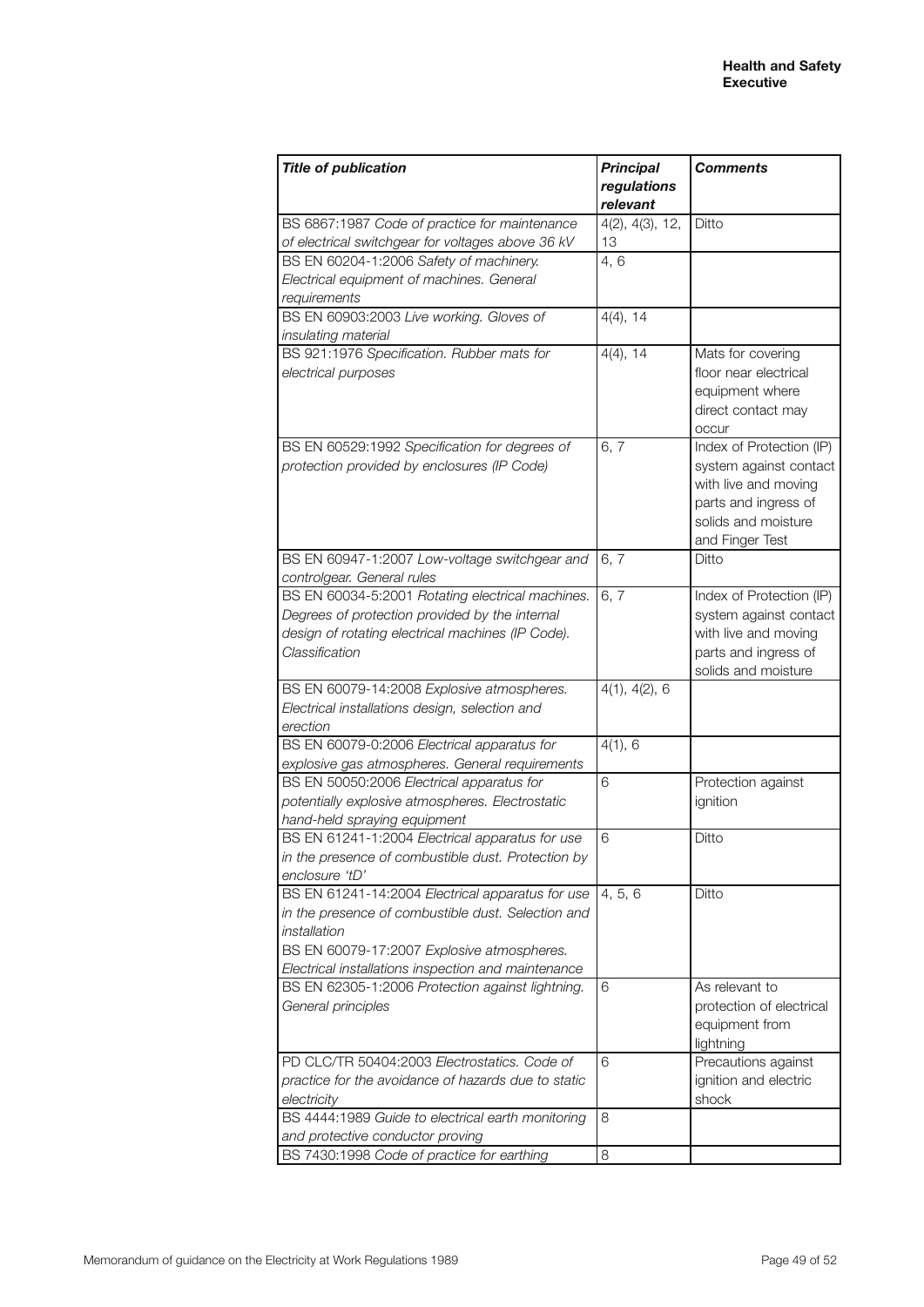| <b>Title of publication</b>                                                                                                                                    | <b>Principal</b><br>regulations<br>relevant | <b>Comments</b>                                                               |
|----------------------------------------------------------------------------------------------------------------------------------------------------------------|---------------------------------------------|-------------------------------------------------------------------------------|
| BS EN 60947-3:1999 Specification for low<br>voltage switchgear and controlgear. Switches,<br>disconnectors, switch disconnectors and<br>fuse-combination units | 12                                          |                                                                               |
| BS 2754:1976 Memorandum, Construction of<br>electrical equipment for protection against electric<br>shock                                                      | 7,8                                         |                                                                               |
| BS EN 81-1:1998 Safety rules for the construction<br>and installation of lifts. Electric lifts                                                                 | 15                                          | Clear areas in front<br>of electric equipment<br>specified (Clause<br>6.3.3.1 |
| BS EN 62271-102:2002 High voltage switchgear<br>and controlgear. High voltage alternating current<br>disconnectors and earthing switches                       | 12                                          |                                                                               |

# Appendix 3

# **Working space and access; historical comment on revoked legislation (see regulation 15)**

Among the legal provisions revoked upon the coming into force of the Electricity at Work Regulations 1989 were the Electricity (Factories Act) Special Regulations 1908 and 1944. Regulation 17 of those Regulations specified minimum width and height dimensions of 'switchboard passage-ways' if there were 'bare conductors' exposed or arranged to be exposed when 'live' so that they may be touched. These related to what are commonly known as 'open type' switchboards which had much exposed copper work, knife switches etc. That regulation (and the key definitions used at that time) are reproduced below for information. The dimensions which were specified by that regulation were arrived at after much consideration of the circumstances at the time. A compromise was struck between the objective of achieving the safety of those who had to work at and operate these 'open type' switchboards and the need to recognise the constraints imposed by the installations existing and the nature of the technology in 1908. Even though the dimensions were a compromise, it was widely recognised that they were a good minimum standard which had been found necessary following a number of severe and fatal accidents in factories and power stations due to inadequate space or cluttered access in the vicinity of bare live conductors at these 'open type' switchboards. The dimensions chosen allowed workmen to operate or otherwise work upon the switchboard in reasonable safety and allowed, for example, people to pass one another in the switchboard passageway without being placed at unacceptable risk of touching live conductors.

Where the need does arise to work on or near live conductors, the principles of providing adequate working space and uncluttered access/egress, which were expressed in regulation 17 of the Electricity (Factories Act) Special Regulations 1908 and 1944, should be given proper consideration.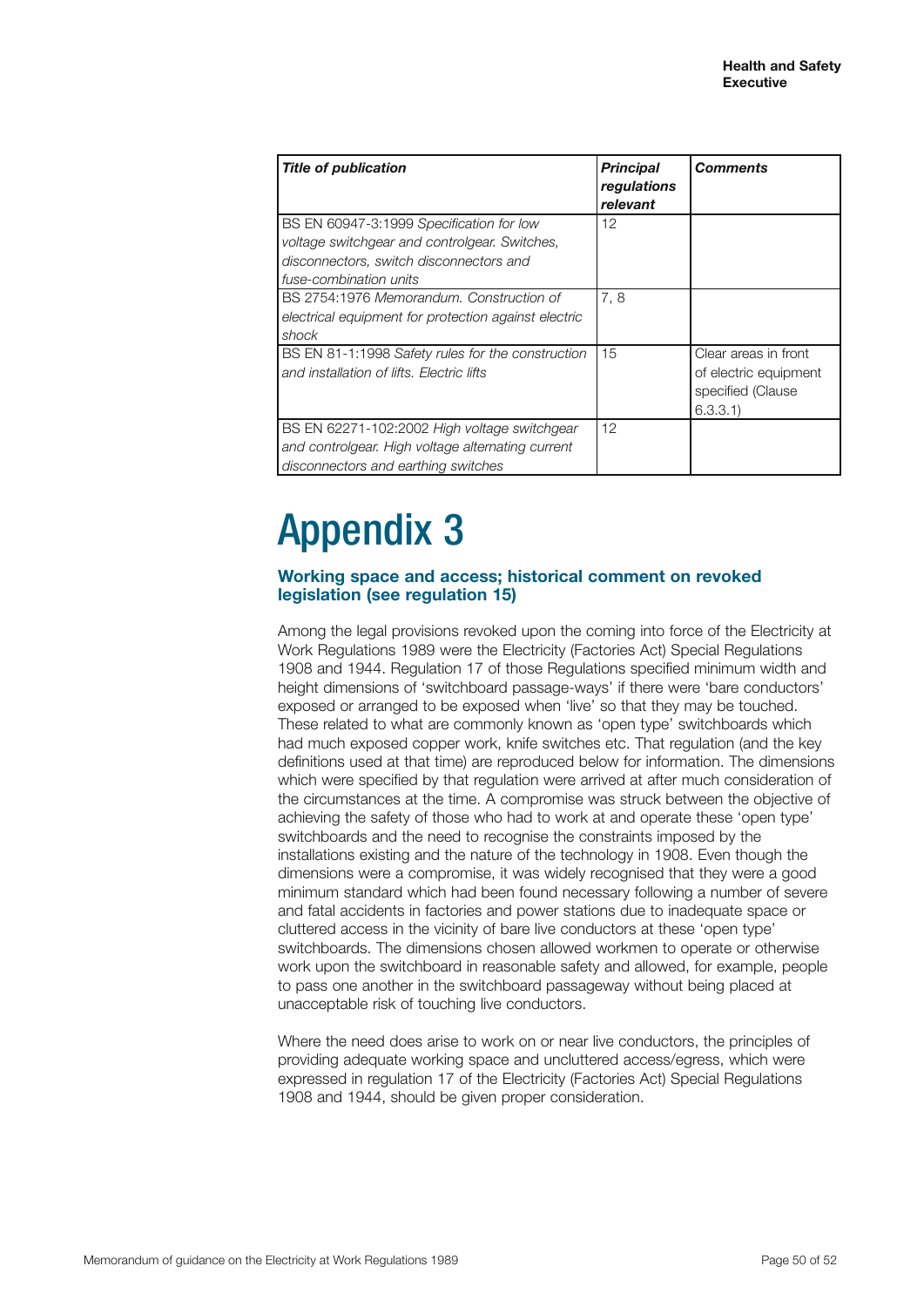# **Regulation 17 (of 1908 Regulations)**

At the working platform of every switchboard and in every *switchboard passageway*, if there be *bare conductors* exposed or arranged to be exposed when *live* so that they may be touched, there shall be a clear and unobstructed passage of ample width and height, with a firm and even floor. Adequate means of access, free from danger, shall be provided for every *switchboard passage-way*.

The following provisions shall apply to all such *switchboard* working platforms and *passage-ways* constructed after January 1, 1909 unless the bare conductors, whether overhead or at the sides of the *passage-ways*, are otherwise adequately protected against *danger* by divisions or screens or other suitable means:

- (a) Those constructed for *low pressure* and *medium pressure switchboards* shall have a clear height of not less than 7 ft and a clear width measured from *bare conductor* of not less than 3 ft.
- (b) Those constructed for *high pressure* and *extra high pressure switchboards*, other than operating desks or panels working solely at *low pressure*, shall have a clear height of not less than 8 ft and a clear width measured from *bare conductor* of not less than 3 ft 6 in.
- (c) Bare conductors shall not be exposed on both sides of the *switchboard passageway* unless either (i) the clear width of the passage is in the case of *low pressure* and *medium pressure* not less than 4 ft 6 in and in the case of *high pressure* and *extra high pressure* not less than 8 ft in each case measured between bare conductors, or (ii) the *conductors* on one side are so guarded that they cannot be accidentally touched.

## **Key definitions used in the 1908 Regulations**

*Switchboard* means the collection of switches or fuses, *conductors*, and other *apparatus* in connection therewith, used for the purpose of controlling the current or pressure in any *system* or part of a *system*.

*Switchboard passage-way* means any passage-way or compartment large enough for a person to enter, and used in connection with a *switchboard* when *live*.

*Low pressure* means a *pressure* in a *system* normally not exceeding 250 volts where the electrical energy is used.

*Medium pressure* means a *pressure* in a *system* normally above 250 volts, but not exceeding 650 volts, where the electrical energy is used.

*High pressure* means a *pressure* in a *system* normally above 650 volts, but not exceeding 3000 volts, where the electrical energy is used or supplied.

*Extra-high pressure* means a *pressure* in a *system* normally exceeding 3000 volts where the electrical energy is used or supplied.